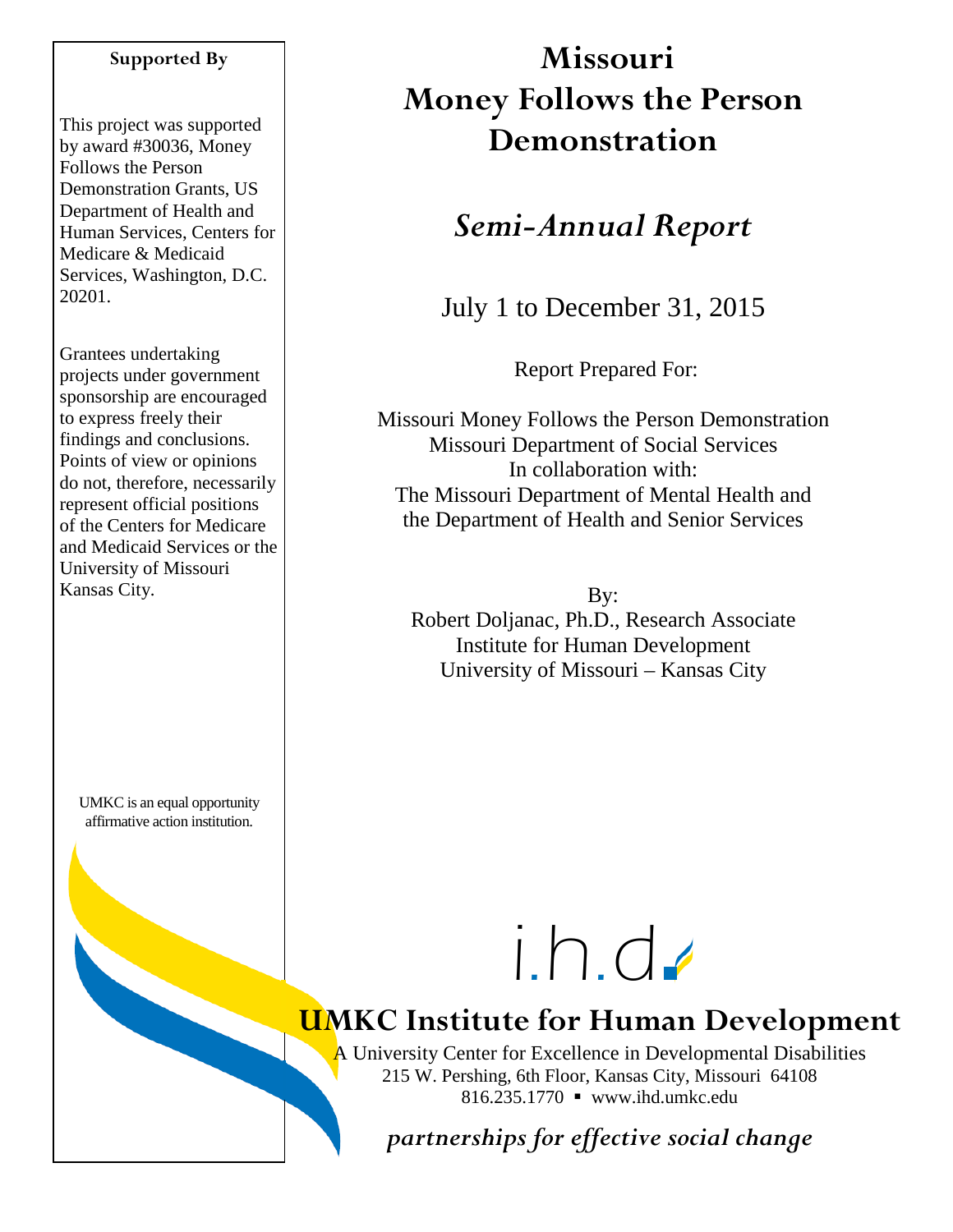## **TABLE OF CONTENTS**

| Area 1: Establish practices and policies to screen, identify, and assess persons who<br>are candidates for transitioning into the community through the MFP Project8<br>Objective 1a: Changes in relevant policies and procedures related to screening,<br>Objective 1b: Number of eligible MFP participants who choose to participate in                                                                                                                                                                                                                                            |
|--------------------------------------------------------------------------------------------------------------------------------------------------------------------------------------------------------------------------------------------------------------------------------------------------------------------------------------------------------------------------------------------------------------------------------------------------------------------------------------------------------------------------------------------------------------------------------------|
| Area 2: Development of flexible financing strategies or other budget transfer<br>Objective 2a: Changes in the balance of long term care funding between<br>Objective 2b: Increases in the number of persons funded under the Medicaid<br>Objective 2c: Increases in the amount of funding for supplemental services                                                                                                                                                                                                                                                                  |
| Area 3: Availability and accessibility of supportive services for MFP participants16<br>Objective 3a: Level of consumer involvement in planning transitions and delivery<br>Objective 3b: Types of housing selected by participants in MFP 18<br>Objective 3c: Number of MFP participants who choose to self-direct services20<br>Objective 3d: Number of individuals who were unable to transition due to a lack<br>Objective 3e: Types and amount of transition services including supplemental<br>Objective 3f: Why individuals interested in participating in MFP were unable to |
| Area 4: Performance of a cost analysis on support services for individuals<br>Objective 4a: Cost of Medicaid services prior to participating in MFP 27<br>Objective 4b: Cost of Medicaid services after transitioning and participating in<br>Area 5: Development of policies and practices to improve quality management<br>systems to monitor services and supports provided to participants in the MFP                                                                                                                                                                            |
| Objective 5a: Level of satisfaction with home and community-based services and                                                                                                                                                                                                                                                                                                                                                                                                                                                                                                       |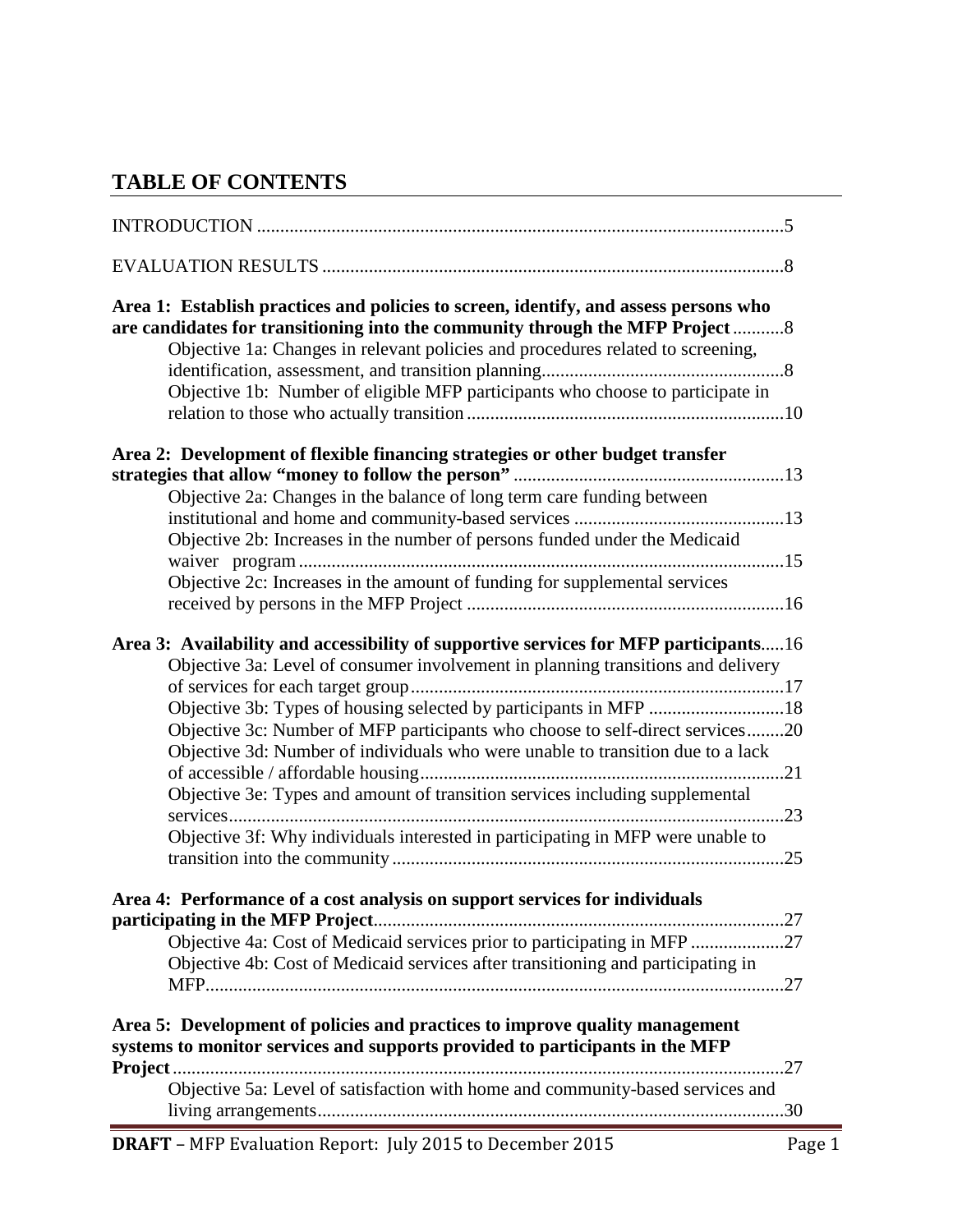|--|

| Area 6: Persons eligible to participate in MFP and who decline or cease       |  |
|-------------------------------------------------------------------------------|--|
| participation will be evaluated to determine the reasons for their decisions. |  |
| Individuals who die while participating in MFP will have the cause of death   |  |
|                                                                               |  |
|                                                                               |  |
|                                                                               |  |
|                                                                               |  |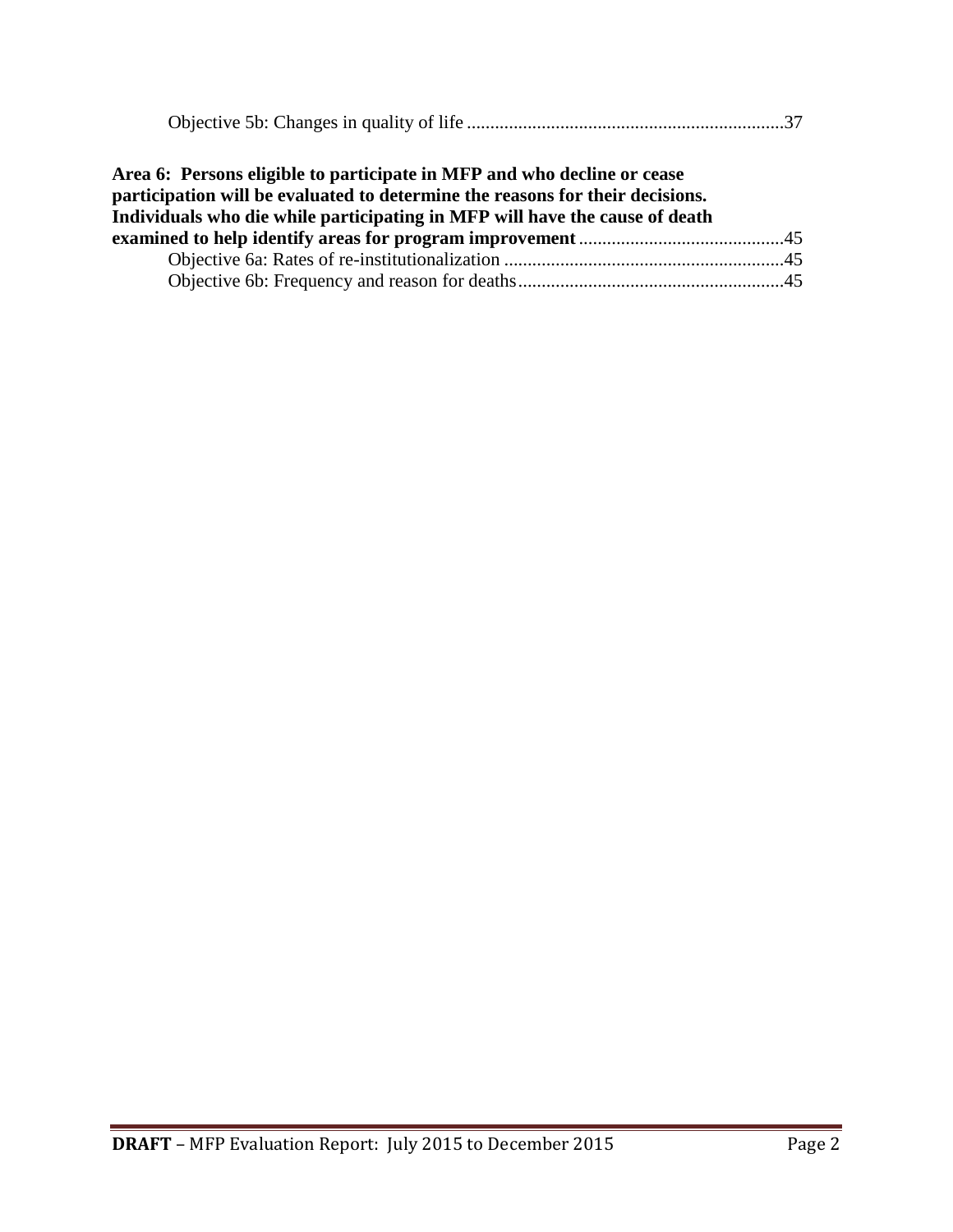## **TABLE OF TABLES**

| Table 1. Number persons assessed and/or transitioned this reporting period11             |
|------------------------------------------------------------------------------------------|
| Table 2a. Qualified HCBS expenditures for this reporting period 14                       |
| Table 2b. Annual proportion of LTC expenditures for persons with DD spent on HCBS        |
|                                                                                          |
|                                                                                          |
| Table 5. Number of MFP participants who choose to self-direct services 21                |
|                                                                                          |
|                                                                                          |
| Table 8. Improvements in Quality of Life Domains from baseline to first yr. follow-up 37 |
| Table 9. Significant differences between assessments in Quality of Life Domains by       |
| Table 10. Outcomes and data elements for measuring progress toward Area 1, Objectives    |
| Table 11. Outcomes and data elements for measuring progress toward Area 2, Objectives    |
| Table 12. Outcomes and data elements for measuring progress toward Area 3, Objectives    |
| Table 13. Outcomes and data elements for measuring progress toward Area 4, Objectives    |
| Table 14. Outcomes and data elements for measuring progress toward Area 5, Objective     |
| Table 15. Outcomes and data elements for measuring progress toward Area 6, Objective     |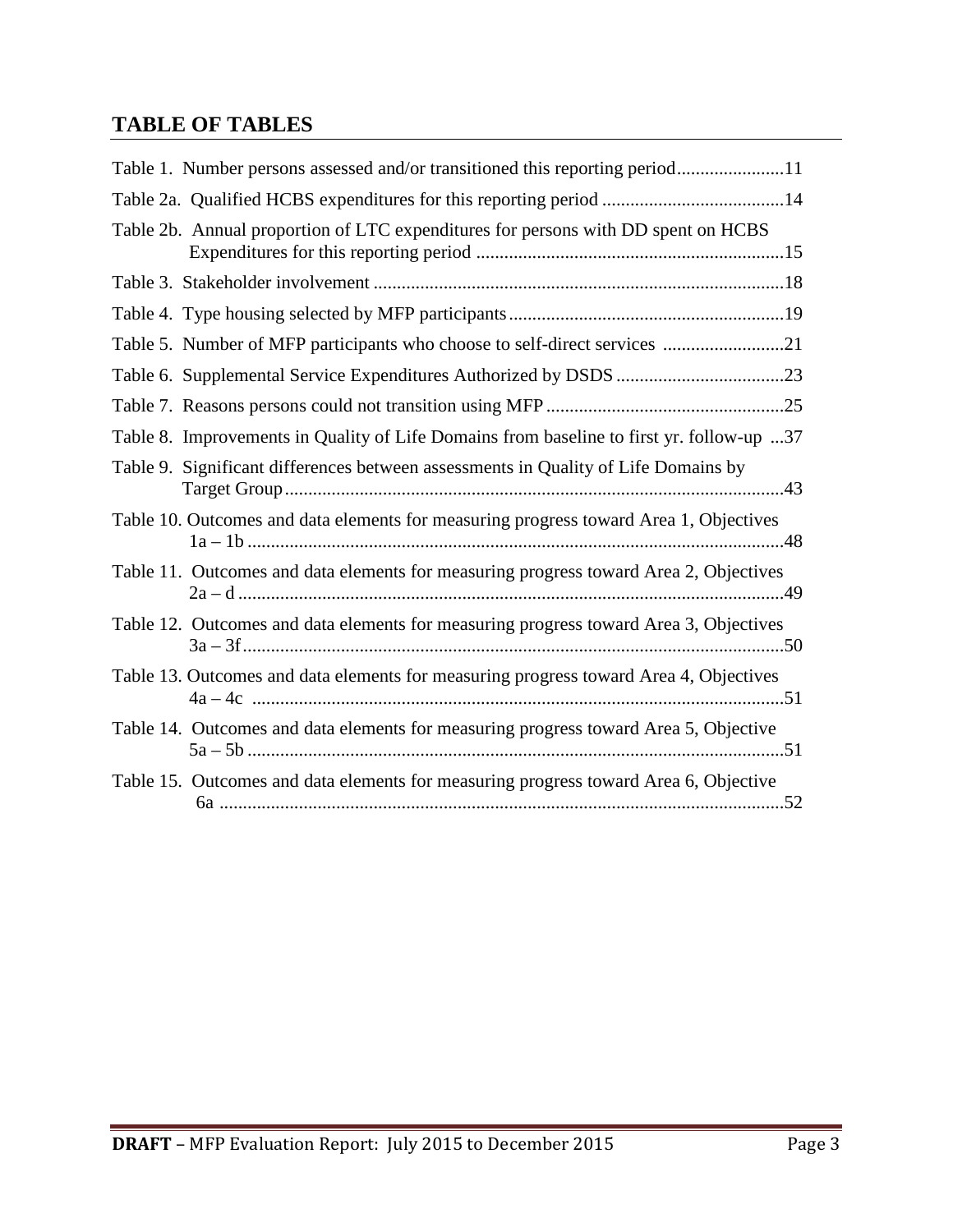## **TABLE OF FIGURES**

| Figure 3a. Type of housing selected by MFP participants this reporting period19  |  |
|----------------------------------------------------------------------------------|--|
| Figure 3b. Type of housing selected by MFP participants since start of project20 |  |
|                                                                                  |  |
|                                                                                  |  |
| Figure 6. MO MFP participants who desired to work for pay after one year33       |  |
|                                                                                  |  |
| Figure 8. MO MFP participants who desired to work for pay after two years36      |  |
|                                                                                  |  |
|                                                                                  |  |
|                                                                                  |  |
|                                                                                  |  |
|                                                                                  |  |
|                                                                                  |  |
|                                                                                  |  |

## **APPENDIX**

| Appendix A: |  |
|-------------|--|
|             |  |
|             |  |
|             |  |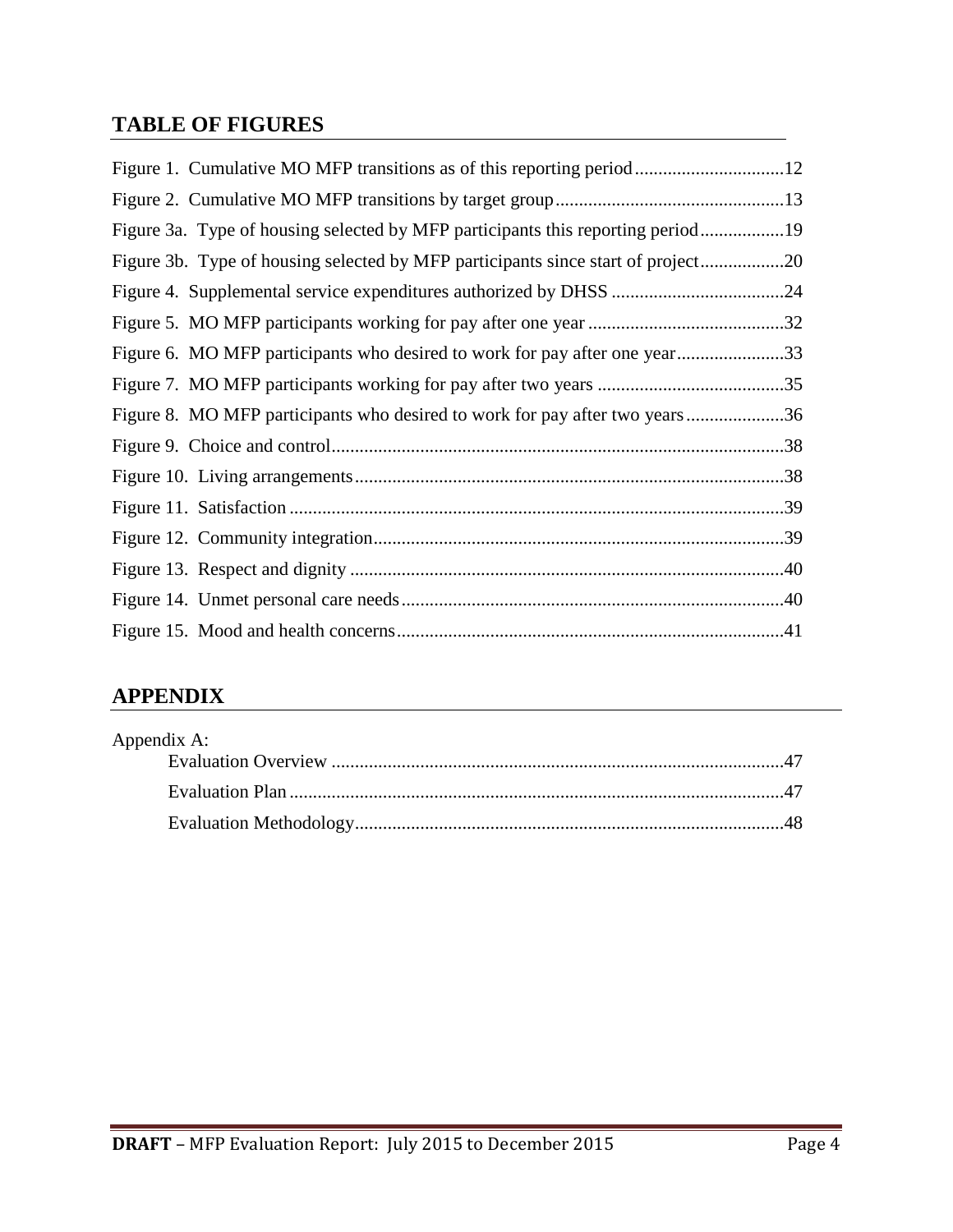## **INTRODUCTION**

The federal Money Follows the Person demonstration was authorized by Congress as part of the 2005 Deficit Reduction Act (DRA) and was extended under the Affordable Care Act (ACA). MFP offers states the opportunity to receive enhanced federal matching funds for covered Home and Community-based Services (HCBS) for 12 months for each Medicaid beneficiary who transitions from an institutional setting to back to a community-based setting as a Money Follows the Person (MFP) participant.

The Center for Medicare and Medicaid Services (CMS) has defined Money Follows the Person (MFP) as "a system of flexible-financing for long-term services and supports that enable available funds to move with the individual to the most appropriate and preferred setting as the individual's needs and preferences change." This approach has two major components. One component is a financial system that allows sufficient Medicaid funds to be spent on home and community-based services. This often involves a redistribution of State funds between the long term institutional care (LTC) and community-based state plan and waiver programs. The second component is a nursing facility transition program that identifies consumers in institutions who wish to transition to the community and helps them to do so.

This grant supports State efforts to: a) rebalance LTC support systems so that individuals have a choice where they live and receive services; b) transition individuals from institutions who want to live in the community; and c) promote a strategic approach to implement a system that provides person-centered, appropriate, needs based quality of care and quality of life services that ensures the provision of, and improvement of such services in both home and communitybased settings.

The overall goal of the Money Follows the Person Demonstration (MFP) is to support and assist persons with disabilities or who are aging to make the transition from nursing homes and state habilitation centers to quality community settings that can meet their individual support needs and preferences. This project will enhance existing state efforts to reduce the use of institutional, long-term care services and increase the use of home and community-based programs.

The purpose of this report is to help evaluate the effectiveness of the State of Missouri's Money Follows the Person Project, provide information for program improvement and provide information to speak with the state legislature to gain support to sustain and to grow the program. This evaluation process will generate data briefs and reports that can be used to inform key legislative members and others. These reports can also be used by MFP stakeholders, as part of community outreach, to attract individuals to participate in the program and return more individuals to the community.

This program evaluation will examine points throughout the transition process from institutions to community settings. These stages include but are not limited to how the persons in the project are selected as participants; the type of funding they will receive; the type of residence they will occupy; the support services they will receive; and their satisfaction with these services. Information will be gathered on MFP participants that leave the program to help identify the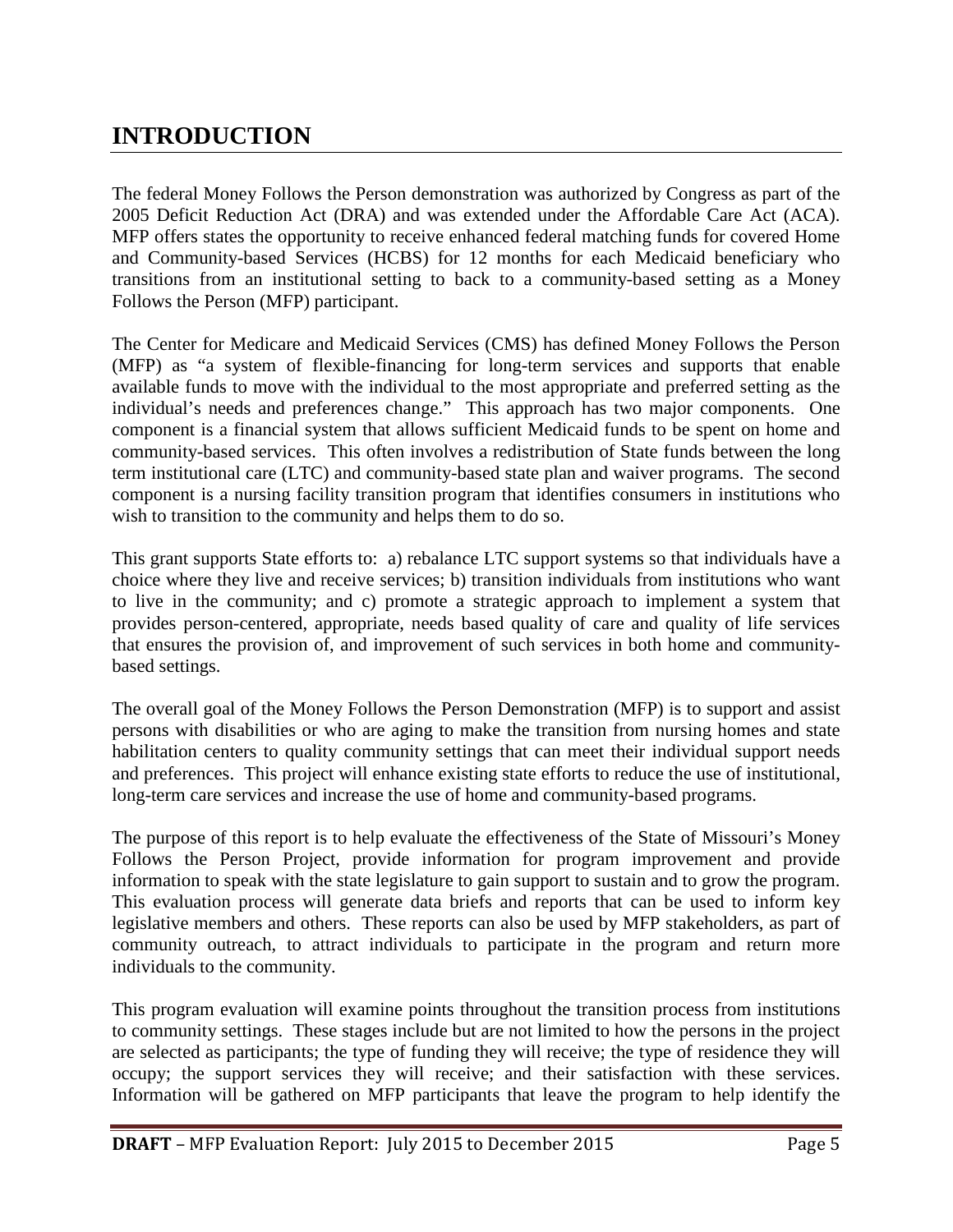reasons for their leaving. This information can be used to identify trends and aid in the development of supports and services to help keep individuals living in community settings. This will become important as individuals with more complicated needs return to the community and aid the MFP Project in reaching their benchmarks for successful community transitions.

The following objectives have been developed to examine and evaluate various aspects of the MFP project. It is intended that these objectives will provide feedback on essential components of the project that are necessary for the project to be successful.

Area 1: Establish practices and policies to screen, identify, and assess persons who are candidates for transitioning into the community through the MFP project.

- **Objective 1a:** Changes in relevant policies and procedures related to screening, identification, assessment, and transition planning.
- **Objective 1b:** Number in each target group who choose to participate and those who actually transition.

**Area 2:** Development of flexible financing strategies or other budget transfer strategies that allow "money to follow the person".

- **Objective 2a**: Changes in the balance of long-term care funding between institutional and home and community-based services.
- **Objective 2b**: Increases in the number of persons funded under the Medicaid Waiver program.
- **Objective 2c**: Increases in the amount of funding for supplemental services received by persons in the MFP Project.

**Area 3:** Availability and accessibility of supportive services for MFP participants. Supportive services include a full array of health services, 'one time' transitions services, adaptive medical equipment, housing and transportation.

- **Objective 3a**: Level of consumer involvement in planning transitions and delivery of services.
- **Objective 3b:** Types of housing selected by participants in MFP.

**Objective 3c:** Number of MFP participants who self-direct services.

**Objective 3d**: Number of individuals who were unable to transition due to lack of housing.

**Objective 3e:** Types and amounts of transition services, including demonstration and supplemental services, used by MFP participants.

**Objective 3f:** Why individuals interested in participating in MFP were unable to transition.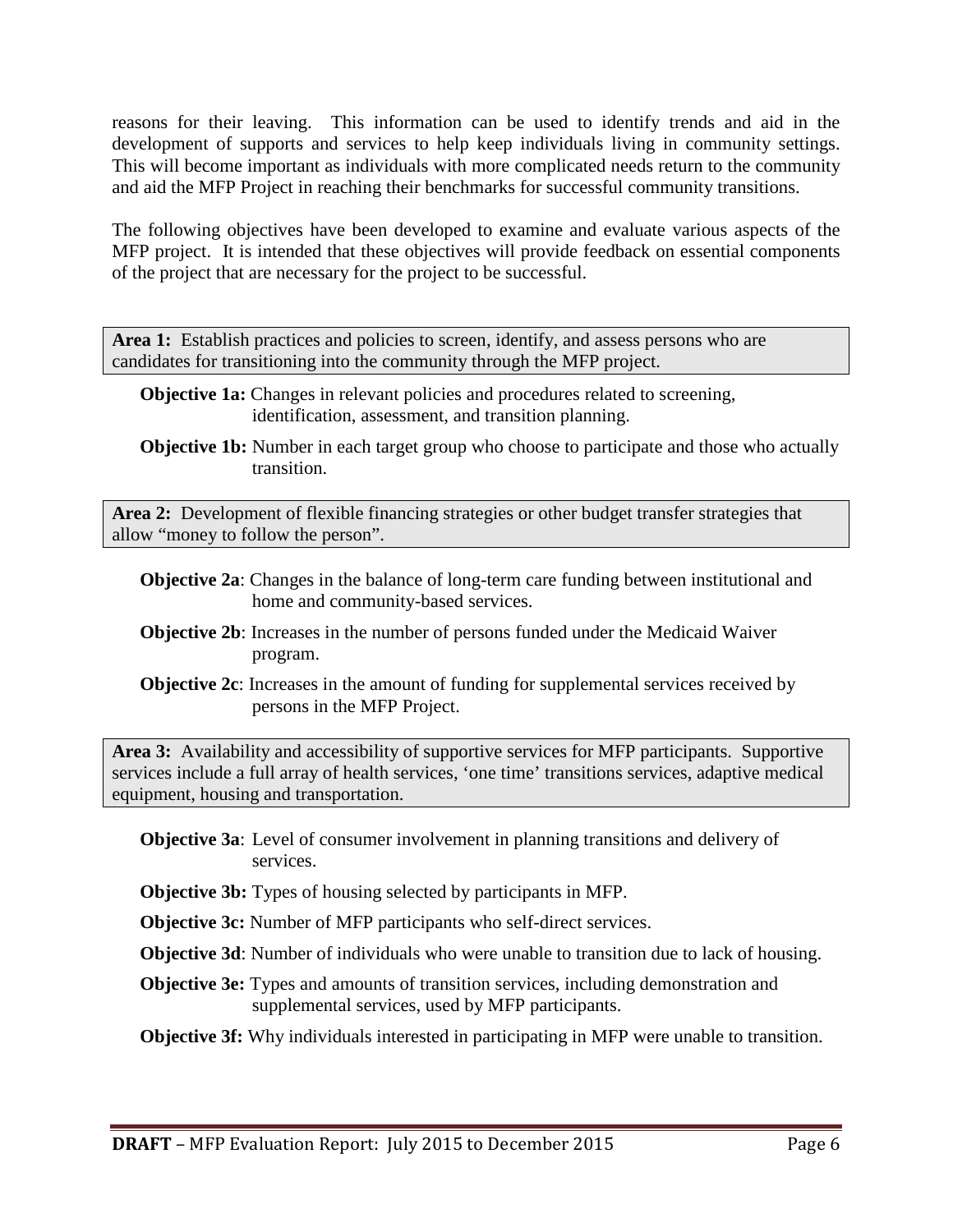**Area 4:** Performance of a cost analysis on support service costs for individuals participating in the MFP Project.

**Objective 4a**: Medicaid costs prior to participation in MFP. **Objective 4b**: Medicaid costs following transition and participating in MFP.

Area 5: Development of policies and practices to improve quality management systems to monitor services and supports provided to participants in the MFP Project.

**Objective 5a**: Level of satisfaction with home and community-based services including living arrangements.

**Objective 5b:** Changes in quality of life.

**Area 6:** Persons eligible to participate in MFP and who decline or those persons enrolled in MFP and who cease participation in MFP will be evaluated to determine the reasons for their decisions. Individuals who die while participating in MFP will also have their cause of death examined.

**Objective 6a**: Rates of re-institutionalization of MFP participants and reasons cited. **Objective 6b**: Frequency and reason for deaths.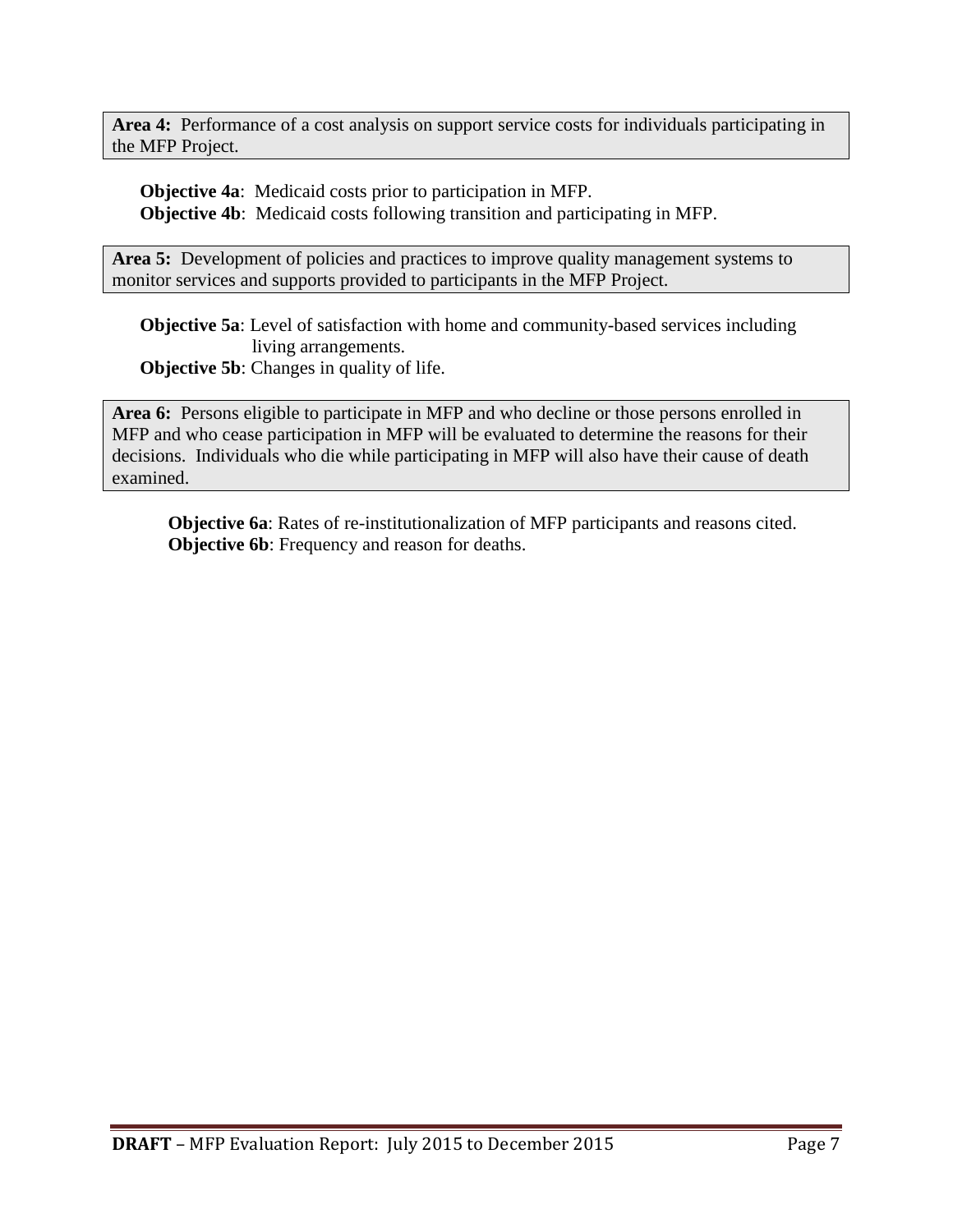## **EVALUATION RESULTS**

The Evaluation Results section provides a description of the Money Follows the Person Demonstration activities and progress made with regard for each goal and objective. For each area goal, the objectives, outcomes, strategies or activities, and data measures are stated. This is followed by a discussion of the progress made during July 2015 through December 2015. For some data measures, baseline data was available. In this circumstance, progress over time is reported. When baseline data is not available, the discussion is limited to progress made during this reporting period, which may serve for comparison in upcoming years.

Area 1: Establish practices and policies to screen, identify, and assess persons who are candidates for transitioning into the community through the MFP project.

The rationale for this goal is to examine state policies and procedures for changes that will affect individuals who express a desire to leave an institutional living setting and return to the community. This goal is intended to help determine if the state has made permanent changes in their system to insure that persons have access to a transparent process for returning to their communities.

**Objective 1a:** Changes in relevant State policies and procedures related to screening, identification, assessment, and transition planning.

The Missouri Money Follows the Person Demonstration Project has targeted three groups of persons to be involved in the program: persons with developmental disabilities including those with developmental disabilities and mental illness; persons with a physical disability; and the aged. The state agencies involved in providing services to these groups will be surveyed based on the populations they serve. Persons with an intellectual or developmental disability (DD) will be served by the Department of Mental Health (DMH) – Division of Developmental Disabilities (DDD). The aged (aged 63 and older) and persons with physical disabilities under the age of 63 (PD) will be served by the Department of Health and Senior Services (DHSS) – Division of Senior and Disability Services (DSDS).

For this reporting period, representatives from the Department of Mental Health – Division of Developmental Disabilities reported no new or pending legislative initiatives that would affect the current MO MFP Program. The DMH continues to implement staff positions related to transitions that included Employment Coordinators, Family Support Coordinators, and Community Living Coordinators in each of the Developmental Disabilities Regional Offices. The Community Living Coordinators are tasked with providing assistance in locating living situations for individuals interested in transitioning into the community. Each Regional Office will have a Self-Advocacy Specialist who is to work with families and others on self-awareness and diversity issues. The office will also have a Self-Directed Support Coordinator whose role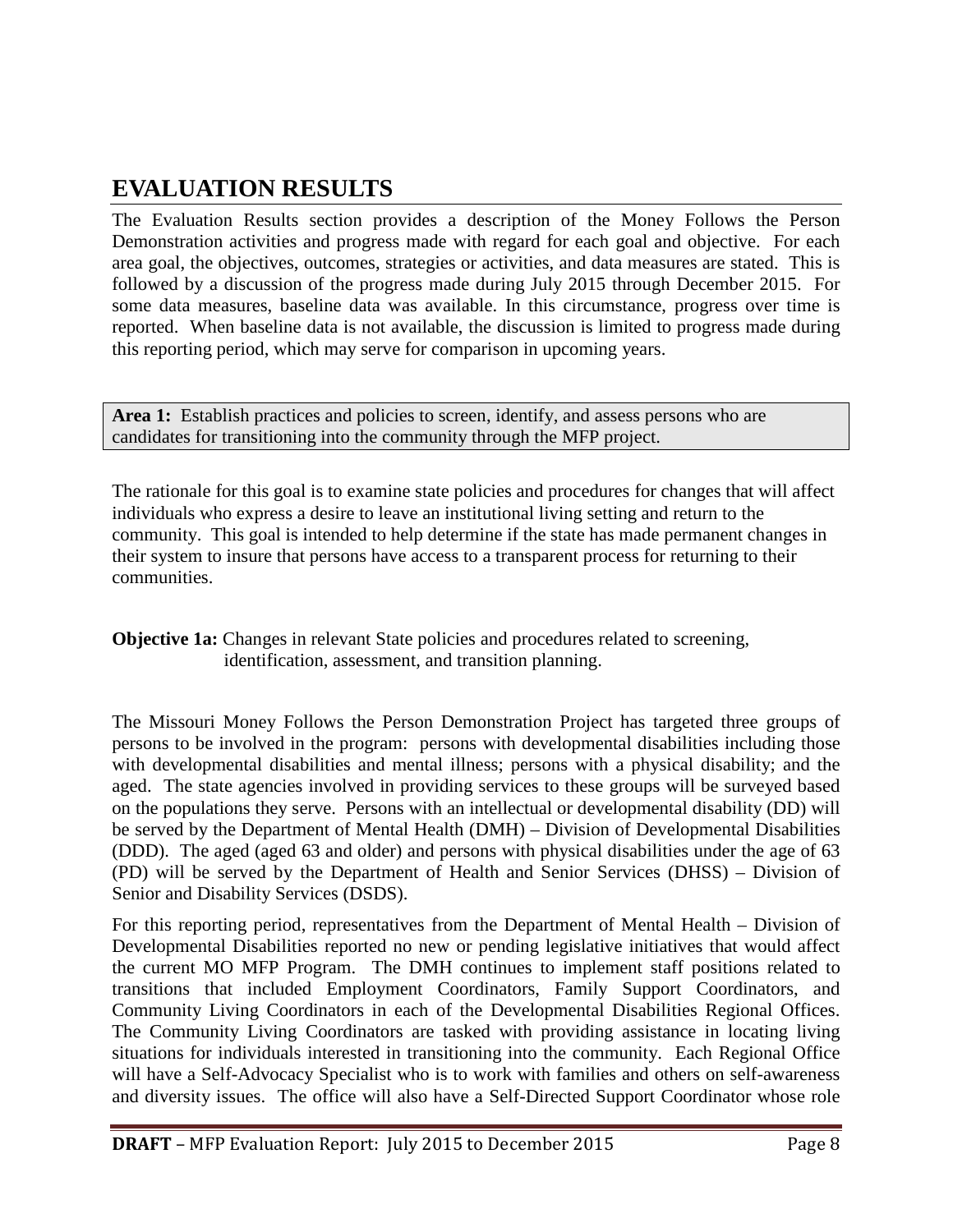will be to provide guidance, help and support to persons self-directing their services. The DMH has continued to use and expanded Target Case management (TCM) services to help manage growing caseloads and provide families more access to their service coordinator. The DMH also provides onetime transition expenses to qualified individuals. These expenses are intended to help with start-up costs for such supports as Behavior Analysis and other expenses such as assistive technology and job support.

The Division of Developmental Disabilities continues to have a major focus on guardianship outreach in regard to transition for the DD and DD/MI target groups. It has proven difficult to obtain guardianship consent for this population. To help address this problem, the division developed and implemented a series of approaches. This includes the sharing of transition success stories on video and in parent organization meetings, meeting one-on-one with peers, and providing videos on community housing options. The MO MFP stakeholder group also addresses this issue with guardians across all target populations. The division has also made efforts to provide technical assistance and training for DMH's Community Living Coordinators and Service Coordinators in order for them to better understand the process for transitioning people with DD out of nursing homes.

From July to December 2015, representatives from the Department of Social Services – Division of Health and Senior Services reported no new or pending legislative initiatives that would affect the current MO MFP Program. The Department of Health and Senior Services continued to use their HCBS Web Tool or InterRAI Home Care Assessment (Inter RAI HC) which is intended to enhance the client assessment process and HCBS authorization. The Inter RAI HC focuses on a person's functioning and quality of life by assessing needs, strengths, and preferences. Upon completion, the Inter RAI HC calculates the participants nursing facility level of care for eligibility purposes. This assessment is also intended to help provide a continuity of care across settings and promote a person-centered evaluation. During this reporting period. it was decided that in cases where the individual will not be authorized for HCBS, staff will use same assessment tool statewide to ensure consistency with questions asked and information gathered.

In conjunction with the HCBS Web Tool, DHSS has implemented a data base system, the Case Compass which focuses on gathering pertinent information on critical incidents/abuse, neglect and exploitation involving their clients which includes MO MFP participants. The Division of Senior and Disability Services replaced their third party assessors with HCBS Call Center (15 FTE) and Assessment Teams (75 FTE). These teams were tasked with processing new requests for Medicaid supported community services. They were also required to conduct pre-screening assessments, assessments of level of care and evaluate requested changes in individual plans. Additional placement slots were added to the Medically Fragile Adult Waiver. After MO MFP ends, state funds will support these additional slots.

Issues such as the annual Medicaid recertification process and switching Medicaid funding from institutional to community-based have periodically surfaced since the start of the MO MFP program. The DHSS and Family Support Division (FSD) collaborated to have an FSD employee placed at DHSS to assist with Medicaid issues which impact a person's ability to receive HCBSs. This benefits all HCBS Medicaid recipients including MO MFP participants who are experiencing difficulty with their Medicaid coverage.

The MOCOR (Missouri Community Options and Resources) partners (Missouri Departments of Health & Senior Services, Mental Health and Social Services) continue to operate a website and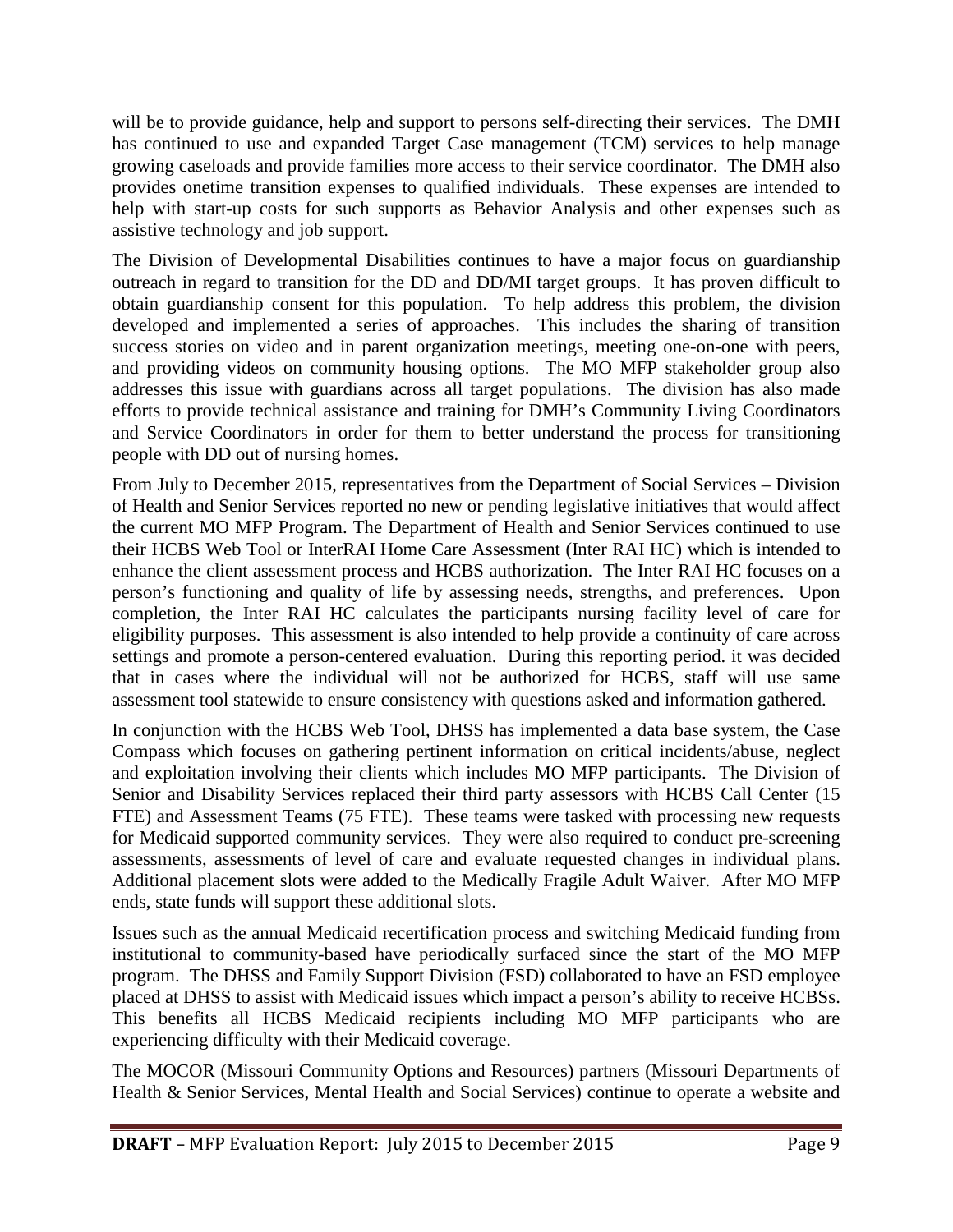a toll free phone number. The site enables users to assess, learn and search for long-term support information and services throughout Missouri. Beginning in 2012, Community Options Counseling (COC) can be provided to individuals with an active discharge plan as long as they have resided in a nursing facility for 90 consecutive days minus Medicare paid days for the purposes of short-term rehabilitation services. A transition plan template was developed through the CQI process and this plan became a contractual requirement beginning in 2014. This transition plan must be completed prior to a transition for each MFP participant.

The Missouri Division of regulation and Licensure (DRL) informed the DSDS that they had received complaints from nursing homes regarding the outcome of referrals for COC services. To address their concerns, the DSDS developed a form to be left at the nursing home following COC. If an individual is not referred for MFP transition coordination services, the nursing home is informed as to the reason. A standardized format was developed for DSDS Regional Coordinators to use following their assessment to inform contracted transition coordinators of personal issues that should be addressed in the transition plan in order to better insure the delivery of needed support services.

MO MFP Contractors began using a revised uniform transition plan template that officially became part of the contract renewals. This transition plan template is more user friendly e.g. some questions were reassigned to more appropriate areas depending on subject matter, reduced redundancy, and items made more specific to MO MFP which allows for more person-centered planning. Contractors have struggled in meeting this requirement and DHSS staff recognized that improvement was needed. As a consequence, the timely submission of transition plans for review/approval will be a performance measure beginning in 2016. Contractors have also had difficulty in submitting invoices to DHSS and this has affected the ability to track/trend funds paid out monthly and for the department to budget for the upcoming year. During this reporting period, the accurate and timely submission of monthly payment invoices will become a performance measure for 2016.

#### **Objective 1b:** Number of eligible MFP participants who choose to participate in relation to those who actually transition.

In order to be eligible to participate in MFP, an individual must have resided in a habilitation center or nursing facility for at least 90 days of non-Medicare funded rehabilitation; received MO HealthNet benefits in the care facility for one day; and transition to a home that is leased or owned by the participant or participant's family or move to residential housing with no more than four individuals living in the house. From July 2015 to December 2015, a total of 314 persons were assessed to determine eligibility for participation in MFP. Again, for the period covered in this report, 139 persons were identified as being eligible for MFP and transitioned into the community.

The MO MFP has created a website for nursing home staff to enter MDS Section Q referrals online. The MO DSS developed and sent out a Provider Bulletin to nursing homes on MDS Section Q to remind nursing homes on the requirement for them to administer the MDS questionnaire to residents how to make an online Section Q referral. There continued to be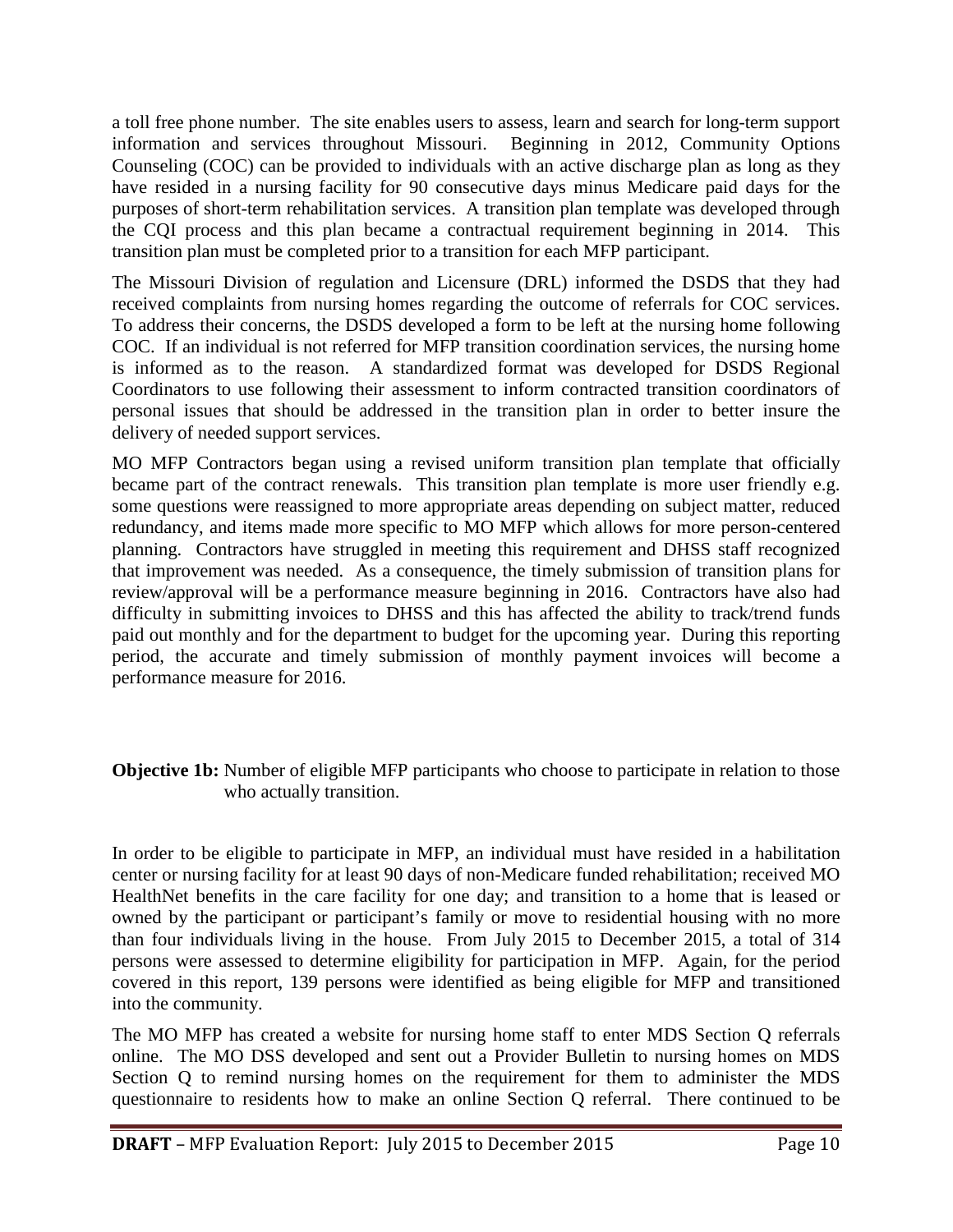steady rate in referrals from facilities based on Section Q for this period. Between July and December 2015, 149 persons were referred to MO MFP through Section Q and 14 of these individuals were then enrolled in the MFP program and transitioned to the community. It is expected that individuals identified through Section Q during this time period will likely show as enrolled in the program next reporting period, as actual transitions can take months to occur. As more individuals move out of nursing facilities due to MFP, people are becoming aware of the program and the Missouri MFP Project continues to receive more self-referrals regarding the program and possible eligibility. MO MFP is also receiving more contacts from family members regarding the program and what it might do for their family members. The use of the MO MFP website and brochures will continue to be used for outreach.

**Table 1.**

#### **MO MFP**

|                                                                                                                    | Aged | DD  | PD. | DD/MI |
|--------------------------------------------------------------------------------------------------------------------|------|-----|-----|-------|
| Number of institutionalized residents<br>assessed to determine eligibility for MFP<br>during this reporting period | 99   | 30  | 184 | 31    |
| Number of eligible institution residents<br>who transitioned during this reporting<br>period                       | 32   | 37  | 69  | 1     |
| Cumulative number of eligible<br>institutionalized residents who transitioned<br>due to MFP                        | 309  | 351 | 580 | 37    |

#### **Assessment and Transition Status: July 2015 to December 2015**

The 139 MO MFP transitions that were reported for this time period exceeded the transition goals for this half of the year and showed that the MO MFP project will reach the 2015 target goal of 218 transitions. This is a significant improvement in transition rates for the program when compared to earlier reporting periods.

The implementation of the Section Q website accompanied by training for nursing home staff on the process to report "Yes" responses to Section Q was hoped to aid the MO MFP project in achieving transition goals. During this reporting period, an information reference card for nursing facility staff was created and called "MDS Section Q, Options Counseling and MFP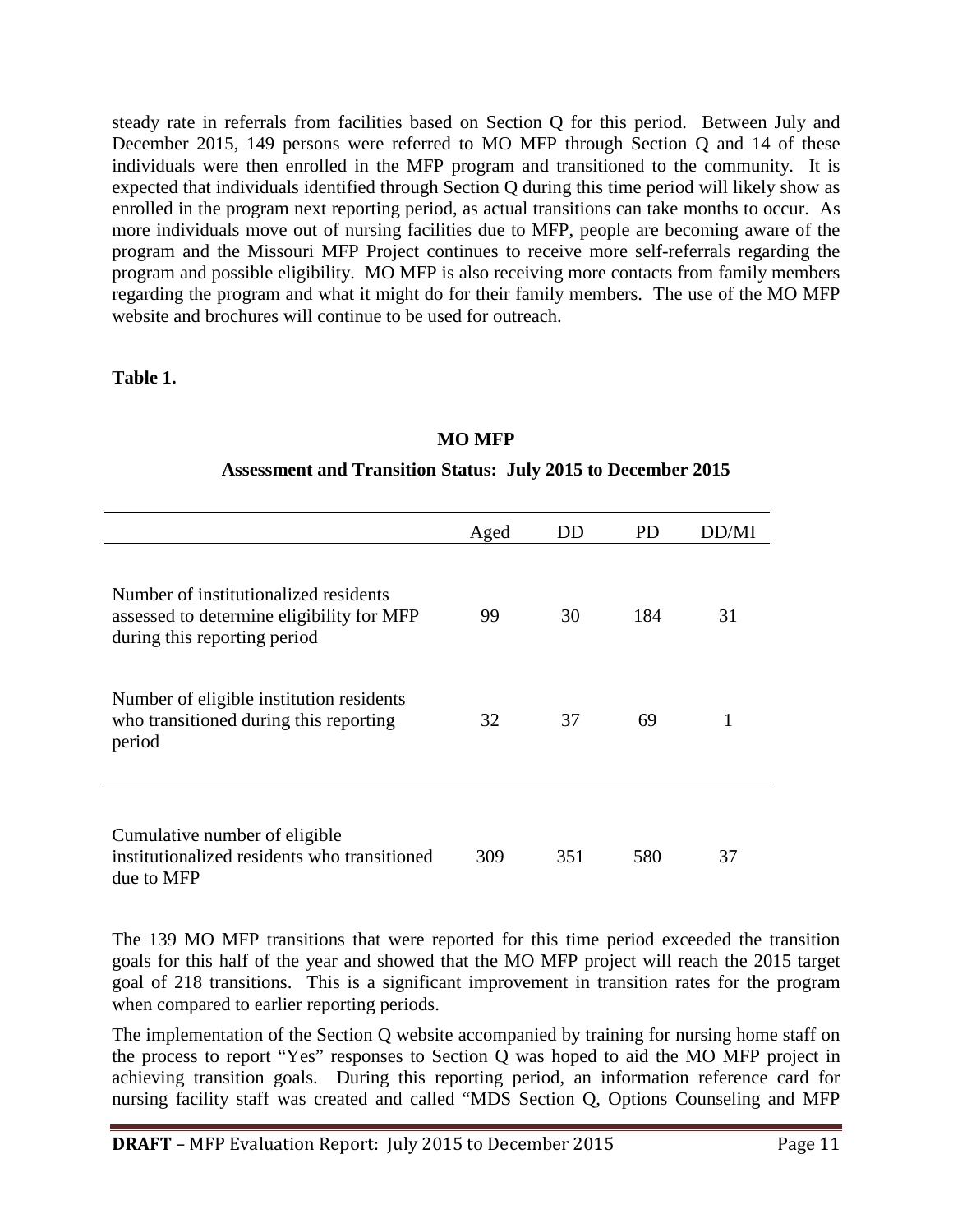Quick Reference." This reference card created by a desire to better equip nursing home staff (Social Workers, MDS Coordinators) with basic reference information, ranging from the proper website to input Section Q referrals, how to initiate a direct referral, and more details about how the potential participants via the  $Q+$  index. This training along with continued outreach efforts to nursing homes appears to be having an impact as from July to December 2015, a total of 149 individuals were referred to the MFP program through Section Q and 14 persons transitioned to the community as a result of these referrals.

As a result of these combined efforts, by the end of December 2015, a total of 1,277 individuals had enrolled in the MO MFP project and returned to live in the community. Figure 1 shows the cumulative progress the MO MFP project has made in the state of Missouri in returning individuals to their community.

#### **Figure 1.**



## **Cumulative MFP Enrollees, Current MFP Participants, and New MFP Enrollees July 2015 to December 2015**

Between July to December 2015, the largest number of persons enrolling in the MFP program and returning to the community was in the Physically Disabled target group (n=69). An additional 32 Aged, 37 persons with a DD and 1 individual in the DD/MI target group also made this transition back to the community. These transitions indicate that the annual transition goals for the MO MFP program will be reached. These results continue to suggest that referrals from Section Q have improved and the intervention approaches taken by the MO MFP project staff are having a positive effect across the state. Figure 2 shows the cumulative community transitions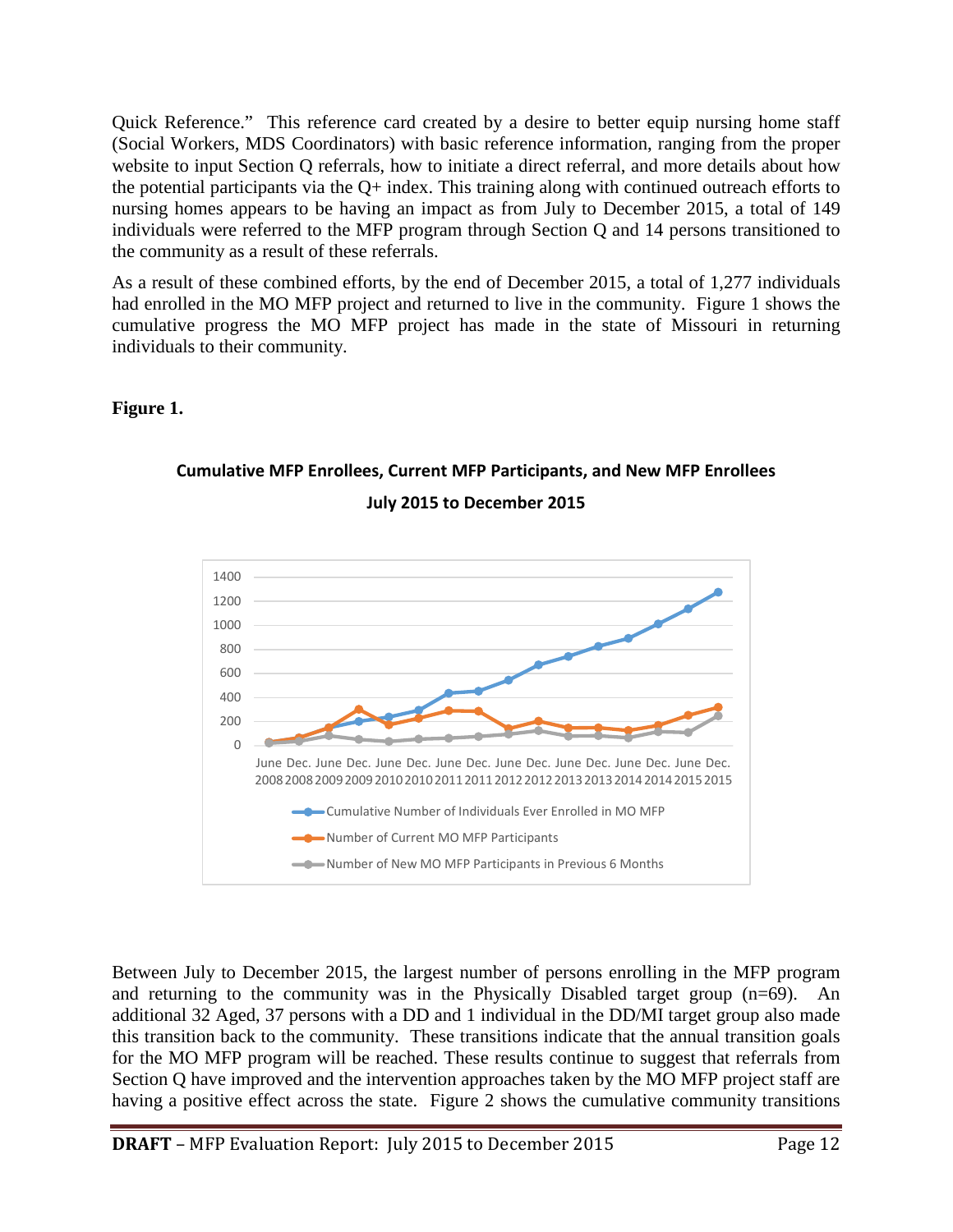broken down by target group with the project target goals for each group. Transition goals are set by the state.

#### **Figure 2.**



#### **Cumulative Transitions as of December 2015 by Target Group**

**Area 2:** Development of flexible financing strategies or other budget transfer strategies that allow "money to follow the person".

The rationale for this goal was to examine state policies and approaches to ensuring that funding is provided for persons who transition back into the community in order for them to obtain needed support services to fully participate in their community.

#### **Objective 2a:** Changes in the balance of long term care funding between institutional and home and community-based services.

The DHSS reported that during this reporting period, there were no changes in state policies or procedures relevant to budgeting and financing for the aged or the PD enrolled in the MO MFP program. The DHSS continues to offer an Adult Day Care Waiver and as a service to the Aged and Disabled Waiver. As a result of the approval by CMS of a waiver amendment, the MO DDD is authorized to provide 8,500 slots under the Missouri Comprehensive Waiver. The Community Support Waiver continues to be authorized to provide 1,575 slots to eligible individuals. No changes were reported in state practices or policies that would affect the transitioning of money from LTC institutions to community programs.

The State of Missouri continues to anticipate a 4 percent increase in total Medicaid HCBS expenditures for each year of the demonstration program. For this reporting period, the State of Missouri continued to make increases in the amount of expenditures for total HCBS Medicaid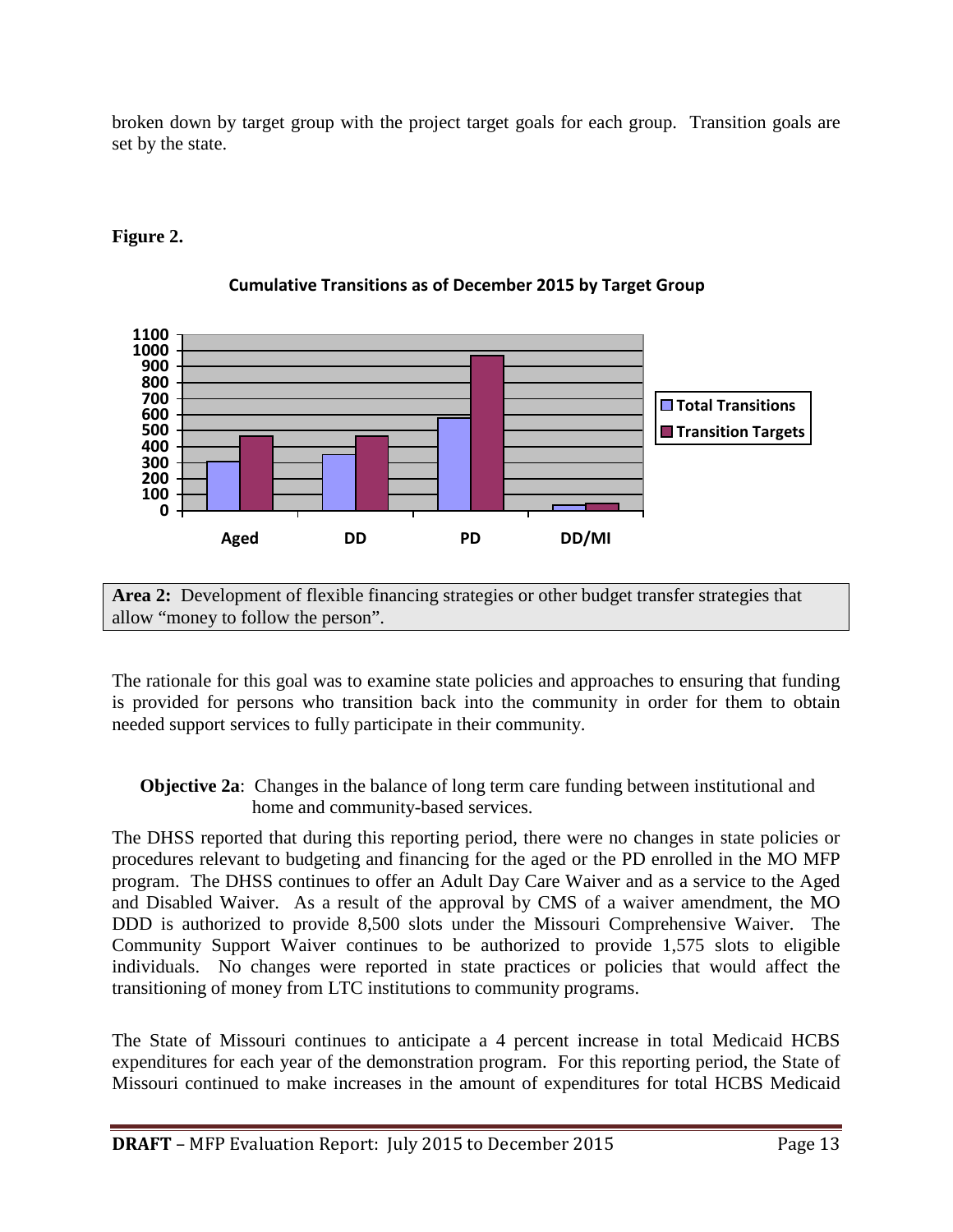expenditures (federal and state funds) for all Medicaid recipients. This includes, but is not limited to MFP participants (See Table 2a).

#### **Table 2a.**

| Year | <b>Target Level</b><br>Spending | Percent Annual<br>Growth Projected | Total Spending for<br>the Calendar Year | Percent of Target<br>Level Reached |
|------|---------------------------------|------------------------------------|-----------------------------------------|------------------------------------|
| 2008 | \$867,401,313                   | $\overline{4}$                     | \$848,348,408                           | 97.80%                             |
| 2009 | \$902,095,157                   | $\overline{4}$                     | \$950,207,636                           | 105.33%                            |
| 2010 | \$938,176,756                   | $\overline{4}$                     | \$1,032,654,952                         | 110.07%                            |
| 2011 | \$975,701,618                   | $\overline{4}$                     | \$1,032,114,154                         | 105.78%                            |
| 2012 | \$1,014,727,475                 | $\overline{4}$                     | \$1,164,955,196                         | 114.80%                            |
| 2013 | \$1,055,314,366                 | $\overline{4}$                     | \$1,273,658,732                         | 120.69%                            |
| 2014 | \$1,097,524,733                 | $\overline{4}$                     | \$1,390,326,473                         | 109.16%                            |
| 2015 | \$1,141,423,514                 | $\overline{4}$                     | \$1,515,511,457                         | 132.77%                            |

#### **Qualified Total Medicaid HCBS Expenditures**

An example of the State of Missouri's commitment to changing the balance in long term funding can be observed in annual funding levels reported by the Missouri Division of Developmental Disabilities for LTC expenditures spent on HCBS support and services for persons with DD (See Table 2b). The State of Missouri anticipates a 2 percent increase in total Medicaid HCBS expenditures for persons with DD for each year of the demonstration program due to awareness of available services in response to implementation of the MFP demonstration. For this reporting period, the State of Missouri met their annual target goal.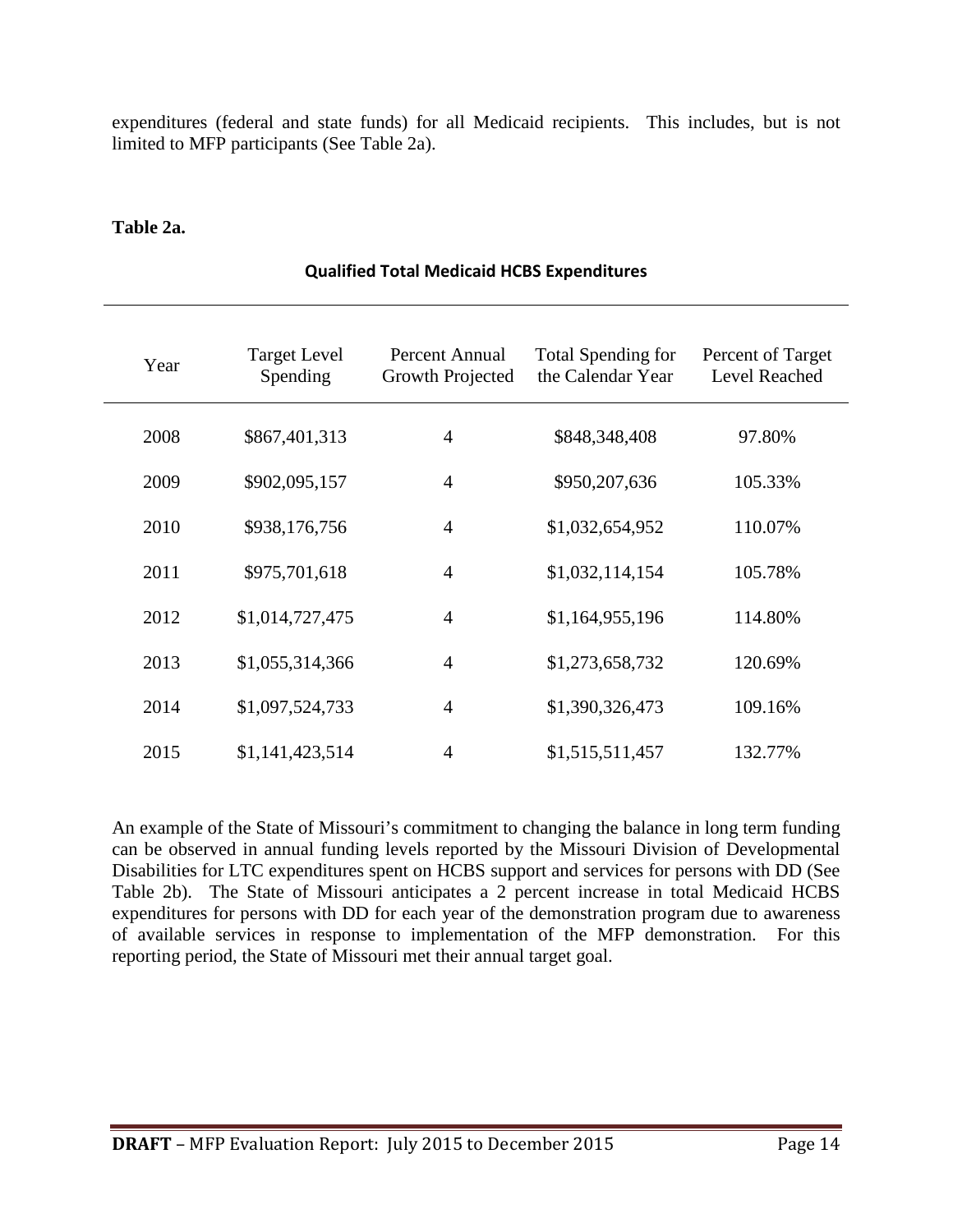#### **Table 2b.**

| Year | <b>Annual Target Level</b><br>Spending | <b>First Spending Period</b> | Second Spending<br>Period |
|------|----------------------------------------|------------------------------|---------------------------|
| 2008 | 75.0                                   | 73.0                         | 73.0                      |
| 2009 | 77.0                                   | 79.0                         | 78.0                      |
| 2010 | 79.0                                   | 85.0                         | 77.0                      |
| 2011 | 81.0                                   | 82.0                         | 82.0                      |
| 2012 | 83.0                                   | 63.0                         | 73.0                      |
| 2013 | 85.0                                   | 84.0                         | 85.0                      |
| 2014 | 87.0                                   | 86.0                         | 87.0                      |
| 2015 | 89.0                                   | 88.0                         | 90.0                      |

#### **Annual Proportion of LTC Expenditures for Persons with DD Spent on HCBS Expenditures Through the DD Waiver as of December 2015**

#### **Objective 2b**: Increases in the number of persons funded under the Medicaid waiver program.

The state of Missouri has several active waiver programs that are targeted toward specific groups. The DHSS continues to offer an Adult Day Care Waiver as a service to the Aged and Disabled Waiver. Additional slots were added for the Medically Fragile Adult Waiver (formerly called the Physical Disabilities Waiver). After the completion of the MO MFP Program, state funds will be used to provide support for these slots. Under the MO Comprehensive Waiver, the MO DDD is able to now provide 8,500 slots. The Community Support Waiver provides 1,575 slots and has had an increase in the annual cost limit.

The state Missouri also operates a Prevention Waiver called "Partnership for Hope" for individuals with a developmental disability. This waiver is a partnership between the Division of Developmental Disabilities and 100 counties in MO. This waiver is used to serve individuals who can live in the community and be supported with an annual cost cap of \$12,000 or less. It is intended that this waiver will help reduce the states waiver waiting list and help prevent future out of home/institutional placements. For the Fiscal Year 2015 Budget, the MO governor has proposed an increase in \$3 million dollars to expand the Partnership in Hope. This funding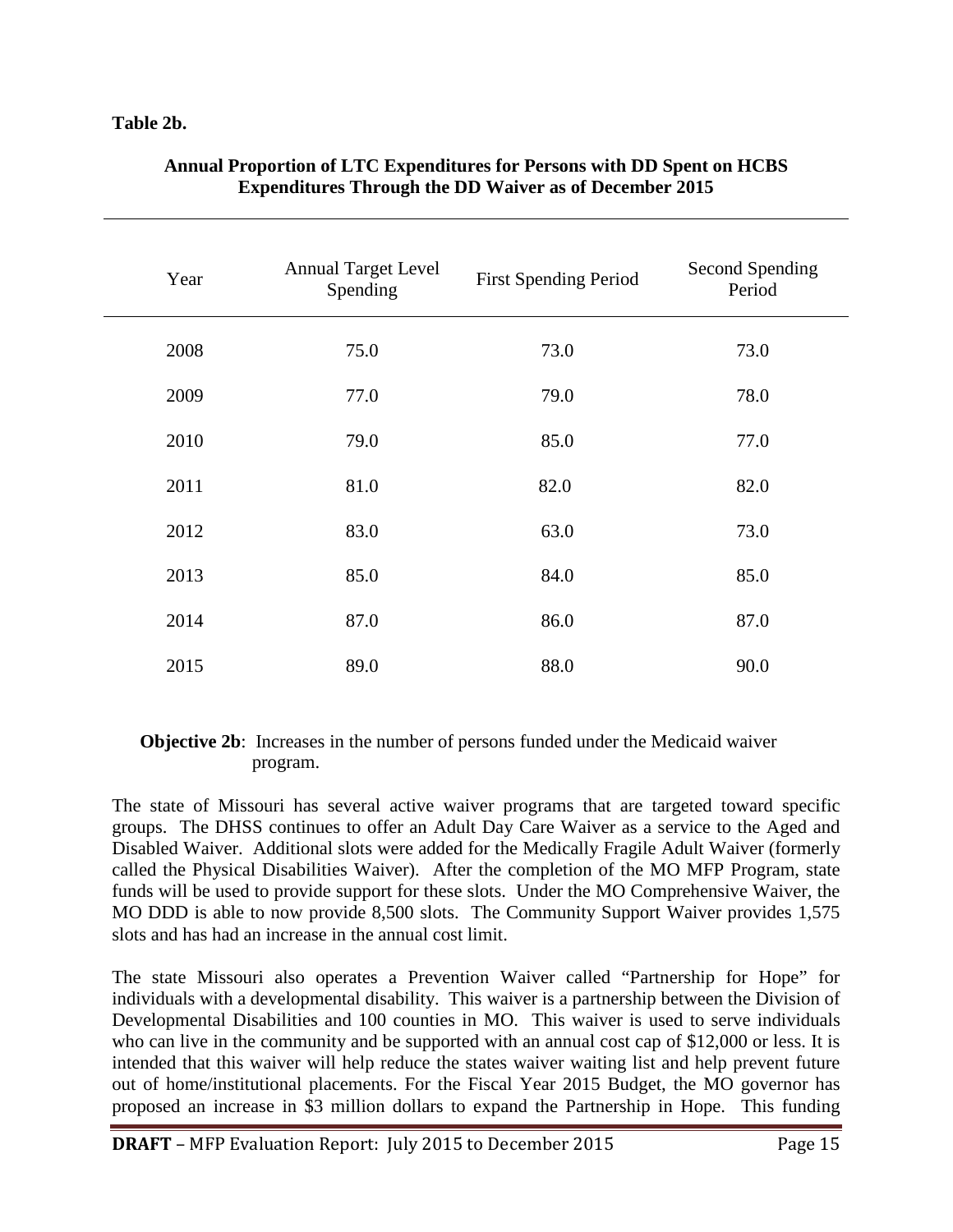increase will allow the program to grow and include more than 3,800 participants by the end of Fiscal Year 2015.

The MO Departments of Social Services, Health and Senior Services and Mental Health continue to offer adult day care services and supports under the Adult Day Health Care Services (ADHC) waiver. Individuals who are authorized for day care services under the waiver are now billed in 15 minute units instead of half/full day authorizations. These organized programs consist of therapeutic, rehabilitative and social activities provided outside the home, for a period of less than twenty-four (24) hours, to persons with functional impairments of at least a nursing facility level of care. ADHC is funded through MO HealthNet with the Department of Social Services, MO HealthNet Division (MHD) and Social Services Block Grant (SSBG) with the Department of Health and Senior Services.

#### **Objective 2c**: Increases in the amount of funding for demonstration transition services received by persons in the MFP Project.

For this reporting period, the amount of funding for demonstration transition services is reported to have increased as the number of individuals served has increased. Funding for demonstration transition services is set at up to (\$2,400 per person) from the Federal Government through the MFP Project. As the number of persons served through MFP continues to increase, there is a corresponding increase in the total amount of funding in this area.

Many individuals in the Aged and Physically Disabled target groups have complex health and safety needs that require 24 hour services or a more substantial amount of support services than is allowed by the state. As a consequence, some individuals that might be interested in MFP are disallowed due to these financial restraints. However, with the right unpaid supports, some of these individuals have transitioned through MO MFP and have been successful. HCBS waivers continue to remain under the Nursing Facility Cost Cap. Individuals in the DD and DD/MI target groups are not eligible for funding from this source because transition funds already exist in the current waiver. The Community Transition Service provides up to \$3,000 in funding for essential start-up costs was added to the Community Support Waiver via the waiver renewal and became effective 7-1-16.

**Area 3:** Availability and accessibility of supplemental services for MFP participants. Demonstration services include a full array of health services, 'one time' transitions services, adaptive medical equipment, housing and transportation.

The purpose of this goal was to examine the availability and accessibility of demonstration services in the community. The achievement of this goal is necessary to insure that persons who leave an institutional setting have access to the services and supports needed to live and thrive in the community to the fullest extent possible. Well trained community support services will also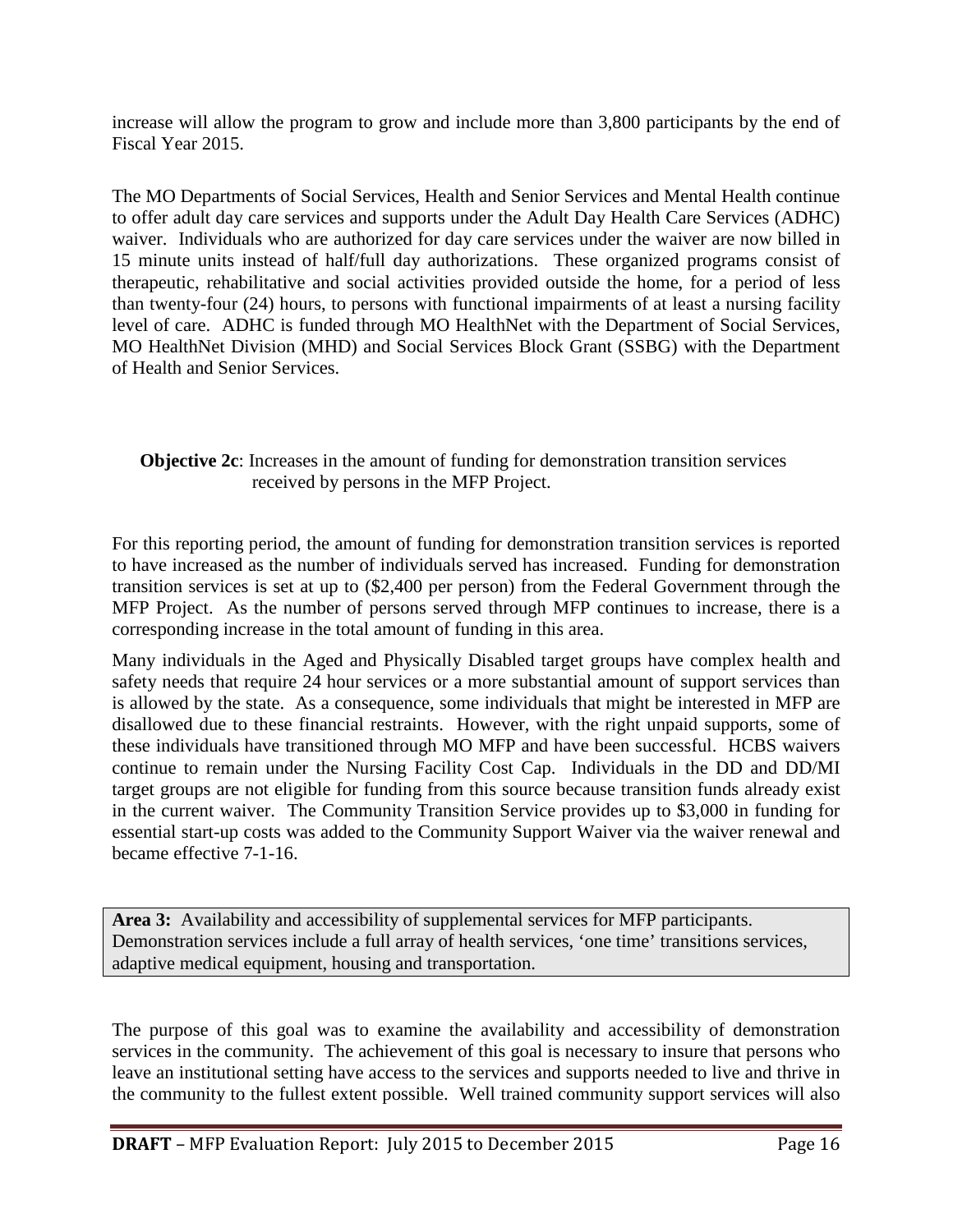be needed to help prevent the need for persons to return to an institutional setting for health or safety issues.

#### **Objective 3a**: Level of consumer involvement in planning transitions and delivery of services for each target group.

Consumer involvement at both the individual and family level has been and continues to be a strong and consistent theme throughout the planning and implementation of this demonstration program through the MO MFP Stakeholder Group. The Missouri MFP Project works closely with other state agencies, commissions, and state advisory groups to address issues related to the transformation of the long-term care system. The State of Missouri MFP Project continues to operate its outreach activities through a grass roots model. Consumers and their families continue to provide input through various groups that meet across the state. Consumers and families are asked to provide feedback on MFP processes, progress and any other concerns and generate recommendations. The MFP Stakeholder Committee formed an Outreach and Marketing Subcommittee to discuss and develop possible outreach strategies and other approaches to help move the MFP program forward. Missouri has requested 100% financing from the MFP grant to fund travel expenses for families and self-advocates in order that they may better attend and participate in the MFP stakeholder meetings.

Consumers are active participants in the MO MFP Stakeholder Quarterly Meetings. They offer personal input on the transition process and the challenges they experience on a daily basis. Consumer involvement has been beneficial in providing feedback on experiences while living in an institutional setting and then transitioning back to the community. There are currently six self-advocates on the MFP Stakeholders list. Approximately two to three self-advocates attend each meeting. The MO MFP Project has found it a challenge for all eight to participate at each meeting. It continues to be the project's goal to increase this level of participation.

The MFP stakeholders group continues to work with their respective communities throughout the state to spread information regarding the MFP program. Non-consumers aid in the outreach process by providing information to their respective communities about MFP. Both consumers and non-consumers also help identify barriers and problems they see in the transition process and help generate possible solutions. The MFP website and program brochures continue to be used to supplement in-person outreach activities.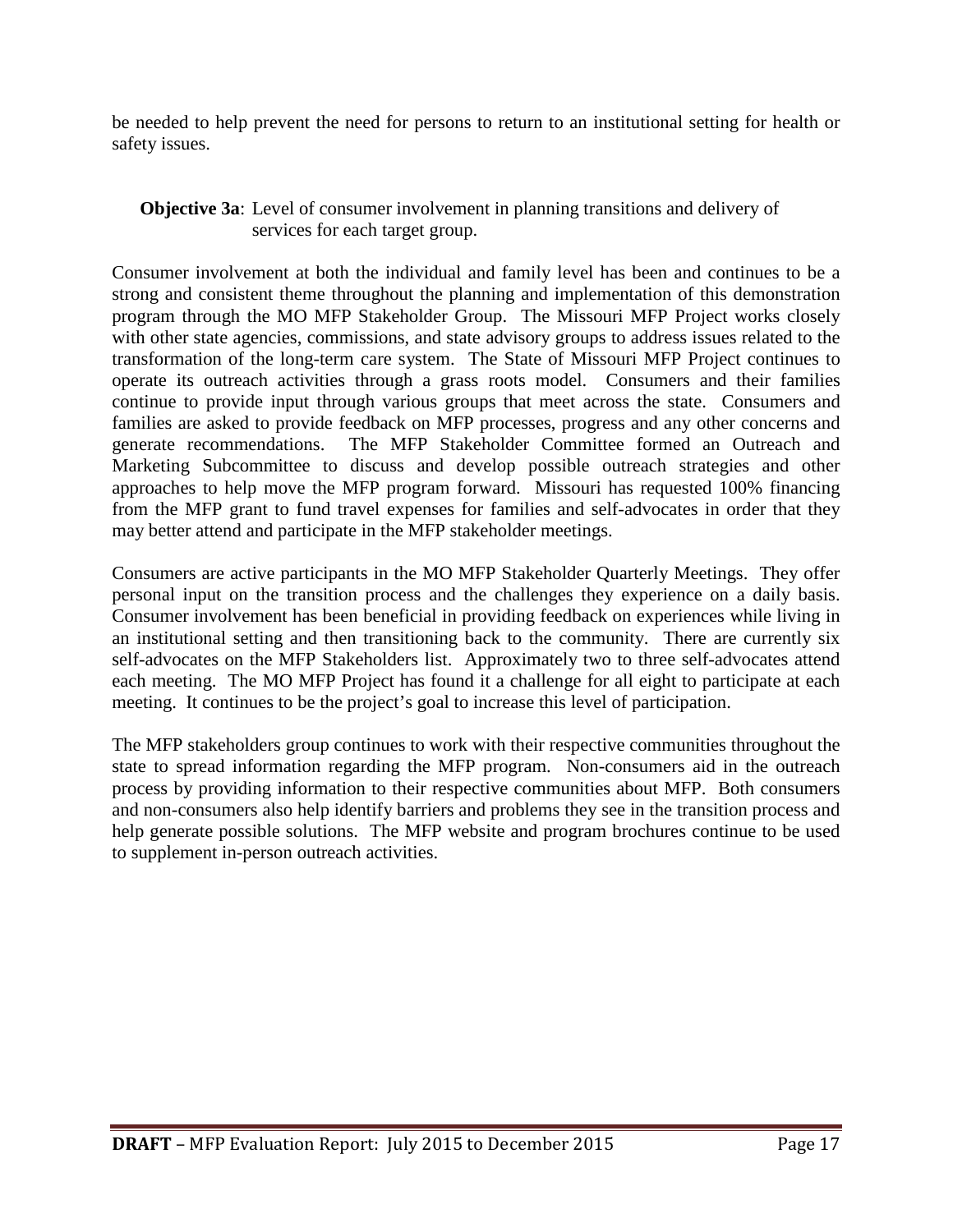#### **Table 3.**

|                                          | Provided input<br>on MFP<br>policies or<br>procedures | Helped to<br>promote or<br>market<br><b>MFP</b><br>program | Involved in<br>housing<br>development | Involved in<br>Quality of<br>Care<br>assurance | Attended<br><b>MFP</b><br>Advisory<br>meetings | Other |
|------------------------------------------|-------------------------------------------------------|------------------------------------------------------------|---------------------------------------|------------------------------------------------|------------------------------------------------|-------|
| Consumers<br>Families                    | X                                                     | X                                                          |                                       | X                                              | X<br>X                                         |       |
| Advocacy<br>Organizations<br><b>HCBS</b> | X                                                     | $\mathbf X$                                                | $\mathbf X$                           | X                                              | X                                              |       |
| Providers<br>Institutional<br>Providers  | X<br>X                                                | X<br>X                                                     | X<br>X                                | X<br>X                                         | X<br>X                                         |       |
| Labor/Worker<br>Association(s)           |                                                       |                                                            |                                       |                                                |                                                |       |
| <b>Public Housing</b><br>Agency(s)       |                                                       |                                                            | X                                     |                                                |                                                |       |
| <b>Other State</b><br>Agencies           | X                                                     | X                                                          | X                                     | X                                              | X                                              |       |
| Non-Profit<br>Housing Assoc.             |                                                       |                                                            |                                       |                                                |                                                |       |

#### **Stakeholder Involvement July to December 2015**

**Objective 3b:** Types of housing selected by MFP participants in each target group.

For the reporting period of July to December 2015 (See Table 4 and Figure 3a), the majority of persons in the aged or physical disability target groups making the transition to the community using the MO MFP Project have chosen to live in either apartments or individual home settings. Group home living situations of four or fewer individuals continue to be selected primarily by individuals experiencing a DD.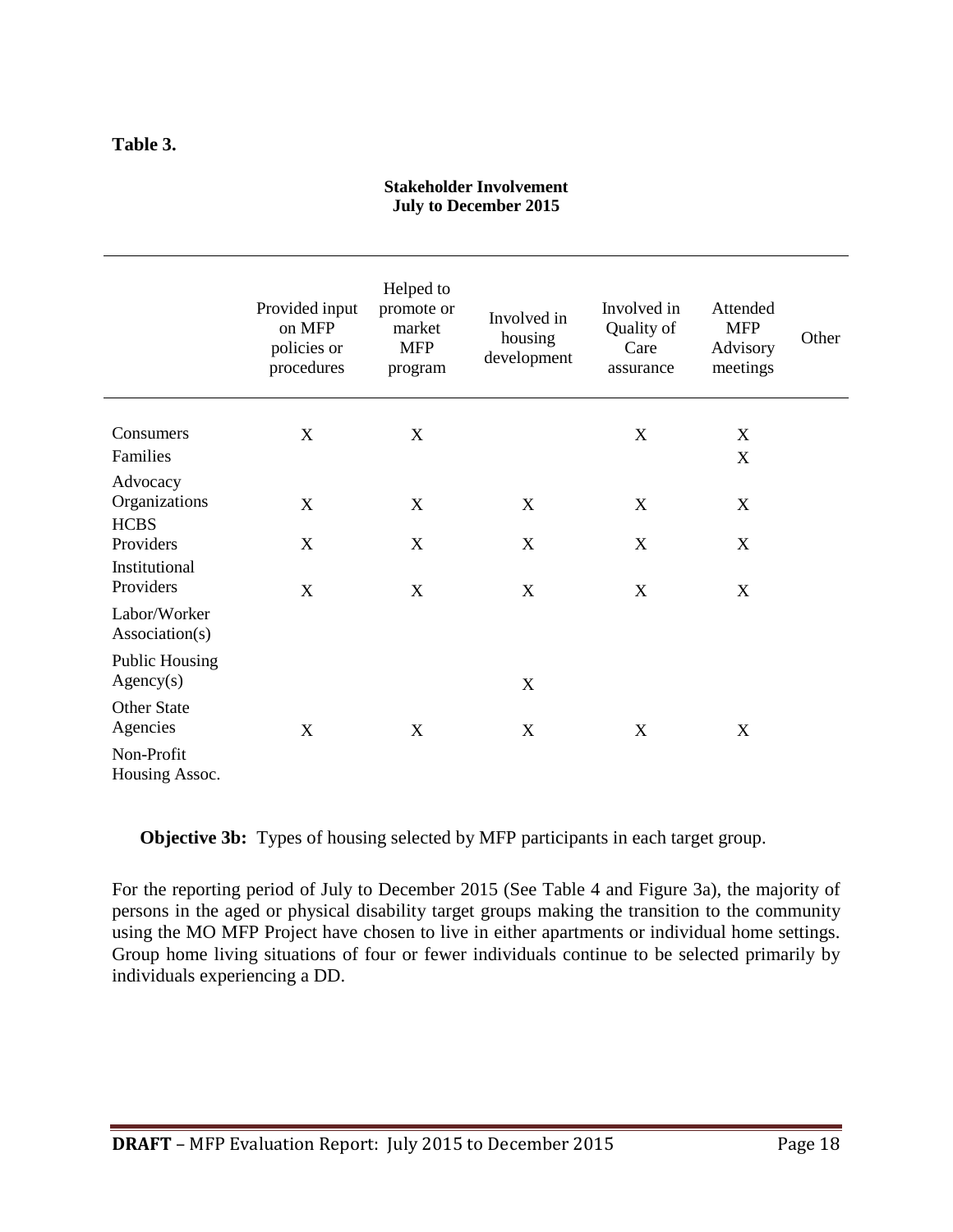#### **Table 4.**

|  |  |  | Housing Type Chosen by MFP Participants Who Transitioned Between July to December 2015 |  |  |
|--|--|--|----------------------------------------------------------------------------------------|--|--|
|  |  |  |                                                                                        |  |  |
|  |  |  |                                                                                        |  |  |
|  |  |  |                                                                                        |  |  |

|                                        | Aged | Physical Disability | DD             | DD/MI |
|----------------------------------------|------|---------------------|----------------|-------|
| Home (Owned or Leased)                 | 4    | 9                   | $\theta$       |       |
| Apartment (Individual Lease)           | 27   | 49                  | $\overline{2}$ |       |
| Group Home<br>(4 or fewer individuals) | 0    | $\Omega$            | 32             |       |

#### **Figure 3a.**





The types of housing selected by participants in the targeted groups of the MO MFP project since the start of the MO MFP project can be seen in Figure 3b. Since the start of the MO MFP program through the end of December 2015, close to 58% of program participants had transitioned to apartments, 29% moved to a group home of four or fewer persons, and 13% returned to a home owned or leased by the participant or a family member.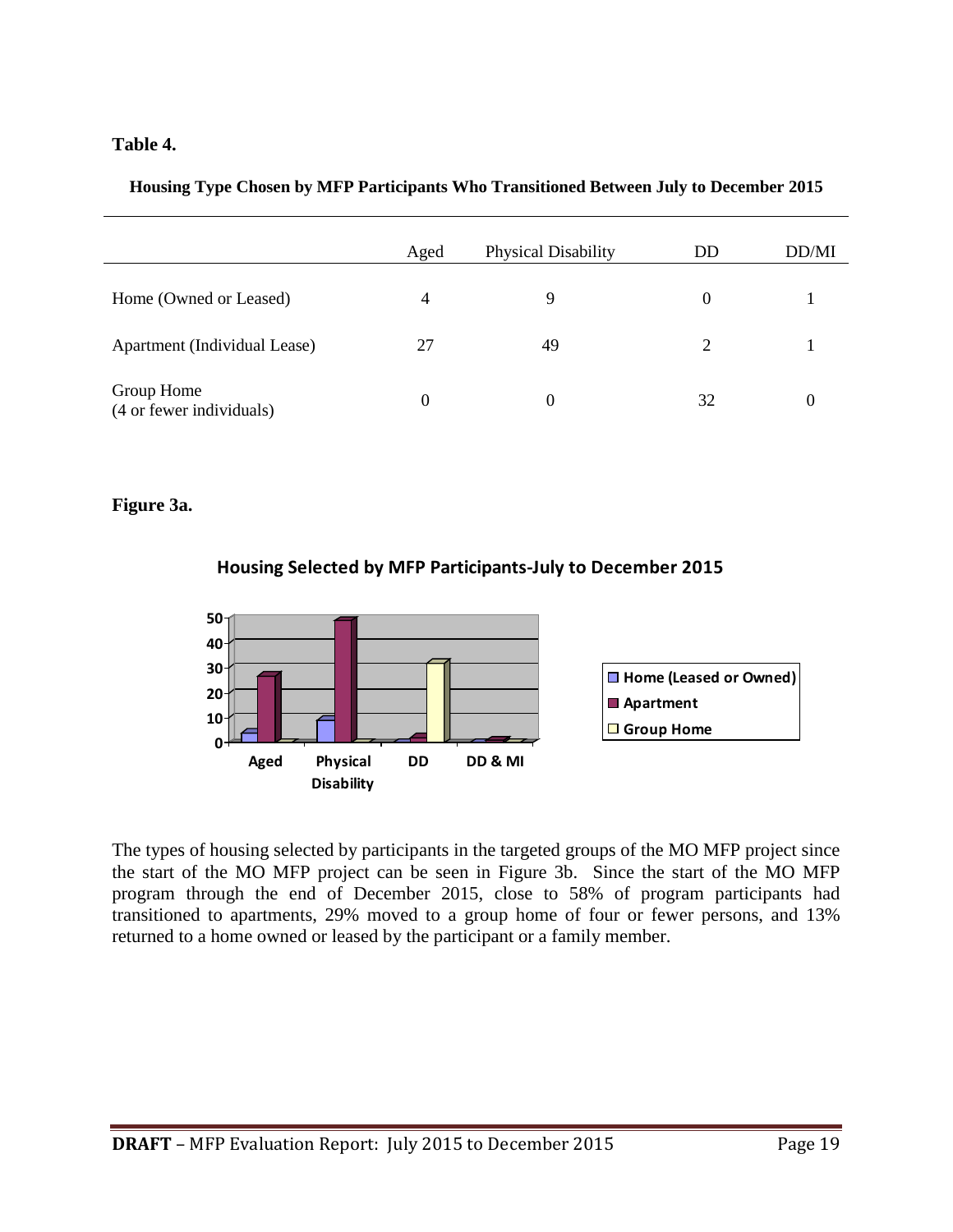**Figure 3b.**



Aged MO MFP participants most commonly moved to an apartment setting (77%). Those with physical disabilities were also more likely to move to an apartment setting (84%). Persons with a developmental disability predominantly moved to small group homes ( $DD = 95\%$  and  $DD/MI = 71\%$ ).

**Objective 3c**: Number of MFP participants who choose to self-direct.

Since the beginning of the MO MFP project, 299 participants (32%) have been reported as having used some level of self-directed services. Of these individuals, 74 were in the aged group, 213 in PD group, 11 experienced a DD and one was in the co-morbid DD/MI group.

For the current reporting period ending in December 2015, 57 persons (See Table 5) were listed as self-directing their support services. The largest number of persons (43) who elected this option was in the PD target group followed by individuals in the Aged target group (14). For this reporting period, 41 persons in the PD target group and 11 in the Aged target group elected to hire and supervise their own personal assistants. In the area of finance, 42 individuals in the PD group and 14 in the Aged category chose to manage their own budgets.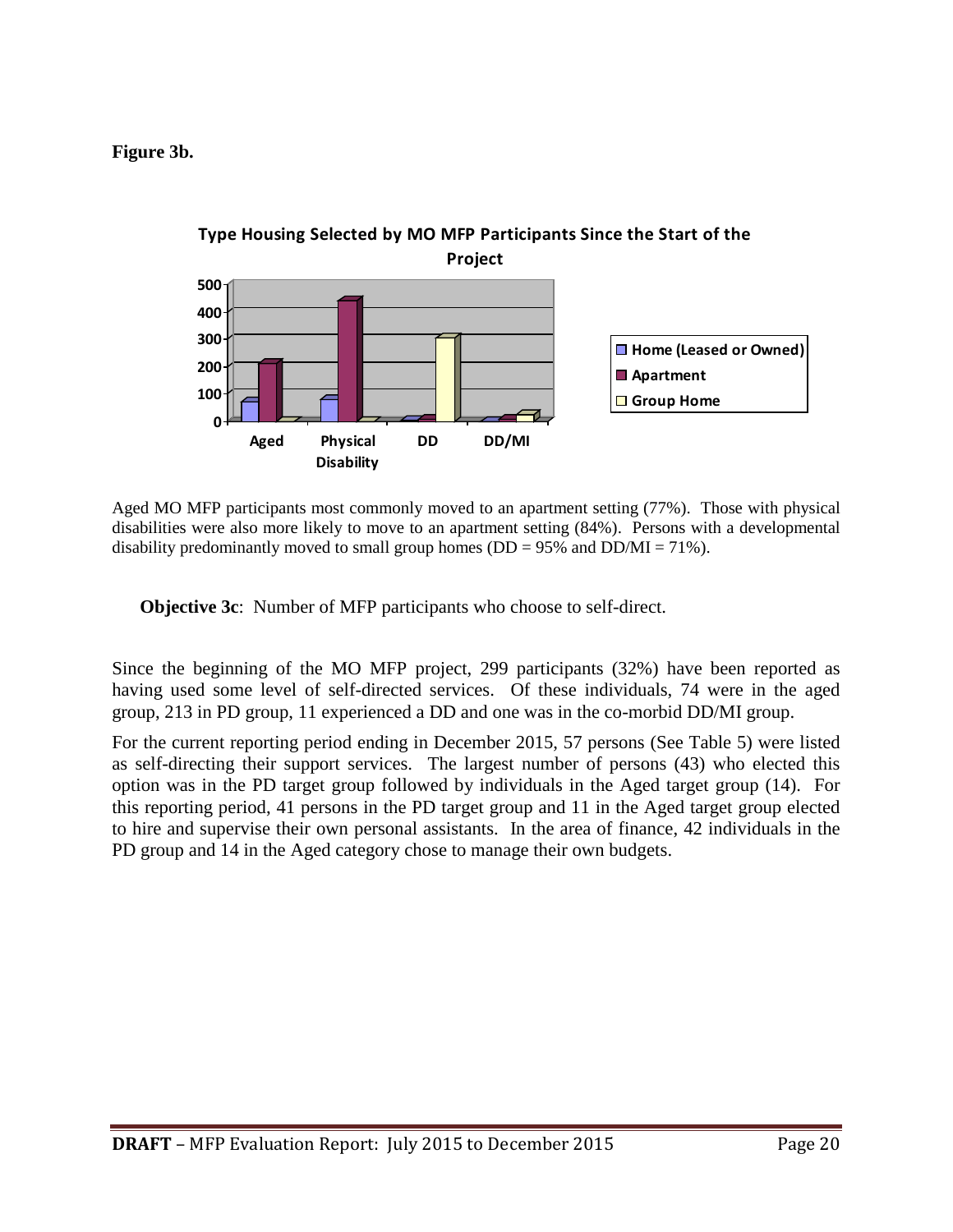#### **Table 5.**

|                                                       | Aged | <b>Physical Disability</b> | DD | DD/MI |
|-------------------------------------------------------|------|----------------------------|----|-------|
| Number MFP participants<br>enrolled in self-direction | 14   | 43                         |    |       |
| Used self-direction to:                               |      |                            |    |       |
| Hire or supervise own<br>personal assistants          | 11   | 41                         |    |       |
| Manage own allowance or<br>service budget             | 14   | 42                         |    |       |

**Number of Current MFP Participants in a Self-Direction Program as of the End of December 2015**

During this reporting period, one participant with a physical disability elected to opt out of their self-direction program.

#### **Objective 3d:** The number of individuals who were unable to transition due to lack of accessible/affordable housing.

The availability of affordable and accessible housing for MFP participants continues to be problematic across the state in particular for aged and physically disabled individuals residing in nursing facilities who wish to return to the community. Problems are especially noted for rural areas where fewer affordable rental units are available. To help address the housing barriers with transitions, MFP has partnered with the Missouri Housing Development Commission (MHDC) which is the housing finance agency for the state. The MHDC has partnered with the DSS, the DMH, the DHSS and the Department of Corrections to develop a Memorandum of Understanding (MOU) to address housing issues across the disabled populations. The state has applied for the Project Rental Assistance 811 funding under HUD and is awaiting a response from HUD on award announcements.

The MO MFP project has worked with the MHDC to help pass a statewide Discharge Policy to reduce homelessness. These guidelines include discharge planning, collaboration, information systems and tracking, and on integration of community resources. Regional staff continue to seek additional housing and works with area public housing authorities for creative ways to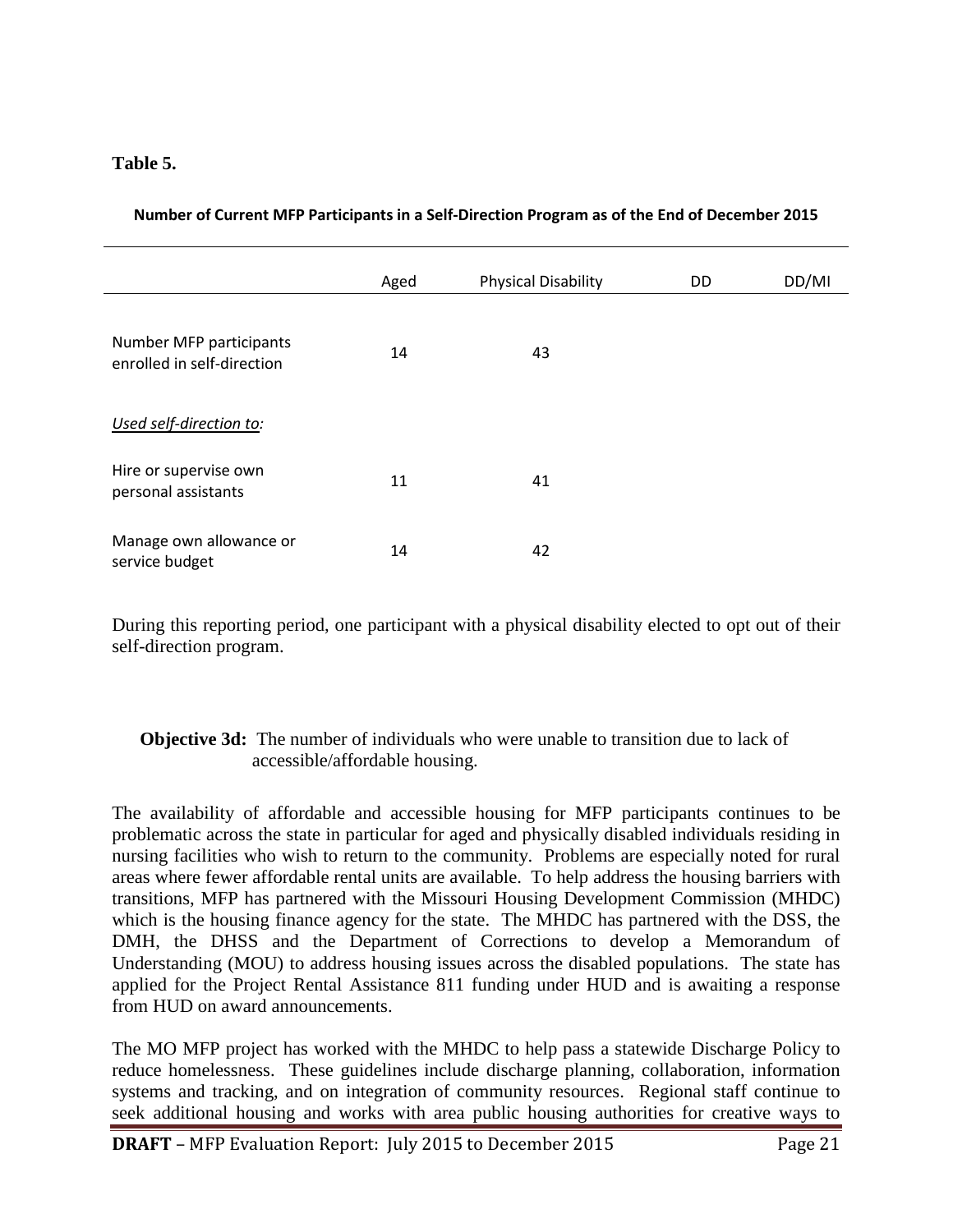address housing concerns across the state. Two Centers for Independent Living (CIL) have purchased several older buildings and are in the process of renovating them and ensuring they will be accessible for individuals with a wide variety of disabilities. They will then rent these homes to people who transition out of nursing facilities.

The MO MFP Committee on Barriers to Housing, which consists of members from DMH, DHSS, the MO MFP Stakeholder Group, and CILs, met in May 2013. From this meeting, it was decided that a letter would be sent out to all Public Housing Authorities (PHA) statewide requesting names of all board members and a schedule of open monthly meetings in order to meet and communicate with them on MFP needs. Regional efforts by the DHSS to engage housing authorities have included letters to local housing authorities to provide information MO MFP, meetings with local housing authorities, and local collaborations with subsidized apartment owners and managers. These approaches have resulted in some of the local housing authorities giving MFP participants preference whereby they are moved to the top of the waiting list.

Agencies participating in the MO MFP Project have also taken additional steps to help address housing problems. The DHSS has held regional efforts to engage housing authorities. An example of this effort occurred when they held a regional housing event that included stakeholders and MFP contractors to address housing problems and discuss possible solutions. This effort has resulted in some local housing authorities giving MFP participants preference on waiting lists. The MO MFP program requested and was approved to hire a housing coordinator and housing specialist to work with developers and individual clients. The MO DMH has contracted with MO Housing, a non-profit corporation that advocates for the increase of affordable, universally designed homes. This agency is working with housing developers to address the creation of universally designed housing units across the state.

MO DHSS staff and contracted transition coordinators continue to struggle assessing risk placements of community placements for individuals with a history of alcohol or substance abuse, and severe mental illness. Continuous Quality Improvement meetings have shared the knowledge that these individuals can be successfully transitioned if needed support services are in place, the individual is willing to use these services, and transition coordinators closely monitor these cases and quickly respond to problems as they arise.

Wait lists for housing vouchers remain closed the majority of time. When vouchers become available, the short time period of availability does not allow for individuals who wish to transition to apply. In many cases, these individuals have not yet been identified to notify them of available housing. Missouri maintains around 96 pending transitions at all times. As of the end of December 2015, the MO MFP Project had 146 candidates that were "in the pipeline" and expected to enroll in MFP.

The MO MFP Project has set an annual target goal to keep the number of MFP eligible individuals who are unable to transition because they were unable to obtain affordable/accessible housing below an annual rate of three percent. For this reporting period, there were 135 reported instances where an individual was unable to transition into the community either because they could not find affordable, accessible housing, or chose a type of housing that did not meet the definition of a MFP qualified residence. This is slightly above the stated target percentage but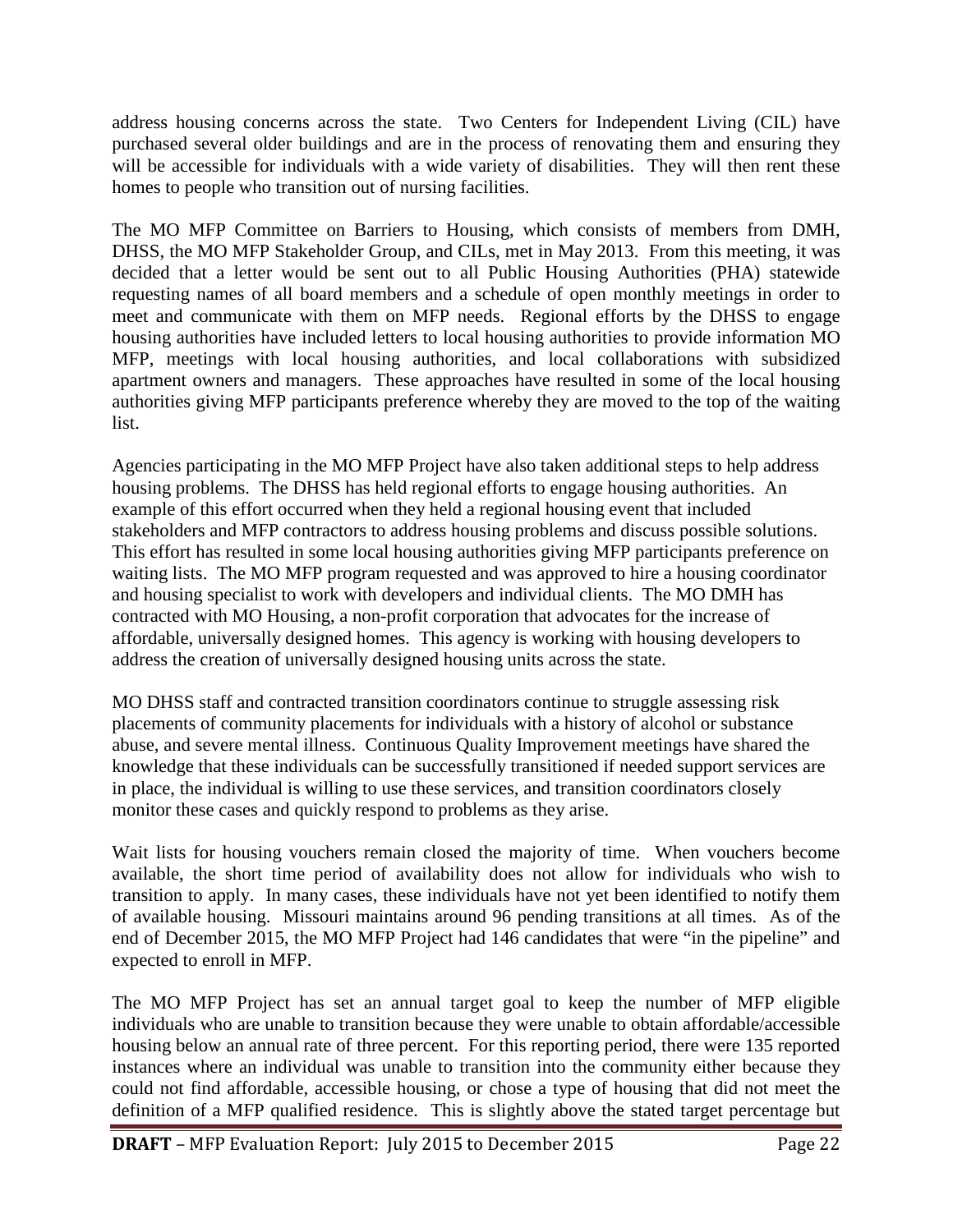within acceptable limits. In many cases, the failure to transition is because affordable housing is not available in a timely manner. The MFP Director and others will continue to work with public housing authorities to apply for vouchers made available through future NOFAs and to develop other solutions to the problem.

**Objective 3e:** Types and amounts of transition services, including demonstration and supplemental services, used by MFP participants.

MO MFP funds are utilized to reimburse contractors for Transition Coordination Services. Contractors are eligible to receive \$1,350 at the time of transition; \$675 if the individual remains in the community for 6 months; and \$675 if the individual remains in the community for a total of 12 months. MFP funds are also utilized to reimburse contractors for Options Counseling services at a rate of \$300 per session, per resident, per year.

The DHSS Division of Senior and Disability Services has used and anticipates continuing to use funds on one-time expenses as a result of consumers transitioning into the community. A maximum of \$2,400 for such demonstration services is allotted for each MFP participant in the aged or physically disabled target groups who transitions from a nursing facility to the community. From July to December 2015, the DHSS authorized \$223,200 on demonstration services for 34 individuals making the transition into the community in the Aged group and 59 individuals in the PD group. Of this amount, \$156,382.36 was requested and used. The breakdown of DHSS authorized demonstration service expenditures can be seen below in Table 6.

#### **Table 6.**

|                                             | <b>Amount</b> | <b>Percent</b> |
|---------------------------------------------|---------------|----------------|
|                                             |               |                |
| <b>Rent Deposits</b>                        | \$34,150.27   | 22%            |
| <b>Utility Deposits</b>                     | \$5,471.25    | 3%             |
| <b>Cleaning Supplies</b>                    | \$2,640.63    | 2%             |
| Toiletries                                  | \$2,611.78    | <b>2%</b>      |
| Furniture                                   | \$58,858.99   | 38%            |
| Household Items                             | \$25,083.15   | 16%            |
| Groceries                                   | \$9,776.94    | 6%             |
| Miscellaneous (including medical equipment) | \$17,789.94   | 11%            |
|                                             |               |                |
| Total                                       | \$156,382.36  | 100%           |

**Supplemental Service Expenditures Authorized by DHSS – July to December 2015**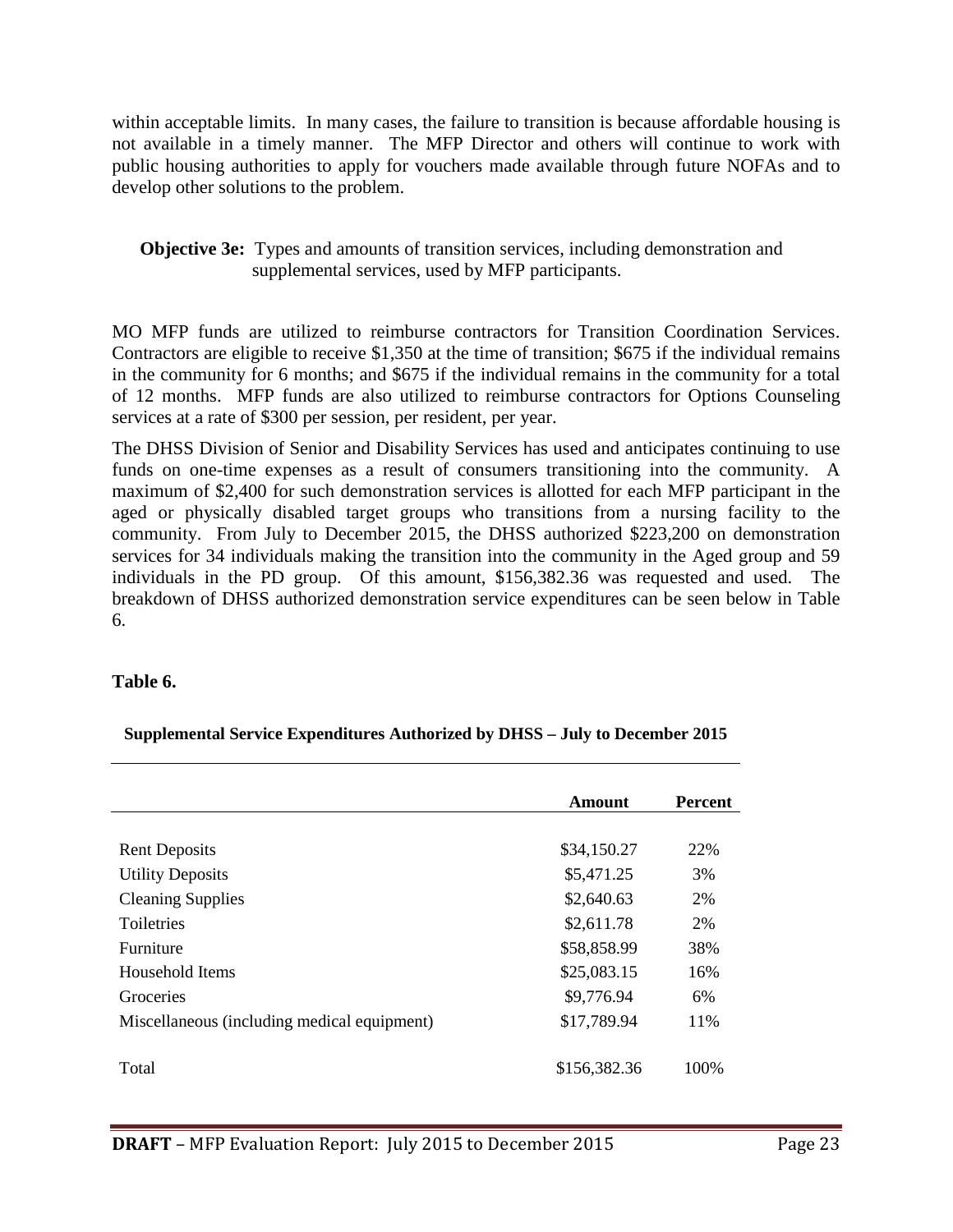As can be seen in Figure 4, the majority of demonstration service expenditures authorized by the Missouri DHSS for this reporting period was used to purchase furniture, pay for rent deposits, household items and other items needed to help establish a viable living setting in the community. These demonstration service expenditures continue to play an important and vital role in helping individuals return to the community.

#### **Figure 4.**



#### **Supplemental Service Expenditures Authorized by DHSS - July to December 2015**

**Objective 3f:** Why individuals interested in participating in MFP were unable to transition to the community.

Through December 2015, a total of 1,104 eligible persons were unable to transition into the community from long term care facilities by using the Missouri MFP Program. The reasons given for this inability to return to a community living setting can be found in Table 7. For the Aged and Physically Disabled, the reasons for not transitioning were most often due to health and safety concerns in the community. Other denials for program participation were due to the individual requiring 24-hour oversight since Missouri's current state and waiver programs do not provide for this level of paid support. Other barriers to transitioning included a lack of housing and past criminal action or abuse issues that affected housing options. Some potential program participants declined to transition due to the need for high spend down of their finances and others changed their mind or had unrealistic expectations for the transition.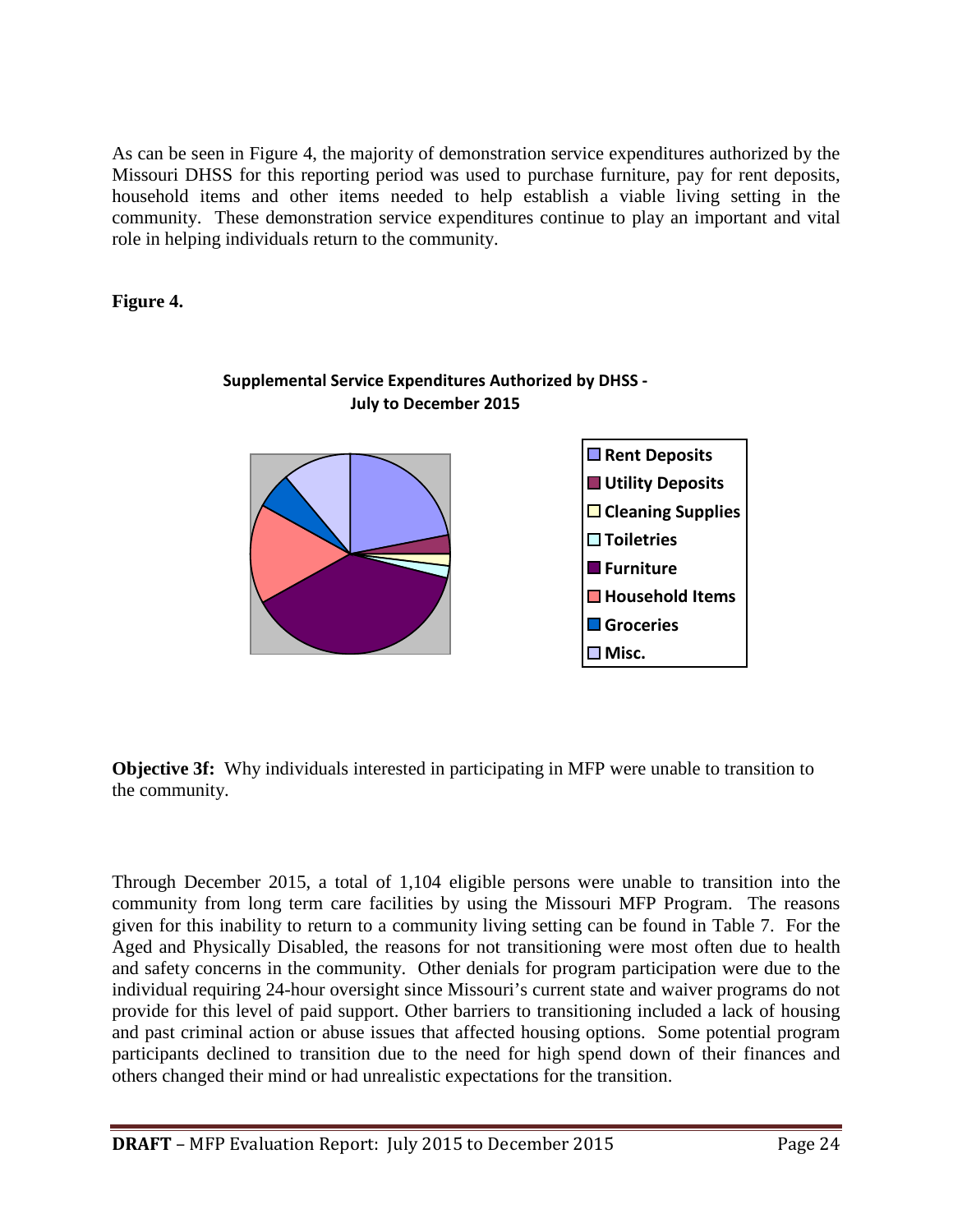#### **Table 7.**

|                                                                                                                                                                                               | $12 - 10$    | $6 - 11$       | $12 - 11$        | $6 - 12$  | $12 - 12$ | $6 - 13$    | $12 - 13$   | $6 - 14$    | $12 - 14$   | $6 - 15$  | $12 - 15$   |
|-----------------------------------------------------------------------------------------------------------------------------------------------------------------------------------------------|--------------|----------------|------------------|-----------|-----------|-------------|-------------|-------------|-------------|-----------|-------------|
| Individual transitioned to the<br>community but did not enroll in Mo MFP                                                                                                                      | $\mathbf 1$  | $\pmb{0}$      | $\mathbf 0$      | $\pmb{0}$ | 0         | $\mathbf 0$ | $\mathbf 0$ | $\mathbf 0$ | $\mathbf 0$ | $\pmb{0}$ | $\mathbf 0$ |
| Individuals physical health, mental<br>health or other service needs were<br>greater than what could be<br>accommodated in the community or<br>through the state's current waiver<br>programs | 20           | 8              | $71\,$           | 76        | 141       | 170         | 205         | 255         | 303         | 349       | 389         |
| Individual could not find affordable,<br>accessible housing or chose a type of<br>residence that does not meet the<br>definition of MFP qualified residence                                   | $\mathbf{1}$ | $\pmb{0}$      | 19               | 19        | 25        | 34          | 41          | 57          | 71          | 154       | 135         |
| Individual changed mind about<br>transtitioning, did not cooperate in the<br>planning process, had unrealistic<br>expectations or preferred to remain in<br>the institution                   | 9            | 4              | 44               | 58        | 92        | 123         | 145         | 176         | 203         | 241       | 267         |
| Individual's family member or guardian<br>refused to grant permission or would<br>not provide back-up support                                                                                 | 3            | $\overline{2}$ | 15               | 15        | 24        | 29          | 31          | 38          | 41          | 45        | 47          |
| Other including high spend-down                                                                                                                                                               | $\pmb{0}$    | $\pmb{0}$      | $\boldsymbol{0}$ | $\pmb{0}$ | $\pmb{0}$ | 97          | 124         | 142         | 168         | 231       | 266         |

Reasons Persons Could Not Transition Using the MO MFP Program Through December 2015

**DRAFT** – MFP Evaluation Report: July 2015 to December 2015 Page 25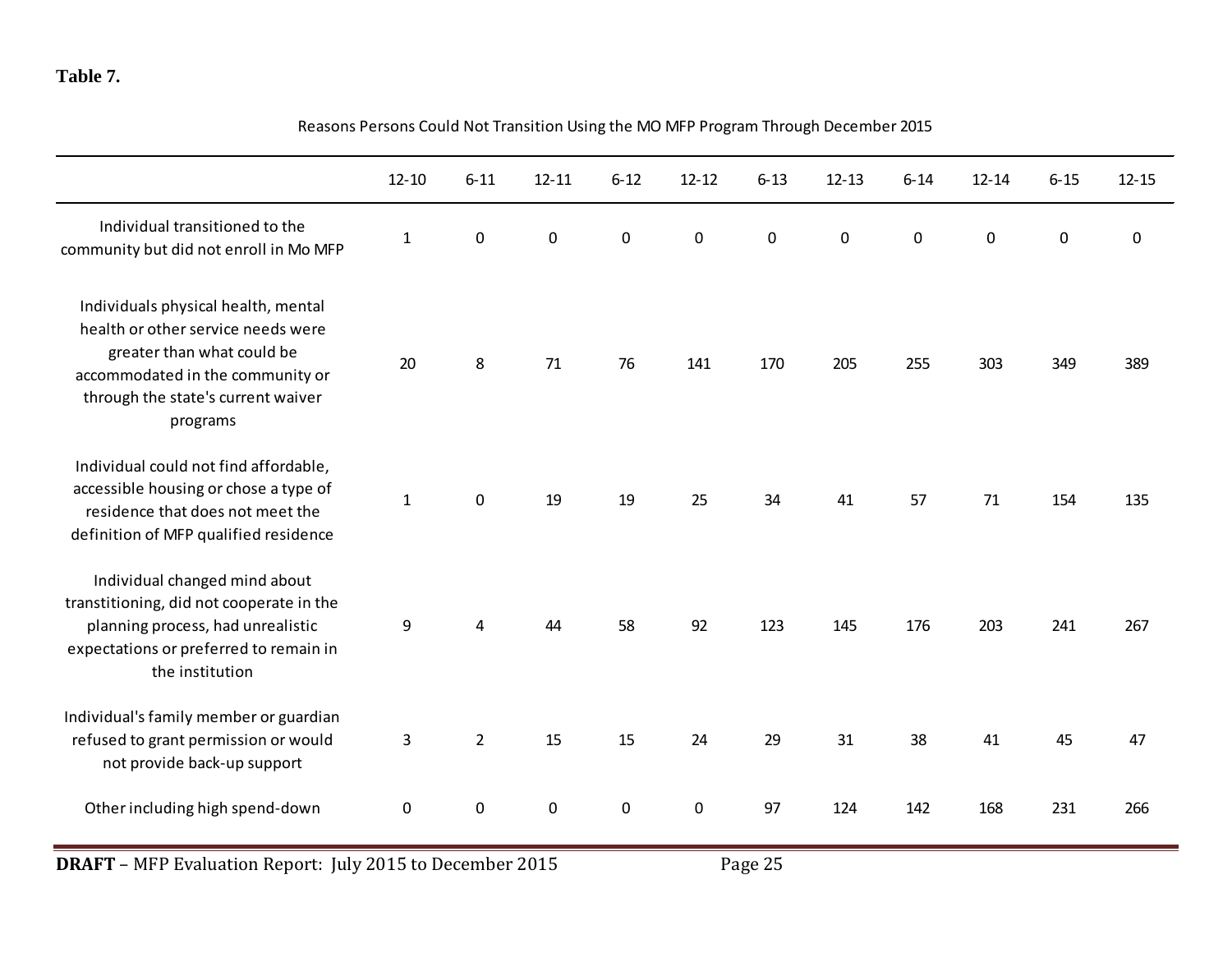**Area 4:** Performance of a cost analysis on support service costs for individuals participating in the MFP Project.

Another major intent of the MO MFP program is to demonstrate that disabled and aged persons can live in their communities with proper support and that this support would cost Medicaid less than it currently spends for institutional care. The purpose of this goal was to examine the financial costs of having individuals live and receive supports in their community. These expenses would be compared against the costs of similar services and supports in a long term care living facility. It is intended that this information might help form state policy regarding supporting individuals to reside in their home communities as opposed to living in an institutional setting.

**Objective 4a**: Medicaid costs prior to participation in MFP.

The data needed for this objective will be obtained from several different data sets maintained by various state agencies in Missouri. At the time of this report, the process and methodology was still being developed to obtain this information. As a result, the analyses needed to address this objective cannot be performed.

**Objective 4b**: Medicaid costs following transition.

The data needed for this objective will be obtained from several different data sets maintained by various state agencies in Missouri. At the time of this report, the process and methodology was still being developed to obtain this information. As a result, the analyses needed to address this objective cannot be performed.

**Area 5:** Development of policies and practices to improve quality management systems to monitor services and supports provided to participants in the MFP Project.

One of the intentions of the MFP Rebalancing Demonstration Grant was to create systematic changes in state policy and practices that would extend beyond the duration of the grant. The purpose of this goal is to examine the state of Missouri's ability to create a system of policies and practices that would insure that support services delivered to consumers were of a consistent quality that addressed their needs and helped insure their ability to participate fully in their communities.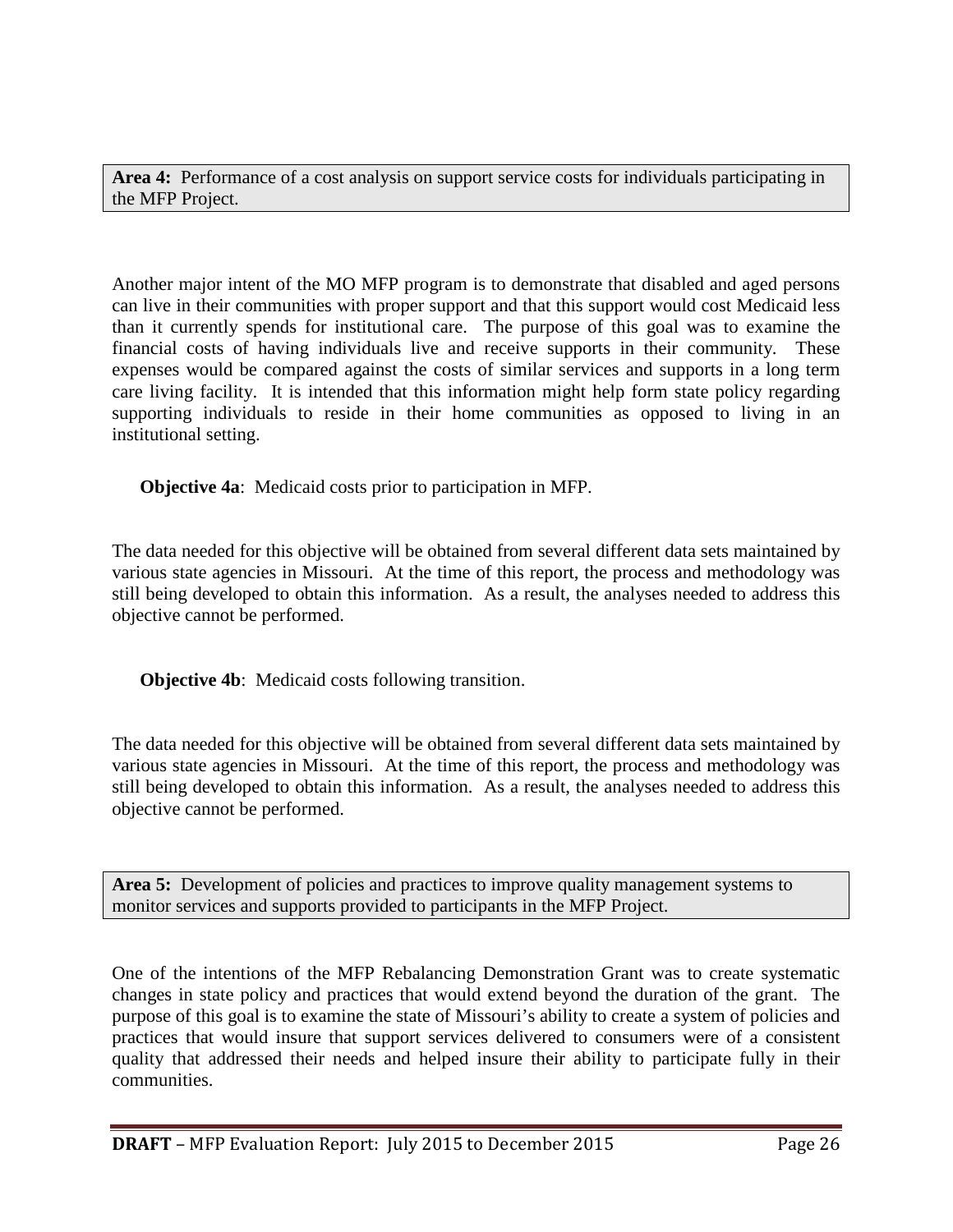The development and implementation of quality management systems to monitor and improve the delivery of appropriate supports to MO MFP participants continues to be a priority of state agencies participating in the Project. One component of the state of Missouri's intent to improve the delivery of quality services was the creation and implementation of web-based data collection systems. These systems have been developed and the state of Missouri MFP project continued to use the states Web Tool to collect MFP data. The state of Missouri is unable to allow contracted transition staff direct access to databases which store information on abuse or neglect. This information can be important when developing transition plans that will ensure safety in the community. DHSS/MFP Regional Coordinators now include pertinent information from these databases when notifying contracted transition coordinators of the results of the Level of Care Assessment, which is conducted to determine if the individual is eligible for Home & Community-based Services after transition. It is expected that transition coordinators will use this information to develop supports that will ensure safety in the community.

For the Aged and Physically Disabled target groups, the DHSS/DSDS continues to use its HCBS Cyber Access Web Tool. This tool contains the Inter RAI HC to help guide comprehensive care and service planning in community-based settings. It focuses on the person's functioning and quality of life by assessing individual needs, strengths and preferences. In an effort to support the use of the HCBS Web Tool within Cyber Access, DSDS has developed a specific internet location to consolidate Web Tool information. Enhancements were made to the HCBS Web Tool. Financial Management Services (FMS) was added as an automatic display when Consumer Directed Personal Care – Independent Living Waiver was approved. Another tracking tool is the MO Case Compass that is used by DSDS to monitor adult protective service investigations and the follow-up required for protective services. The DHSS maintains data spreadsheets in the DHSS/DSDS central offices regarding transition and options counseling services.

The DMH has implemented the web tool called the Action Planning and Tracking System. This program tracks trends and needs for quality improvement and individualized remediation in areas such as health, safety, rights, services and money in addition to the Missouri Quality Outcomes (MQO). The DMH has linked the Health Identification and Planning System (HIPS) directly into CIMOR, the DMH information management system. This will allow notification directly from the data system to service providers to improve follow-up as identified from nursing reviews. This will eliminate the paper system and create the ability to examine a person's health needs over time. The Division of Developmental Disabilities (DDD) has implemented a standardized web based tool for reviewing quarterly and monthly data on service delivery and supports to analyze event data and develop intervention measures and system improvement strategies when indicated.

The DHSS/DSDS has taken steps to meet with participants and related service providers to share information and monitor support needs. The DHSS awarded contracts to Centers for Independent Living (CILS) and Area Agencies on Aging (AAA) to provide transition coordination services. As part of this transition coordination, contractors are required to monitor MFP participants during the first year of transition. These contractors continue to meet, as part of the CQI process, face to face with participants; twice for the first three months of transition and monthly for the next nine months. As part of this Continuous Quality Improvement (CQI) process, DSDS and contracted staff that work with MFP persons attend monthly meetings to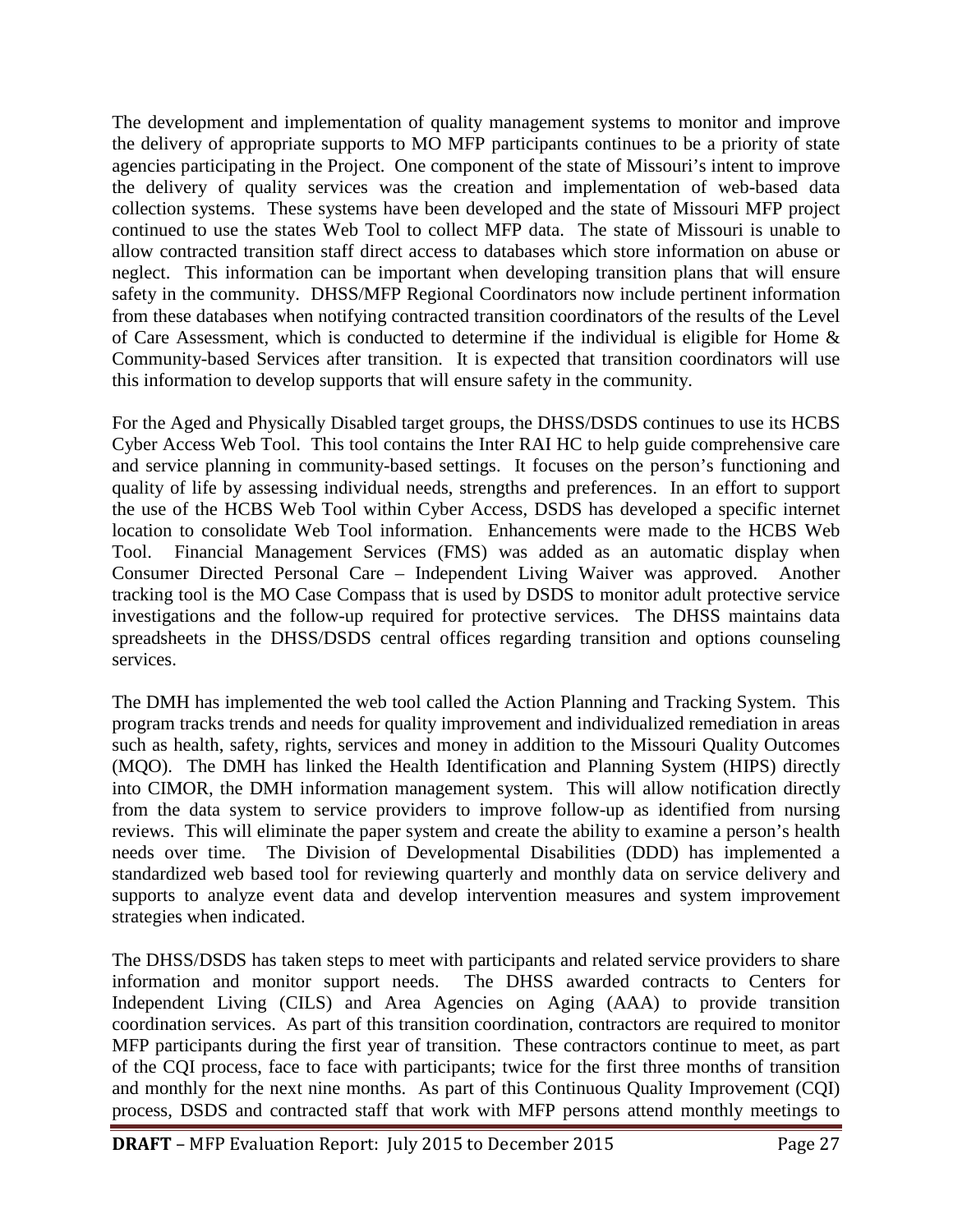discuss relevant issues involving the delivery of services and supports. Quality meetings were held with the CEOs of provider agencies; DSDS central office staff and the five DSDS regional coordinators address contract implementation issues, barriers to delivery of services and identify best practices.

A monthly contact form was developed through the DSDS Continuous Quality Improvement (CQI) process and adopted by all contractors across the state. This monthly contact form serves as a guide for transition coordinators when conducting monthly meetings with participants. This form is inclusive and is designed to ensure that all pertinent aspects of a participant's life is reviewed. Sections on the form include substance abuse, access to community services and barriers to this access, medical/mental health, personal care assistance, assistive technology, critical incidents, social activities, and finances. The goal is to review any changes that have occurred since the last visit and to ensure health and safety in the community.

During this review period, the CQI process continued to be an effective "grassroots" approach to determine best practices and strategy development. This approach has proven successful in developing solutions to local or regional issues. Another regional CQI effort was the development and implementation of a "readiness checklist" for participants with a history of long term institutionalization to help them prepare for community living. Areas addressed included financial planning, housing preferences, and community supports and service needs.

During this reporting period, DSDS continued to use quality monitoring protocols that would apply to MFP participants during their one-year transition period. DSS has created two new systems to allow DSDS to monitor performance with regards to the following measures: 1) The percentage of individuals who transition within 6 months of the Options Counseling Session, and 2) The percentage of individuals who are involved with an abuse/neglect/exploitation report within 90 days of transition. DSDS continues to monitor cases which have been pending transition six months or longer. Regional CQI teams are monitoring the MDS Section Q referrals to improve outreach to those nursing homes which have not submitted a referral. In addition, the state level CQI team adopted a satisfaction survey which all DSDS contractors are expected to utilize to measure satisfaction with Options Counseling and Transition Coordination Services.

The DMH continued to use enhanced quality monitoring protocols for the first year of transition. Here quality related outcomes using identified benchmarks for persons at risk of poor outcomes will be monitored for effectiveness. Critical Incidents and outcomes are monitored with information on these incidents entered into the Event Management Tracking system (EMT). This system has been enhanced to create a field for Contact Description. There is now a standalone field and will provide better security and confidentiality for reports on dissatisfaction, abuse/neglect, misuse of funds, etc. to be submitted to the Office of Constituent Services (OCS) and entered into the system. Individualized Service Plans will be reviewed and findings entered into the Action Plan Tracking System. Ongoing review and enhancements continue for the electronic system that has been developed for the Regional Community Living Coordinators to review monthly reportable events specific to individuals currently enrolled in the MO MFP program. This process is designed to assist with the identification of themes and trends for overall quality improvement strategies that focus on service delivery and supports. Community Living Coordinators are now able to directly enter data on reportable incidents directly into the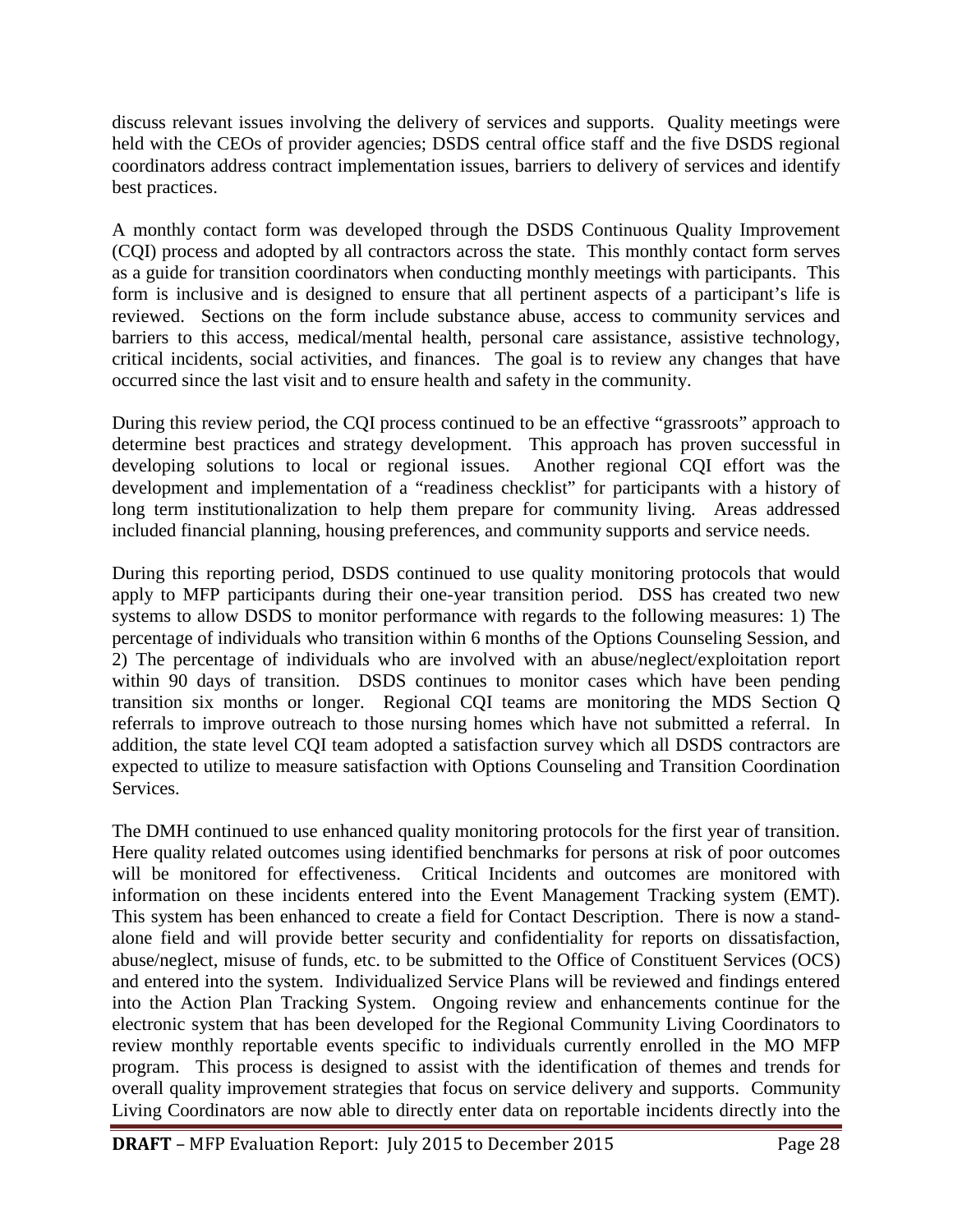MO MFP database. Medical / health needs continue to be reviewed on a monthly basis by community registered nurses. Ongoing Technical Assistance support has been provided to MO MFP staff regarding accessing data through CIMOR.

The DMH has taken steps to meet with participants and related service providers to share information and monitor support needs. The DDD has created the position of Community Living Coordinators to support consumers transitioning to the community. Among other responsibilities, these individuals will provide assistance in locating living options that will optimize the community experience for MO MFP participants. Complementing these positions the DDD has hired eleven advocacy specialists to provide training and support to individuals with DD and their families as well as community organizations and employers. The DDD has also created Self-Directed Support Coordinators at each of the five Regional DD offices and six satellite offices. These individuals will provide training on the implementation process for selfdirection. They will also provide guidance and support to participants and their families and others on self-direction issues.

The state of Missouri continues to use of the National Core Indicators survey across the state to provide additional information on individuals with DD receiving services and supports. One key piece of information that will be obtained from this survey is the rate of direct support staff turnover. Maintaining a low rate of staff turnover has been identified as one of the key components in providing quality care to persons with disabilities. The state also continues to use the Support Intensity Scale (SIS) which measures support requirements in 57 life activities and 28 behavioral and medical areas. DMH continues to involve the Safe Advocates and Families for Excellence (SAFE) and utilization reviews to help monitor supports.

#### **Objective 5a**: Level of satisfaction with home and community-based services including living arrangements.

#### **Baseline Findings**

The MFP Quality of Life Survey (QoLS) is being used to help measure consumer level of satisfaction with HCBS supports and living arrangements. The QoLS continues to be administered to participants and the results sent to CMS. Between July and December 2015, 139 persons transitioned into the community using the MO MFP program and were administered a baseline QoLS.

By the end of this reporting period, data from the QoLS was obtained for a cumulative total of 1,375 persons on the Baseline Phase of transitioning into the community using MFP. Prior to transitioning to the community, 94% of these participants reported that they were living in longterm institutional settings and 6% were in other living arrangements. Only 50% of those living in an institutional setting reported that they liked where they lived. This compared to those living in an alternative setting where 73% reported liking their living setting.

Across all Baseline living situations, 33% of individuals with a PD or in the Aged group reported being unhappy with where they were currently living. This is much higher reported rate of unhappiness with their living setting than the 24% and 25% reported by those in both the DD and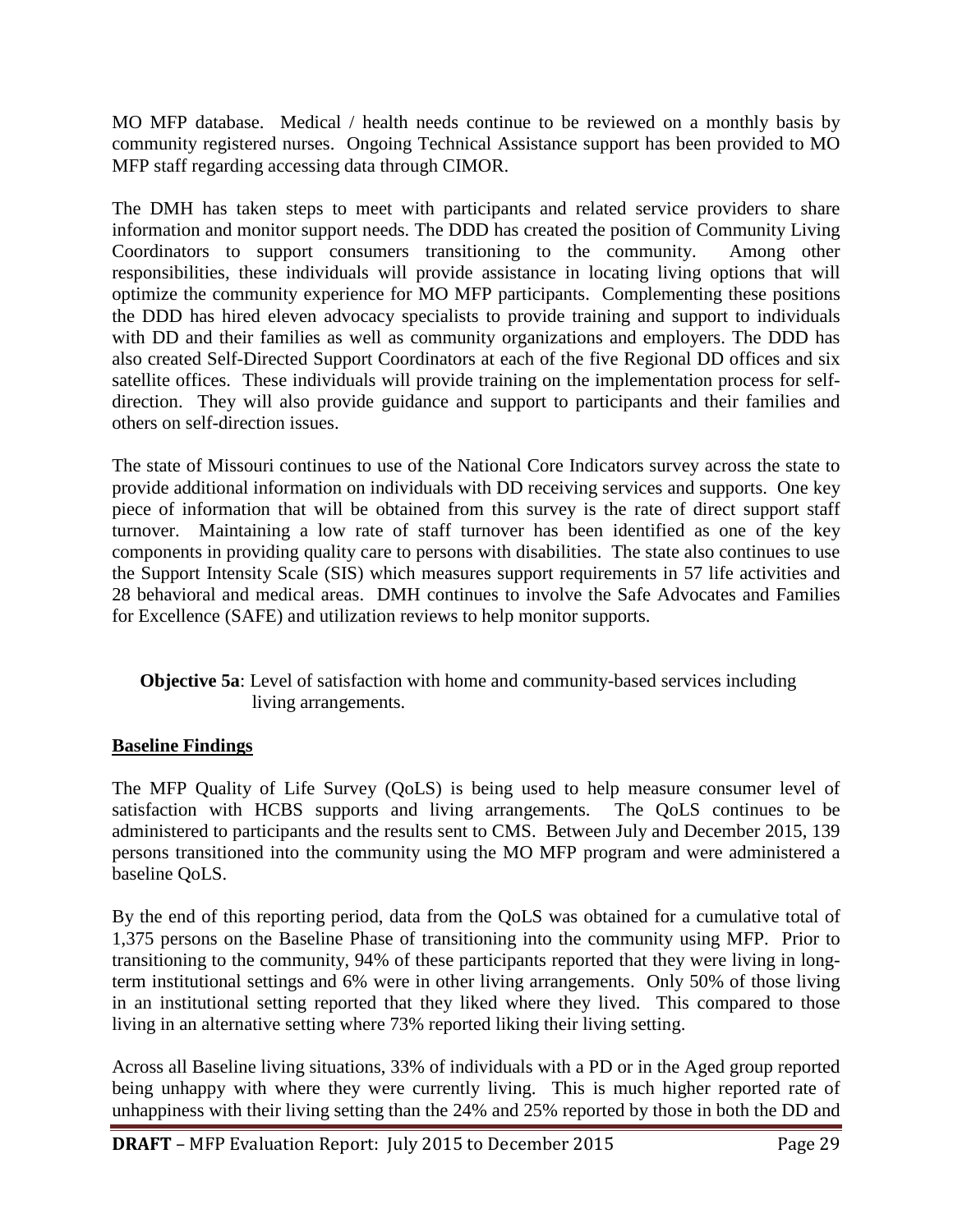DD/MI groups. 67% of persons living in an institutional setting reported that they did not help select their current living setting. Similar results were indicated by those persons living in alternative settings where 67% reported that they also did not help select their current housing.

For the Baseline assessment, approximately 13% of those living in an institutional setting reported that they did not feel safe where they lived. Of these, 35% indicated that they felt this way most of the time. In other areas related to personal safety, of those who responded, 4% of persons living in institutional settings reported that they had been physically hurt by care providers. Over 18% of institutional residents indicated that they had been yelled at or verbally abused. In addition, 27% reported that they had money or personal items taken from them without permission.

Overall for those individuals about to transition into the community, nearly 78% reported being happy with the help they currently received in their pre-transition living setting. Of these, 77% of persons living in an institutional setting reported being happy with their services as compared to 87% of those in a non-institutional setting. In examining target groups, the largest group of persons that were dissatisfied with their support services were in the PD group (56%). This contrasts with the Aged and DD groups where approximately 21% and 19% were displeased.

When asked if they were happy with how they were living their life, 66% answered in the affirmative. The largest percentage in this group were those with a DD. Those indicating that they were not happy with how they were living their life were mostly in the PD (37%) and Aged (30%) groups.

Prior to transitioning, approximately 81% of MFP participants reported that they were treated with respect by their service providers. However, a significant number of persons in the PD group indicated that this was not true for them. Again, prior to returning to the community, 81% said that their helpers listened carefully to their requests. But a significant number of persons in the Aged and PD groups reported that this was not true for them.

75% of pre-transition MFP participants indicated that they required assistance to perform their ADL behaviors. While some participants in all groups required assistance for their ADLs, more assistance was reported as being needed for persons in the DD groups. Approximately 18% of respondents who required assistance indicated that they went without a shower or bath when they needed one and approximately 57% of these occurred because there was no one to help them. Over 11% of participants reported that they were unable to use the bathroom when needed and 42% of this group indicated that this was due to a lack of staff assistance.

#### **One Year Post-Transition Findings**

For this reporting period, cumulative data from the QoLS was obtained from 724 persons participating in MO MFP who had transitioned into the community and had been living in the community for 12 months. One year following a return to their communities, 67% of MO MFP participants were living in a non-group home setting such as an apartment and 89% of these individuals reported that they liked where they were living. Similar results were found for persons residing in group homes where 87% indicated that they liked where they were living. 47% of those in group homes and 68% of individuals living in a non-group setting reported that they helped select their current home.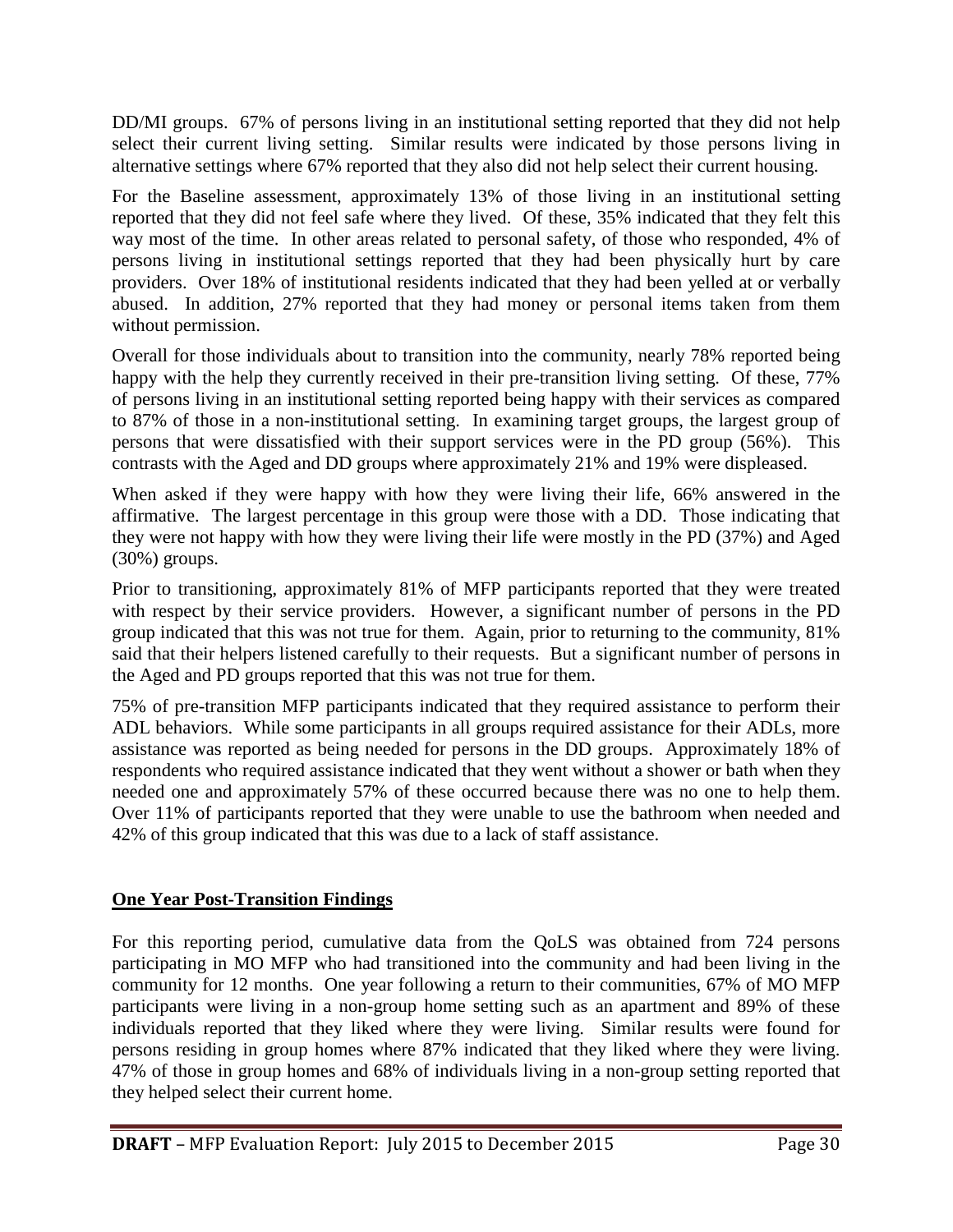At the first follow-up interview that occurred after 12 months of community residence, only 6% of respondents indicated that they did not feel safe where they lived. Of these, only 14 persons reported that they felt this way most of the time. At the time of the 12-month follow-up interview, three persons indicated that they had been physically hurt by their current care providers and 19 individuals reported that they had been yelled at or verbally abused. 22 (4%) consumers also reported that they had either money or personal items taken without their permission.

One year after returning to their community, 90% of MFP participants reported being happy with the level of help they receive around their living setting. Looking across target groups, the largest group of persons that were dissatisfied with their support services were in the PD group. At this first follow-up interview, 96% of MFP participants stated that they were treated with respect by their service providers. This view was not shared across all target groups and reflected an improvement especially for those individuals in the PD group. Over 95% of MFP participants reported that their support staff listed carefully to what they were asked to do. This was a noted improvement from baseline measures across all target groups, but especially for those in the Aged and PD groups.

Over 74% of participants reported that they required assistance to perform their ADL behaviors. While assistance was required across all groups, those with a DD reported a higher level of need in this area. Participants reported that 93% of these aid providers were paid to provide this assistance. Again, while paid service providers were reported for all groups, those in the DD and PD groups were the most likely to have paid support workers. It was also reported that over 40% of MFP participants had the opportunity to pick their support staff. Here, those in the PD category were the most likely to have exercised this option. For respondents that required assistance, 41 persons (6%) indicated that they went without a shower or bath when they needed one, but only 20 persons stated that this was because no one was there to help them. 19 persons (3%) reported that they were unable to use the bathroom when needed but only two individuals indicated that this was due a lack of available staff assistance.

During their first 12 months of living in the community, 87% of MFP participants reported that they were able to see family and friends when they wished. Participants also indicated that they were able to get to places they needed to go to like work, shopping and doctor appointments 94% of the time. These rates occurred even though 67% of these individuals needed help to go out into the community.

When asked if they were happy with how they were living their life, 87% answered in the affirmative. The largest percentage in this positive group were in the DD group. Those indicating that they were not happy with how they were living their life were mainly in the PD and DD/MI groups.

One question asked on the QoLS at the one-year assessment is "Are you working for pay right now?" Of those now living in the community for one year,  $17\%$  (N=109) indicated that they were working for pay. In this group, 5 persons had a PD, 92 were in the DD group, 10 were in the co-morbid DD/MI target group and 2 were Aged. As Figure 5 shows, participants with DD represented the greatest proportion of paid workers (84%).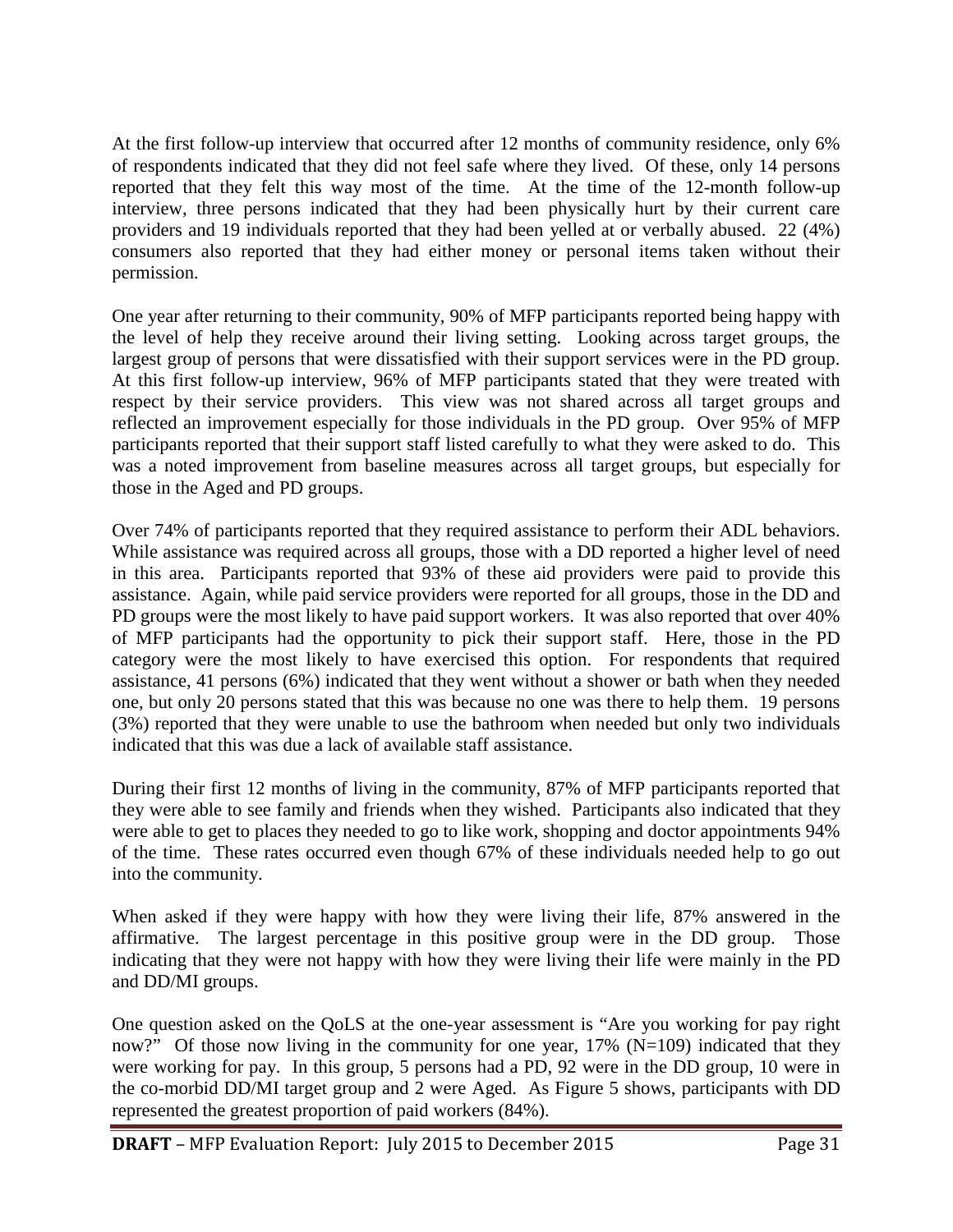#### **Figure 5.**

#### **MO MFP Participants Who Worked for Pay (N=109) After One Year of Community Living By Target Group July to December 2015**



Of those MFP participants who were not working for pay  $30\%$  (N=135) indicated that they would like to find paid employment. A breakdown by target groups for individuals desiring paid employment can be found in Figure 6 located below. As can be seen in Figure 6, participants with PD represented the greatest proportion not engaged in paid employment but willing to work for pay (58%). In addition to individuals who were working or desiring paid employment, 45 persons (7%) reported that they were doing volunteer work without being paid and another 126 persons (24%) indicated that they would be willing to perform volunteer work without being paid.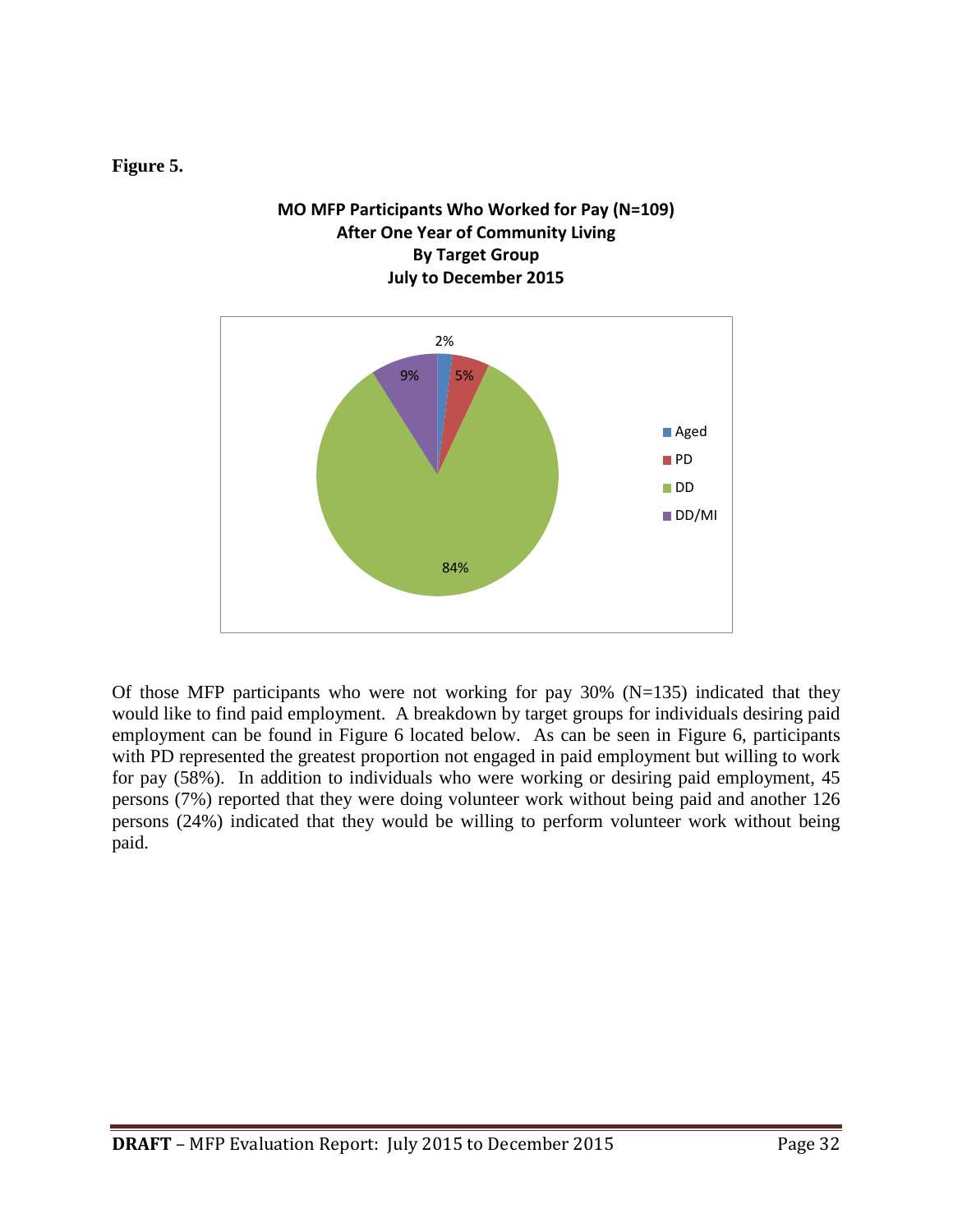#### **Figure 6.**

#### **MO MFP Participants Who Desired to Work for Pay (N=135) After One Year of Community Living By Target Group July to December 2015**



#### **Two Year Post-Transition Findings**

For this reporting period, data from the QoLS was obtained from 473 persons participating in the MO MFP project that had transitioned and were living in the community for 24 months. Of these MO MFP participants 57% were now living in non-group home settings such as apartments. After returning and living in their communities for 2 years, 77% of persons living in a group home setting and 90% of those living in a non-group home setting indicated that they liked their current living arrangement. 46% of those in group homes and 64% of those not living in a group home setting indicated that they had helped select their current home.

At the second follow-up interview that occurred after 24 months of community residence, less than 5% of respondents indicated that they did not feel safe where they lived. Of these, only three persons reported that they felt this way most of the time. At the time of the two-year follow-up interview, four persons indicated that they had been physically hurt by their current care providers and 15 individuals reported that they had been yelled at or verbally abused. In addition, 17 consumers reported that they had either money or personal items taken without their permission.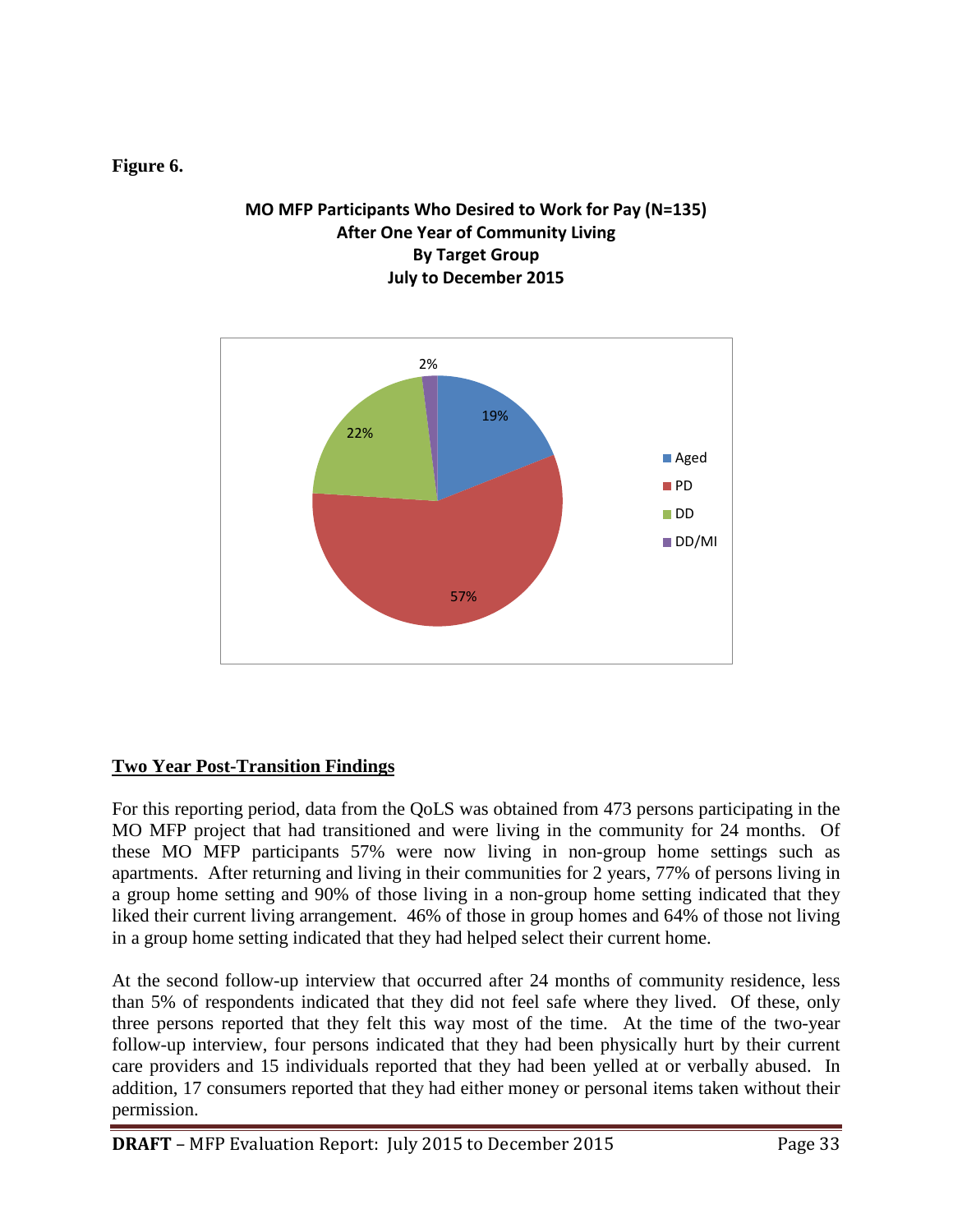Two years after returning to their communities, 92% of MFP participants reported being happy with the support they receive around their living setting. The largest numbers of persons who were dissatisfied with their support services were in the PD and Aged groups. At this second follow-up interview, over 96% of MFP participants stated that they were treated with respect by their service providers. This report on being treated with respect was found across all target groups from the 1 to 2 year follow-up interviews. When asked if their support staff listened carefully to their requests of what to do, 96% reported in the affirmative. However, some in the PD and DD/MI groups did indicate issues in this area.

Nearly 78% of participants stated that they required assistance to perform their ADL behaviors. Survey reports indicated that supports were required across all groups. MFP participants needing support reported that 93% of these aid providers were paid to perform these duties. It was also reported that 35% of MFP participants used the opportunity to pick their support staff with those in the PD category the most likely to have exercised this option. For respondents that required assistance, 17 persons (4%) indicated that they went without a shower or bath when they needed one, but only 8 persons stated that this was because no one was there to help them. 17 persons (4%) reported that they were unable to use the bathroom when needed but only 8 individuals indicated that this was due a lack of available staff assistance.

After living in the community for 24 months, 87% of MO MFP respondents indicated that they were able to see friends and family when they wanted to see them. Nearly 93% of MFP participants reported that they were able to go to the places they needed to and 85% indicated that they were able to do this most of the time. This rate occurred even though 74% of these individuals needed help to go out into the community.

When asked if they were happy with how they were living their life, 87% answered that they were happy. The largest percentage in this positive group were in the DD group followed by those in the PD group.

One question asked on the second year follow-up QoLS is "Are you working for pay right now?" Of those now living in the community for two years,  $21\%$  (N=87) indicated that they were working for pay. In this group of paid workers, 73 were in the DD group, 8 had a DD/MI, 4 had a PD and 2 were in the aged group. As Figure 7 shows, participants with DD represented the greatest proportion of paid workers (84%).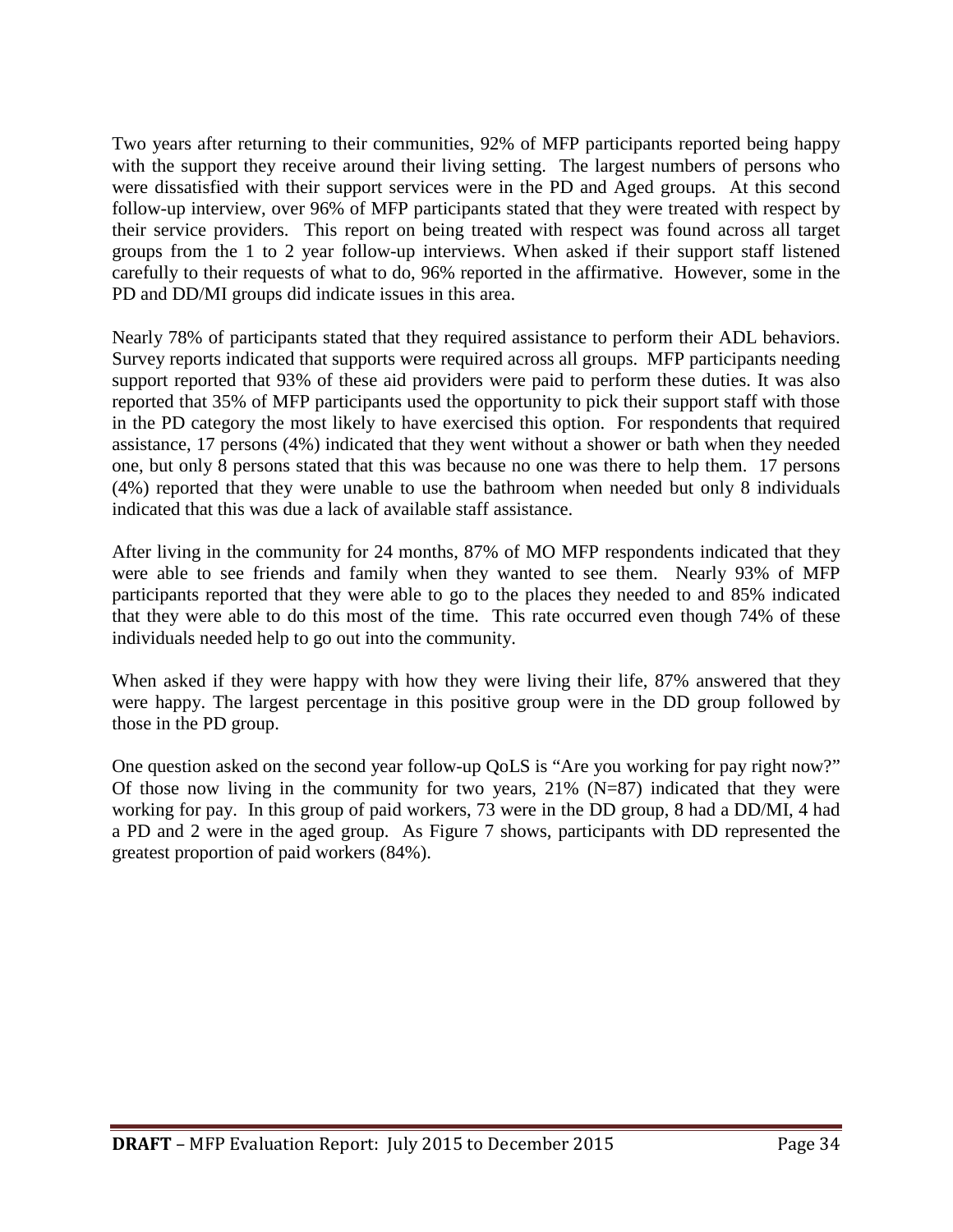#### **Figure 7.**



# **MO MFP Participants Who Worked for Pay (N=87)**

Of those MFP participants who were not working for pay, 24% (N=67) indicated that they would like to find paid employment. A breakdown by target groups for individuals desiring paid employment can be seen in Figure 8 located below. As can be seen in Figure 8, 53% of participants with PD and 27% of persons with DD who were not engaged in paid employment were willing to work for pay.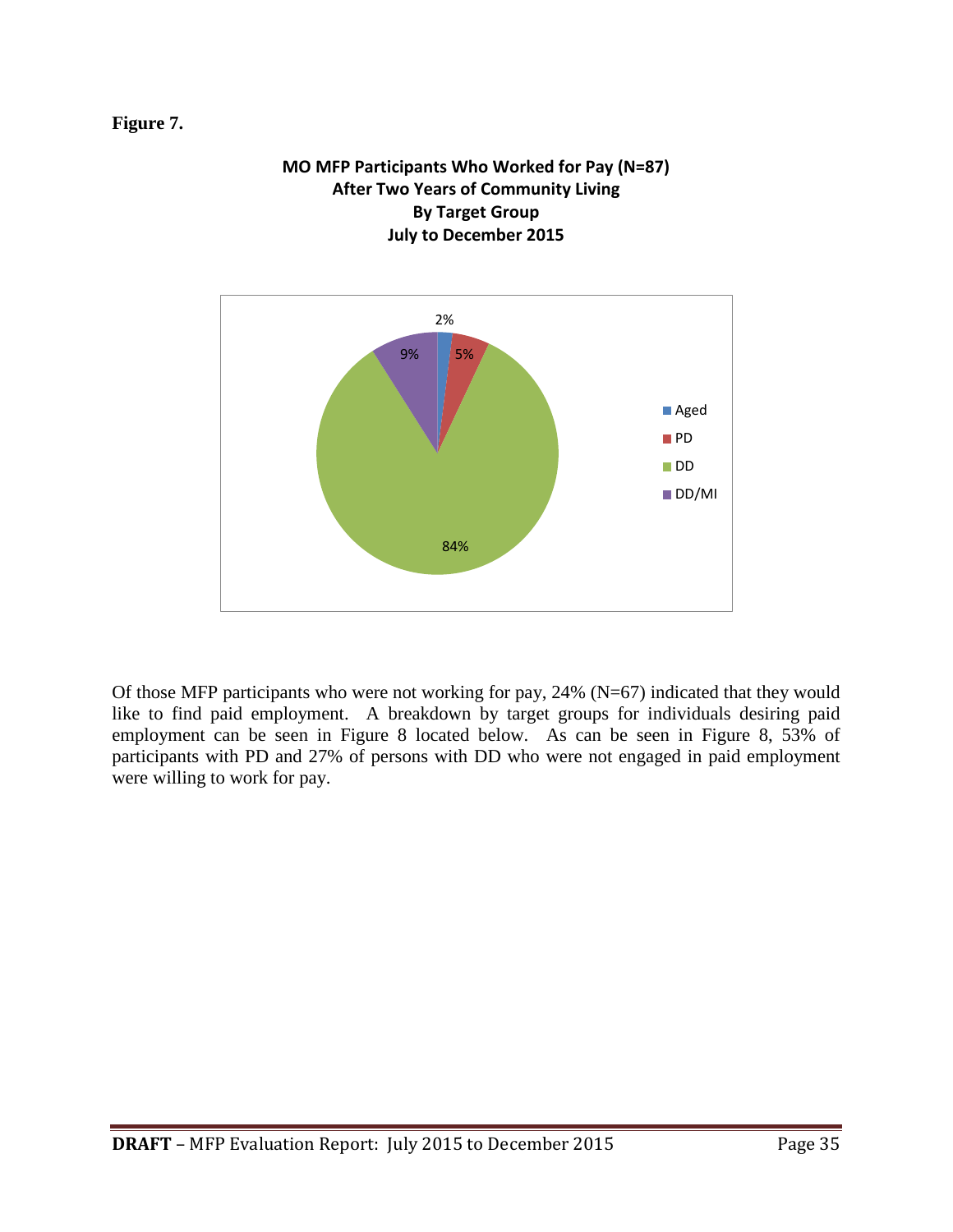#### **Figure 8.**

#### **MO MFP Participants Who Desired to Work for Pay (N=66) After Two Years of Community Living By Target Group July to December 2015**



In addition to individuals who were working or desiring paid employment, 34 persons (8%) reported that they were doing volunteer work without getting paid and another 57 persons (17%) indicated that if opportunities were found, they would be willing to perform volunteer work without being paid.

**Objective 5b:** Changes in quality of life.

Concern over quality of life in institutional settings has been a driving force in LTC policy for some time. The MFP program is based on the premise that many institutionalized Medicaid recipients prefer to live in the community and are able to do so with appropriate support. One of the main assumptions of the MFP program is that community-based care would improve participants Quality of Life (QoL). As a result, the monitoring of QoL is a critical aspect of the evaluation of the MFP project.

The MFP Quality of Life Survey (QoLS) will be used to help examine changes in consumer quality of life as the result of participation in MFP. This survey is intended to be administered prior to a consumer leaving their institutional setting and again in 12 and 24 months after returning to the community. The QoLS is designed to be administered to consumers and the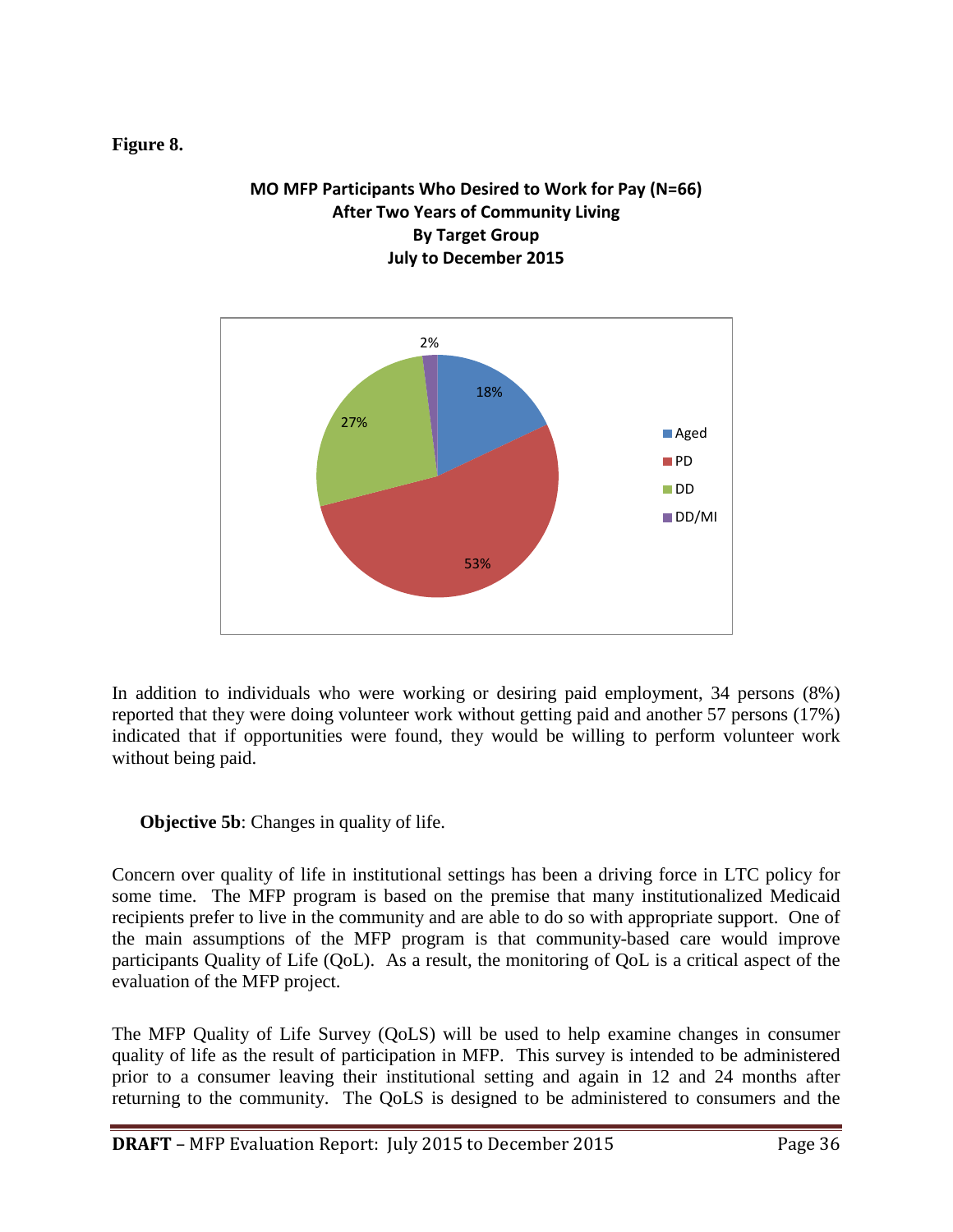results sent to CMS. The QoLS is intended to collect information on participants in the following domains: 1. Satisfaction with living arrangement, 2. Unmet need for personal care, 3. Respect and dignity, 4. Choice and control, 5. Community integration and inclusion, 6. Overall satisfaction with life, and 7. Mood and Health Concerns. Results for each domain will be measured by the summative counts of similar items that constitute the domain.

For this reporting period, a cumulative total of 1,375 persons were eligible for the baseline QoLS, 724 participants in the MFP project were eligible for and administered the 12 month QoLS and 474 individuals were administered the 24 month follow-up QoLS.

An examination of the reported changes in domain scores for all MO MFP participants after approximately one year and two years of living in the community indicated that improvements were reported across all summary domains. See Table 8.

#### **Table 8.**

|                                   |        | <b>Baseline to First Year</b> |        | <b>Baseline to Second Year</b> |
|-----------------------------------|--------|-------------------------------|--------|--------------------------------|
|                                   |        | Follow-Up                     |        | Follow-Up                      |
| Domain                            | Number | Percent                       | Number | Percent                        |
| Living Arrangement                | 433    | 64%                           | 275    | 63%                            |
| <b>Personal Care</b>              | 74     | 11%                           | 53     | 12%                            |
| Respect / Dignity                 | 121    | 24%                           | 80     | 24%                            |
| <b>Choice and Control</b>         | 450    | 67%                           | 293    | 66%                            |
| Community Integration & Inclusion | 285    | 42%                           | 184    | 42%                            |
| Satisfaction                      | 197    | 31%                           | 126    | 31%                            |
| Mood & Health Concerns            | 200    | 31%                           | 132    | 31%                            |

#### **Percent of Participants Who Reported Improvements in Quality of Life Domains**

In examining the changes in measured summary domains across target groups and time, a more complicated picture begins to emerge. A visual description of the changes in domains across target groups and over time can be found in the following series of Figures 9 - 15.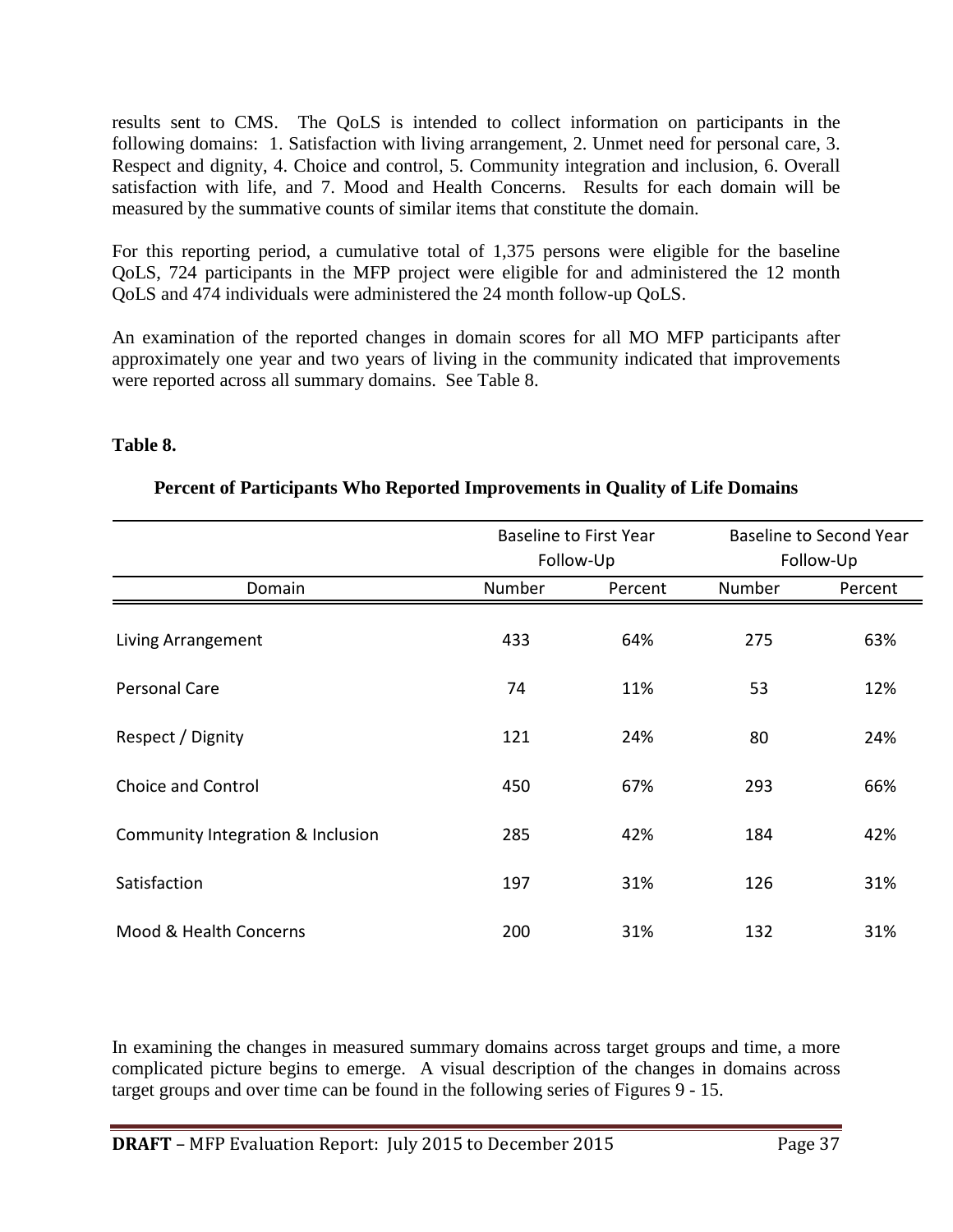



**Choice and Control**

**Figure 10**.

**Living Arrangements**

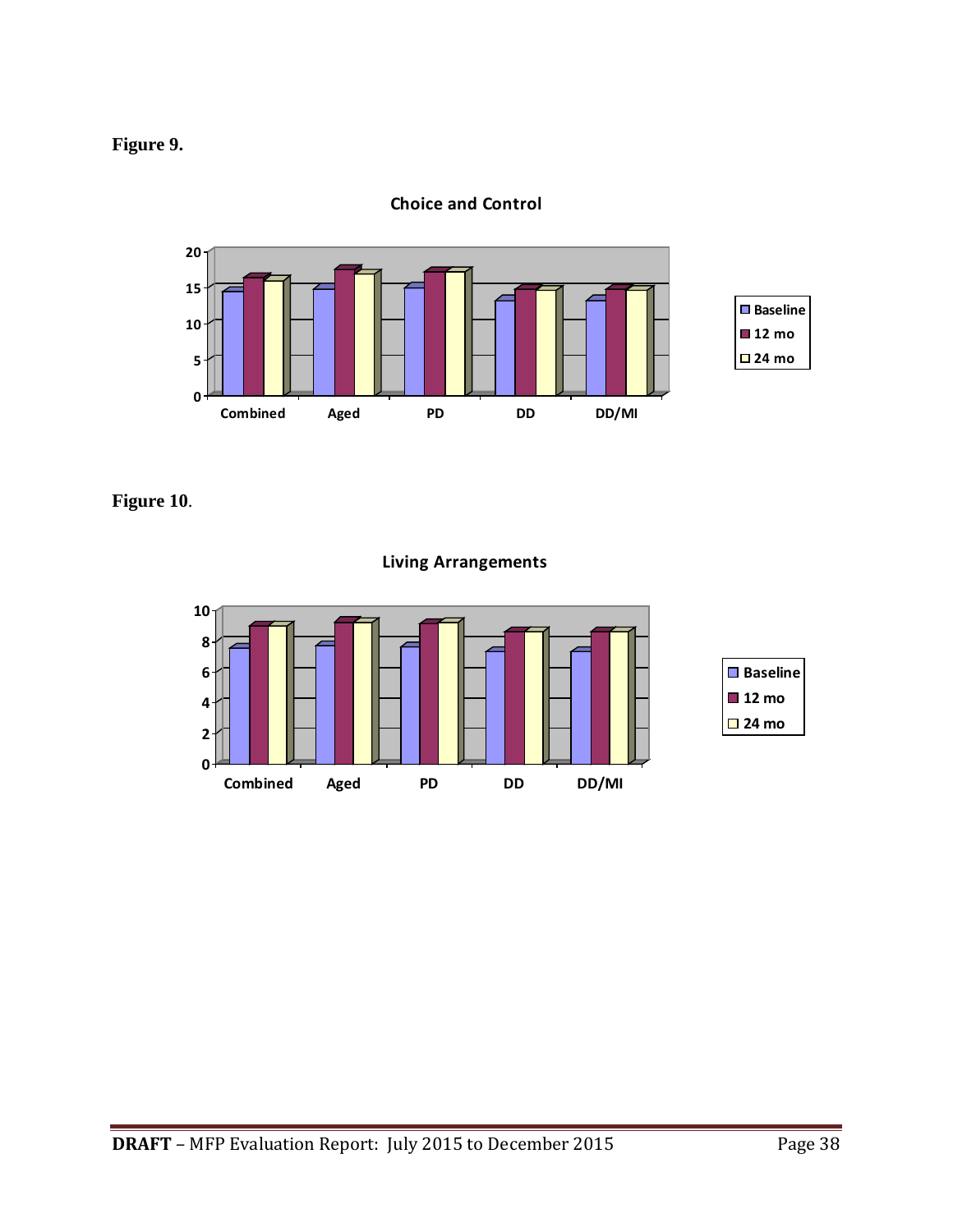## **Figure 11.**



**Satisfaction**

## **Figure 12.**



#### **Community Integration**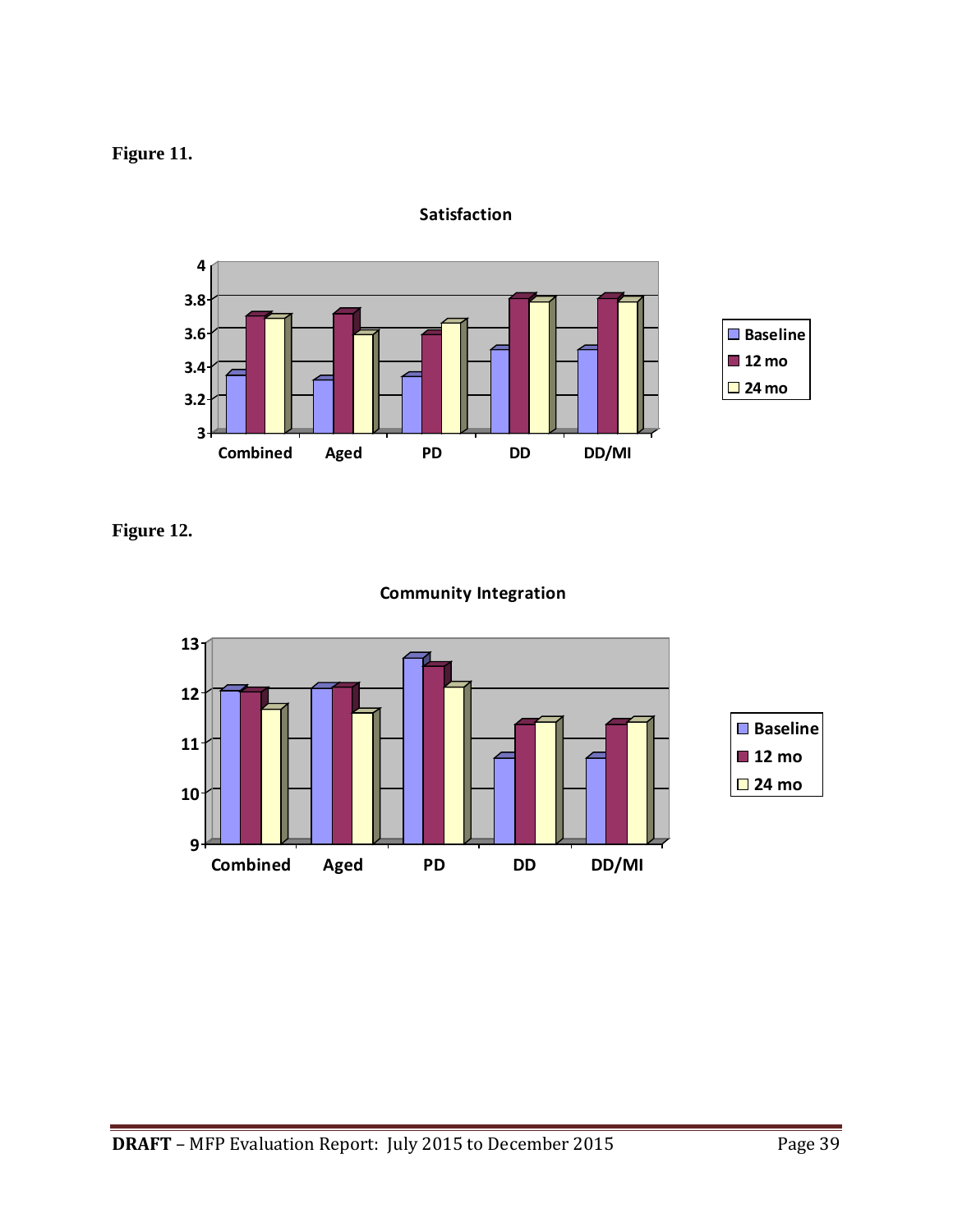#### **Figure 13.**



**Respect and Dignity**

**Figure 14.**



**Unmet Personal Care Needs (Lower Score Indicates Fewer Unmet Needs)**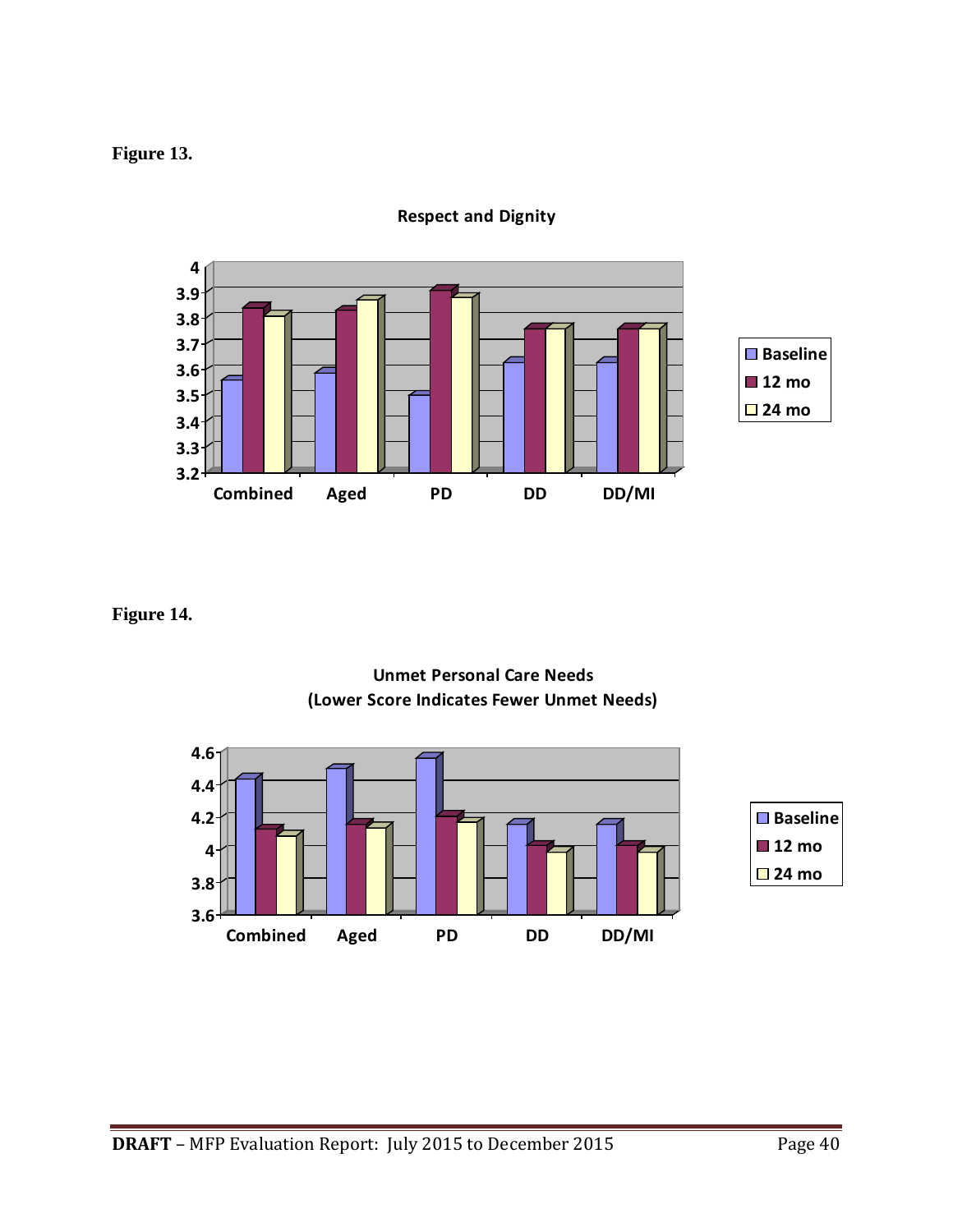Figure 15.



**Mood & Health Concerns**

A summary of the significance for changes in domain scores across target groups and over time can be found in the following table (See Table 9). An analysis of the change in domain scores from baseline to the first year follow-up indicated that significant improvements in QoL were reported for all MO MFP participants on: Living Arrangement, Personal Care Needs, Respect and Dignity, Choice and Control, Community Integration & Inclusion and Satisfaction. Mood  $\&$ Health Concerns was the only domain where MFP participants did not report significant improvement from Baseline assessment to the 12-month follow-up report.

Different patterns of change in QoL are found when examining MO MFP participants in their respective target group. At the 12-month follow-up, significant improvements in the domain of *life satisfaction* were reported for all target groups except those persons in the co-morbid DD/MI group. When surveyed at the 2-year follow-up, significant improvements in *life satisfaction* were maintained for those in the Physically Disabled and DD groups. Non-significant improvements in *life satisfaction* from the baseline measure to the 2-year follow-up were reported for those in the Aged and co-morbid DD/MI groups.

For the domain of *living arrangements*, all target groups reported significant improvements at both the one and two year follow-up assessments. A similar pattern of improvement was found for the domain of *choice and control* across all target groups for the 12 and 24-month follow-up surveys.

Individuals in the Aged, Physically Disabled and the DD target groups all reported a significant increase in being treated with *respect and dignity* by their care providers at the one-year followup. However, at the two-year assessment, only those in the Aged and Physically Disabled groups continued to report a significant improvement in being treated with *respect and dignity* by their service providers

At the both the one-year and two year assessments, persons in the Aged and Physically Disabled groups reported significant improvements in having their *personal care needs* met when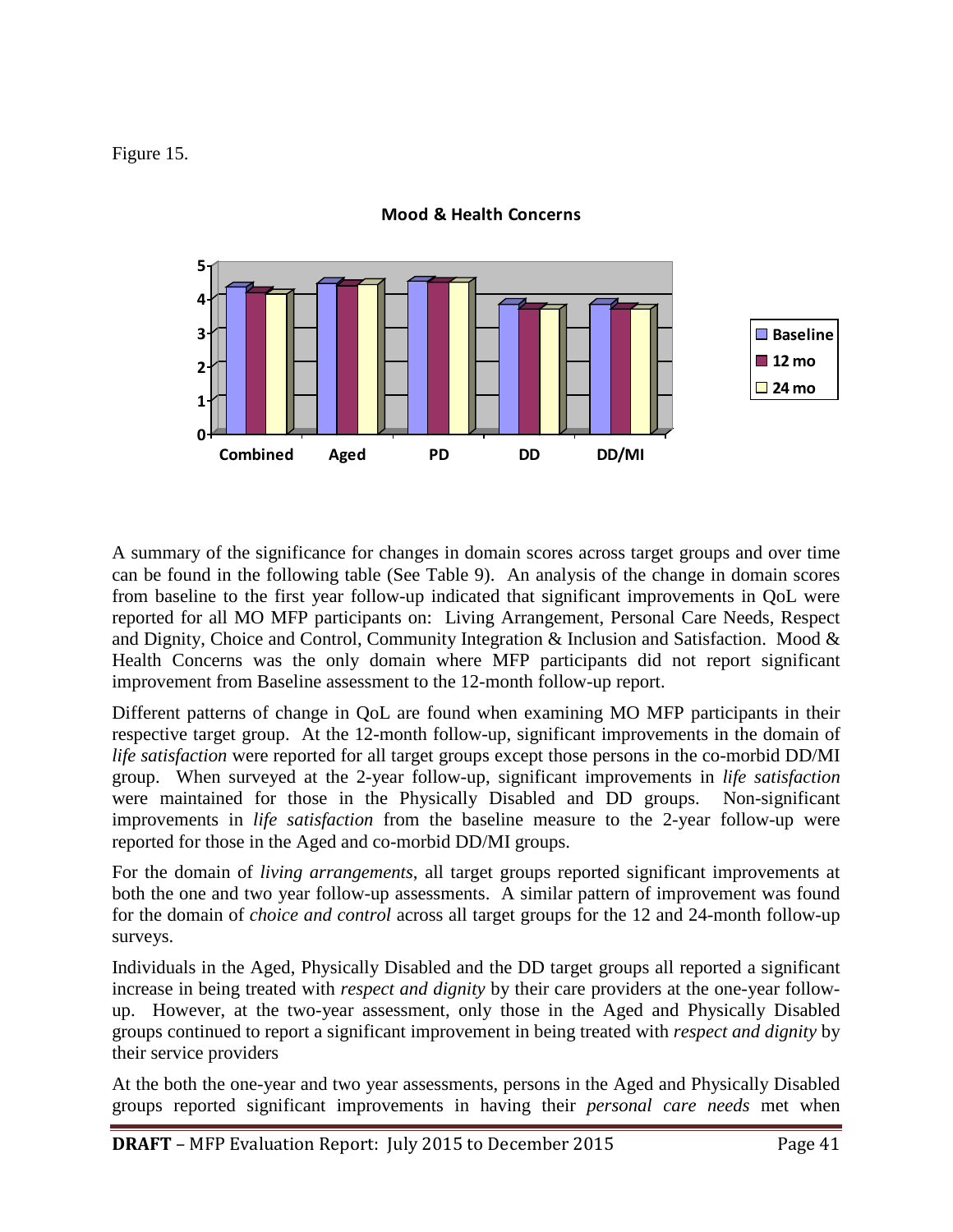compared to the baseline measure. No significant improvement in *personal care needs* were reported by those in the DD and the co-morbid DD/MI groups at either the one or two year assessments.

For the domain of *community integration*, only those individuals in the DD target group reported a significant improvement at the one-year follow-up. At the two-year assessment, those in the DD group continued to report an improvement in their community integration; however, they were now joined by those in the Aged and Physically Disabled groups.

No significant improvements across target groups were reported in the area of *mood and health concerns* at either the one or two year assessments. This failure to find significant improvements in this domain was true for all four target groups involved in the MO MFP program.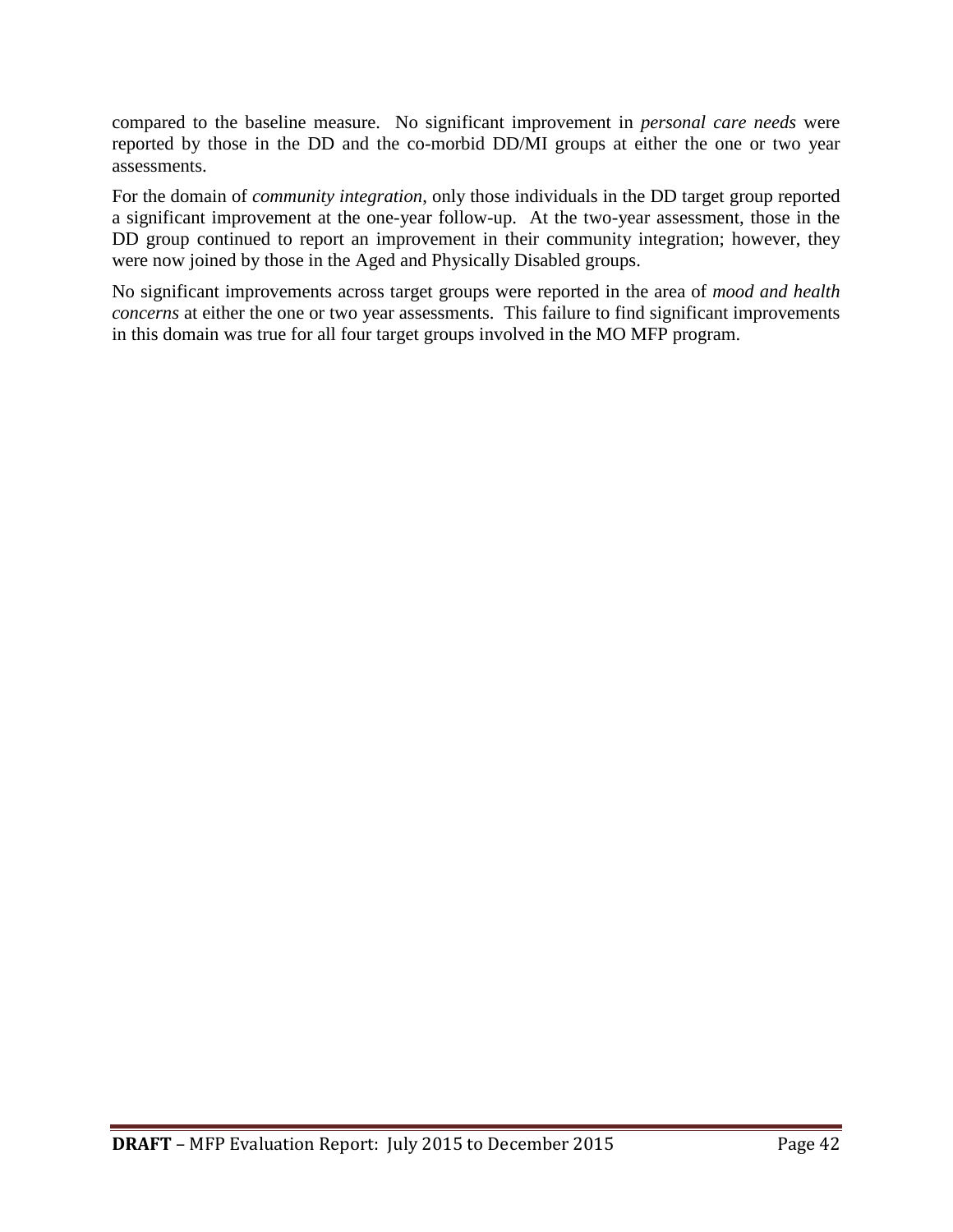#### **Table 9.**

|                              | All<br><b>Participants</b> | Aged      | <b>PD</b> | <b>DD</b> | DD/MI     |
|------------------------------|----------------------------|-----------|-----------|-----------|-----------|
|                              |                            |           |           |           |           |
| <b>Life Satisfaction</b>     |                            |           |           |           |           |
| Baseline vs 12 mo            | ***                        | ***       | ***       | ***       | <b>NS</b> |
| Baseline vs 24 mo            | ***                        | <b>NS</b> | ***       | ***       | <b>NS</b> |
| <b>Living Arrangement</b>    |                            |           |           |           |           |
| Baseline vs 12 mo            | $***$                      | ***       | ***       | ***       | $\ast$    |
| Baseline vs 24 mo            | ***                        | ***       | ***       | ***       | **        |
| <b>Choice and Control</b>    |                            |           |           |           |           |
| Baseline vs 12 mo            | ***                        | ***       | ***       | ***       | $\ast$    |
| Baseline vs 24 mo            | ***                        | ***       | ***       | ***       | ***       |
| <b>Respect and Dignity</b>   |                            |           |           |           |           |
| Baseline vs 12 mo            | ***                        | $***$     | ***       | $\ast$    | <b>NS</b> |
| Baseline vs 24 mo            | ***                        | $\ast$    | ***       | <b>NS</b> | <b>NS</b> |
| <b>Personal Care</b>         |                            |           |           |           |           |
| Baseline vs 12 mo            | ***                        | ***       | ***       | <b>NS</b> | <b>NS</b> |
| Baseline vs 24 mo            | ***                        | ***       | ***       | <b>NS</b> | <b>NS</b> |
| <b>Community Integration</b> |                            |           |           |           |           |
| Baseline vs 12 mo            | $\ast$                     | <b>NS</b> | <b>NS</b> | ***       | <b>NS</b> |
| Baseline vs 24 mo            | <b>NS</b>                  | $\ast$    | $\ast$    | ***       | <b>NS</b> |
| <b>Mood and Health</b>       |                            |           |           |           |           |
| Baseline vs 12 mo            | <b>NS</b>                  | <b>NS</b> | <b>NS</b> | <b>NS</b> | <b>NS</b> |
| Baseline vs 24 mo            | <b>NS</b>                  | <b>NS</b> | <b>NS</b> | <b>NS</b> | <b>NS</b> |
|                              |                            |           |           |           |           |

**Significant Differences Between Assessments: Quality of Life Measures by Target Group**

\* p < .05

\*\* p < .01

\*\*\*  $p < .001$ 

NS = Not Significant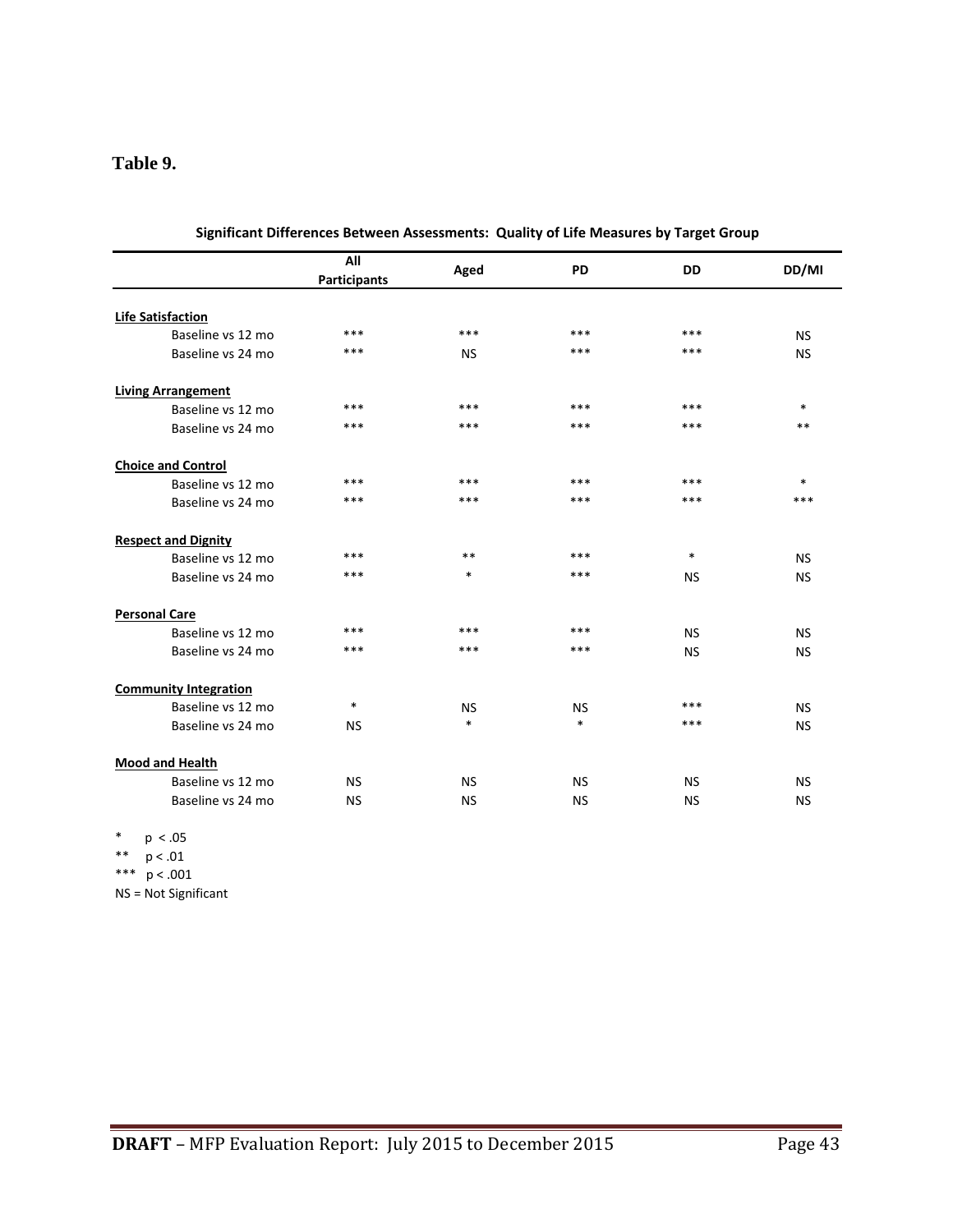**Area 6:** Persons eligible to participate in MFP and who decline or those persons enrolled in MFP and who cease participation in MFP will be evaluated to determine the reasons for their decisions. Individuals who die while participating in MFP will also have their cause of death examined.

**Objective 6a**: Rates of re-institutionalization of MFP participants and reasons cited.

Of the individuals currently enrolled in the MO MFP project, a total of 62 persons were reinstitutionalized from July to December 2015. Of these, 52 MFP participants required a reinstitutionalization of 30 days or less: 36 were Physically Disabled target group, 11 were Aged and 5 were in the DD group. For this reporting period 3 persons in the Aged group and 4 individuals in the Physically Disabled group required a re-institutionalization greater than 30 days. One individual in the Aged group, one in the DD group and one in the PD group were reinstitutionalized with a length of stay as yet unknown. The majority of persons, who chose or had to return to an institutionalized setting, either did so for health related issues that did not allow them to remain in the community or because they had Medicaid spend-down problems.

**Objective 6b:** Frequency of deaths of MFP participants and reasons cited.

From July to December 2015, there were 8 reported deaths for individuals participating in the MO MFP program. Six persons were in the Aged target group and one each in the PD and DD groups. The causes of deaths were listed as heart attack with dementia and kidney failure; heart failure following chemotherapy; and an individual found deceased in hospice care following kidney stone removal.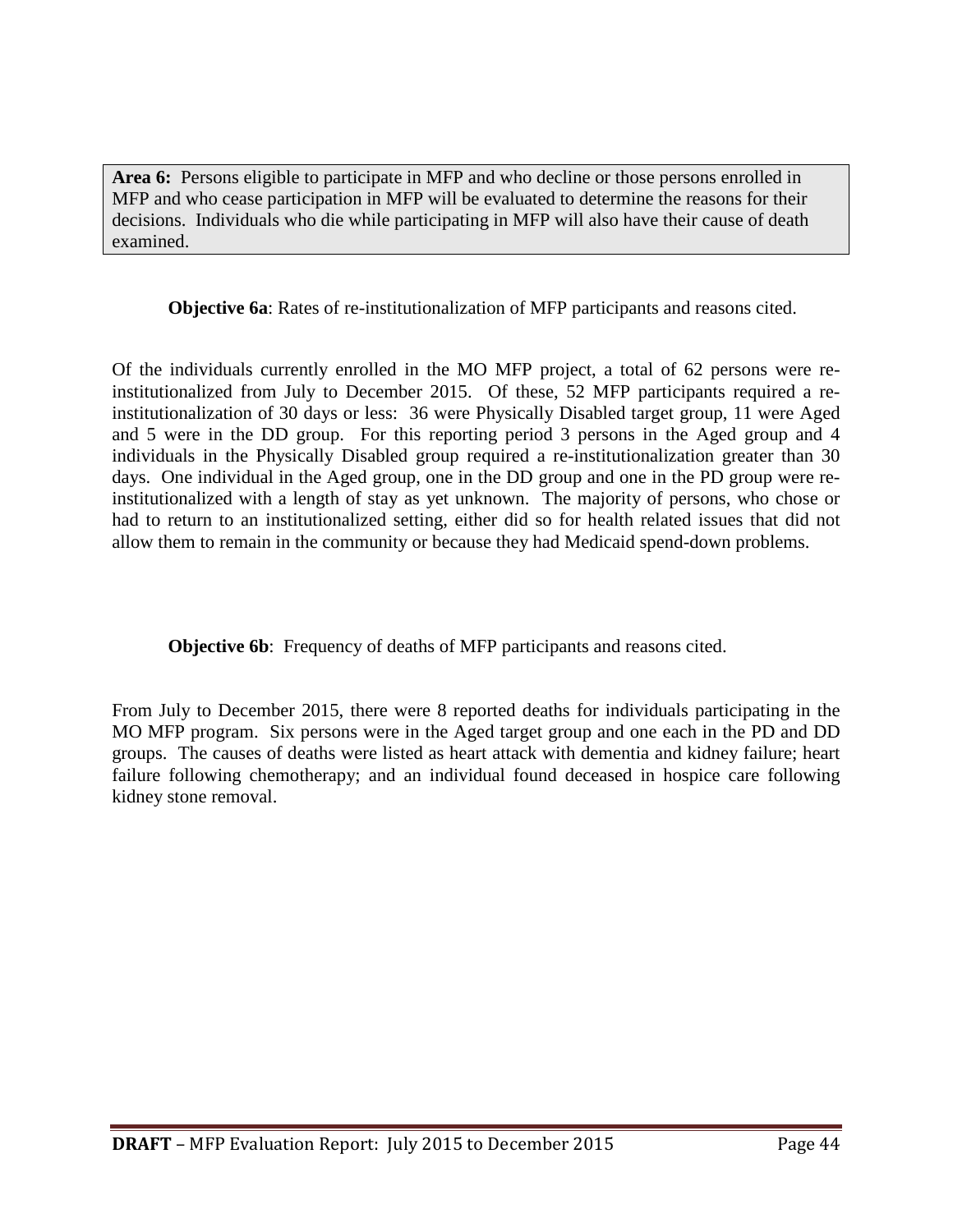#### **Missouri Money Follows the Person Semi-Annual Evaluation Report – July to December 2015 Summary**

For this reporting period, the Missouri Money Follows the Person: My Life, My Way, My Community MO (MFP) was able to transition 110 individuals. This number of transitions will enable the MO MFP project to achieve the 2015 transition target goal of 218 persons and surpass this measure with a yearly total of 249 transitions. The training for nursing home staff on Section Q continued to show results. For this reporting period, 149 persons were referred to MO MFP using Section Q and 14 of these individuals eventually transitioned back to the community. This number is 13% of the total transitions for this reporting period. Available data for this reporting period suggest an improvement in transitioning those in the DD and DD/MI groups.

Both the DHSS and the DMH continue to develop and implement policies and procedures to provide continuity and quality care upon transition for their target groups. To help assist their aims, both agencies have developed and use web based tools to help collect data that allows them to assess and monitor individual needs and service delivery. Among other areas, these systems allow for the monitoring of abuse and neglect, health needs, and the altering of individual supports as needed.

One continuing area of concern and a primary impediment to community transitions is that of housing. Affordable housing continues to be difficult to obtain and local housing agencies have been reluctant to dedicate any housing slots specifically for MFP participants. State agencies participating in the MO MFP Project have taken steps in an attempt to address this problem such as regional meetings with housing authorities and housing developers and local collaborations with subsidized apartment owners and managers. Participating agencies are also working with housing developers to help create more universally designed housing throughout the state. The MO MFP program has hired a housing coordinator and housing specialist to provide assistance in the area of housing. The state MFP Director will continue to work with housing agencies to develop housing approaches that will benefit MFP participants. A continuing problem area in housing is the assessment of risk for community placements of individuals with histories of alcohol or substance abuse, and severe mental illness. Here agencies are holding meetings to share knowledge on how these persons can best be transitioned and supported in the community.

The state of Missouri continues to show a shift in rebalancing monetary funding from institutions to HCBS for this reporting period. The target goal was a 4 percent in total Medicaid HCBS expenditures for each year of the demonstration program. This goal has been exceeded by the end of the fiscal year.

During this reporting period, 56 MFP participants choose to self-direct their support services with the majority in the non-elderly, Physical Disability target group (N=43). The remaining 12 persons were in the aged group. Available data indicated that one participant in the PD group dis-enrolled from the self-direction option of the Mo MFP program during this time-period.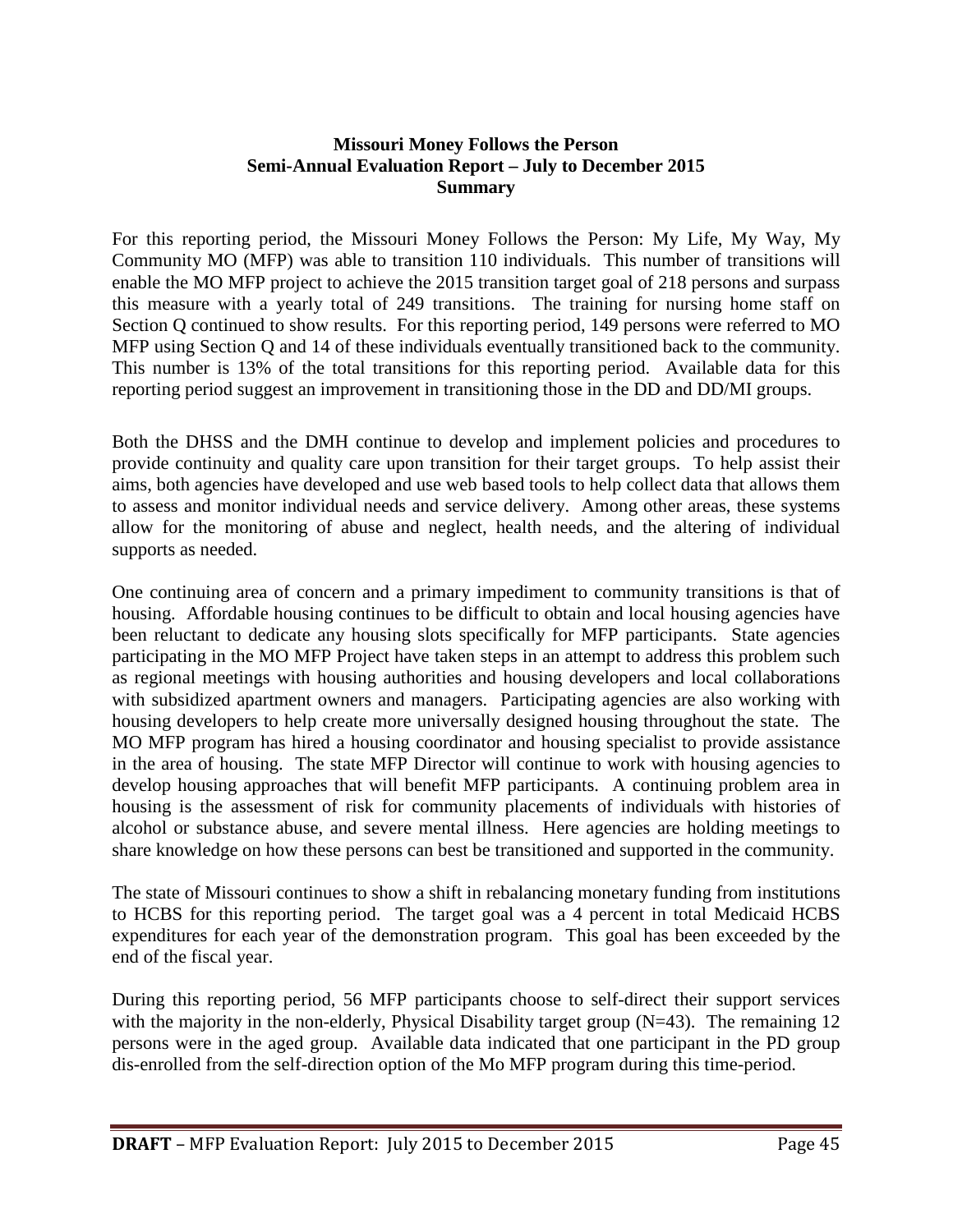Since the start of the MO MFP program, 62 persons needed to be re-institutionalized. Most (N=52) were for less than 30 days, 7 were for more than 30 days and 3 have an undetermined length of stay. All 7 persons with a length of stay longer than 30 days re-enrolled in the MO MFP program upon discharge. The majority of persons, who chose or had to return to an institutionalized setting, either did so for health-related issues that did not allow them to remain in the community, for deterioration in cognitive functioning or to meet spend down requirements.

The results from the one and two-year Quality of Life Surveys suggest that the MO MFP program is accomplishing the goal of returning qualified individuals to the community and improving the quality of life for these participants. MO MFP participants have reported significant improvements in their living arrangements, life satisfaction, and choice and control over their lives that have been sustained over a two-year time span since leaving a long-term care institution.

Some of the remaining domains measured by the QoLS have shown mixed results that have varied over time and across target groups. Persons leaving long term care facilities such as those in the Aged and Physically Disabled groups have reported significant improvements in their personal care upon returning to the community at both the one and two year follow-up assessments. Individuals in the DD and DD/MI groups failed to report such changes at either the one or two-year assessment.

In the area of being treated with respect and dignity, persons in the PD group reported the strongest and most consistent improvement at both the one and two year assessments. Those in the aged group also reported significant improvements from the baseline measure on the one-and two year survey, but their results were not as strong as for those in the PD group. Persons in the DD group reported improvement on the 12-month survey but not on the 24-month follow-up. No changes in this domain were found for those in the DD/MI group.

The only individuals that reported a prolonged and significant improvement in community integration were those in the DD group. Here they reported an improvement that was maintained across the two-year time period. Persons in the aged and PD groups reported a significant improvement in community integration only at the 2-year assessment. The failure of the other groups to show gains in this domain should be examined. Differences might be due to access to a more organized system or process that is not currently available to those in the other target groups and this might warrant a closer examination of how others are being integrated into their communities.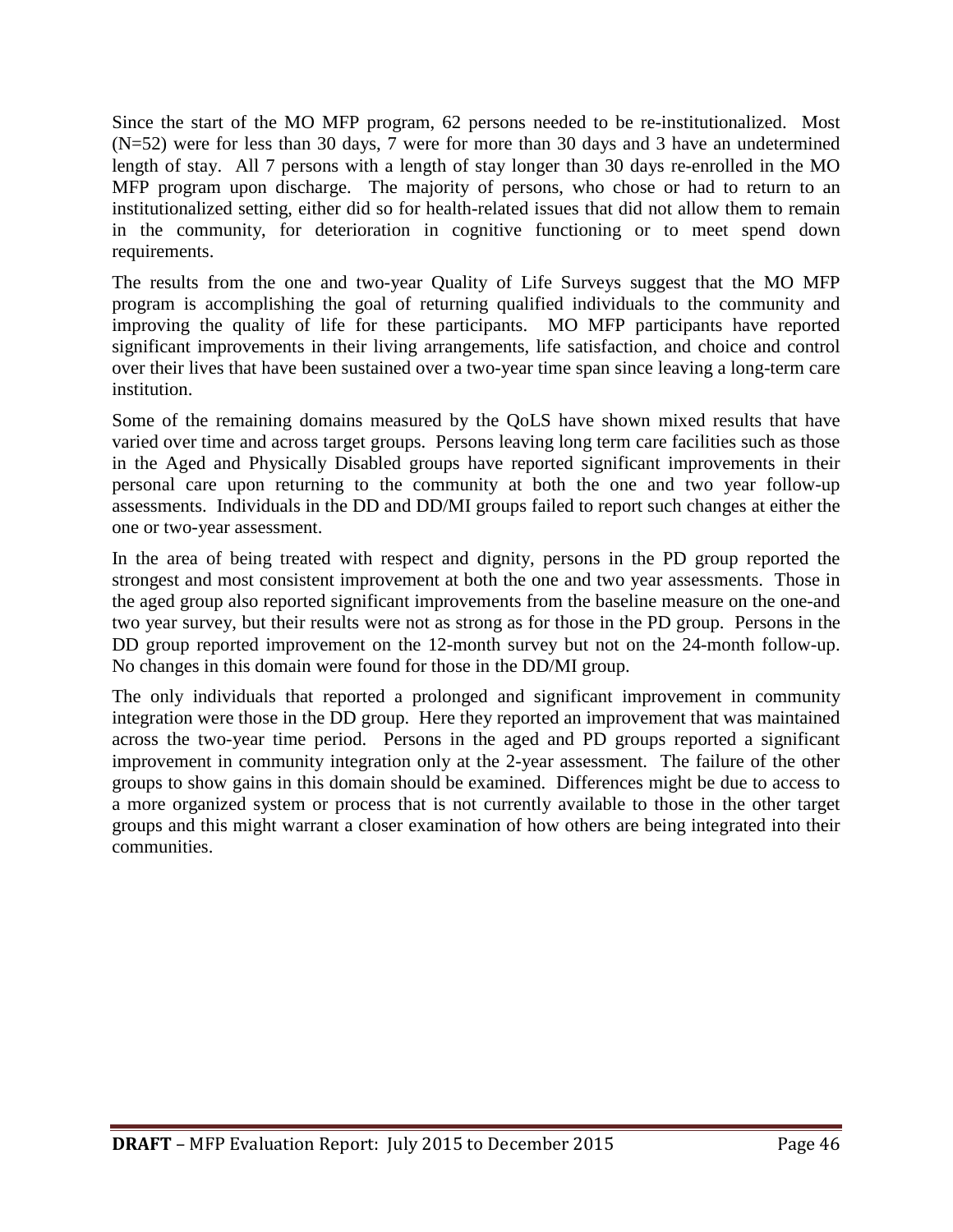## **APPENDIX A**

## **EVALUATION OVERVIEW**

This semi-annual report for the evaluation of the Missouri Money Follows the Person Demonstration (MO MFP) covers the 6-month period from July to December 2015. The evaluation activities described in this report align with the (a) evaluation plan that was submitted to the Centers for Medicare and Medicaid Service (CMS) and (b) the required semi-annual reporting format.

#### **Evaluation Plan**

The evaluation plan was developed in collaboration between Tom McVeigh, Robert Doljanac and the MO MFP project staff. During the planning phase, project work teams developed a strategic plan including specific activities and relevant data sources. The evaluation plan was designed to complement the strategic plan such to inform the implementation process and outcomes. Overall, the evaluation plan details, by grant objective, the evaluation processes, measures, and data sources.

Given the integrated nature of the data comprising the evaluation of the Missouri Money Follows the Person Demonstration, implementation of the evaluation plan has involved collaboration across many partners within the Departments of Mental Health (DMH), Social Services (DSS) and Health and Senior Services (DHSS).

The evaluation plan includes both a process and outcome evaluation. The purpose of the process evaluation is to:

- Determine the perceptions of the stakeholders about the planning and implementation of the projects,
- Determine the extent to which the implementation of the grant follows proposed protocols,
- Document changes to grant processes and reasons for changes, and
- Record participation from various stakeholders in grant activities and decision-making.

The outcome evaluation involves:

- Integrating existing data sources contributing to the understanding of the effects of the grant processes on the quality of life for people with disabilities,
- Examining the usefulness of current data systems,
- Measuring stakeholder perspectives of outcomes and document their personal experiences.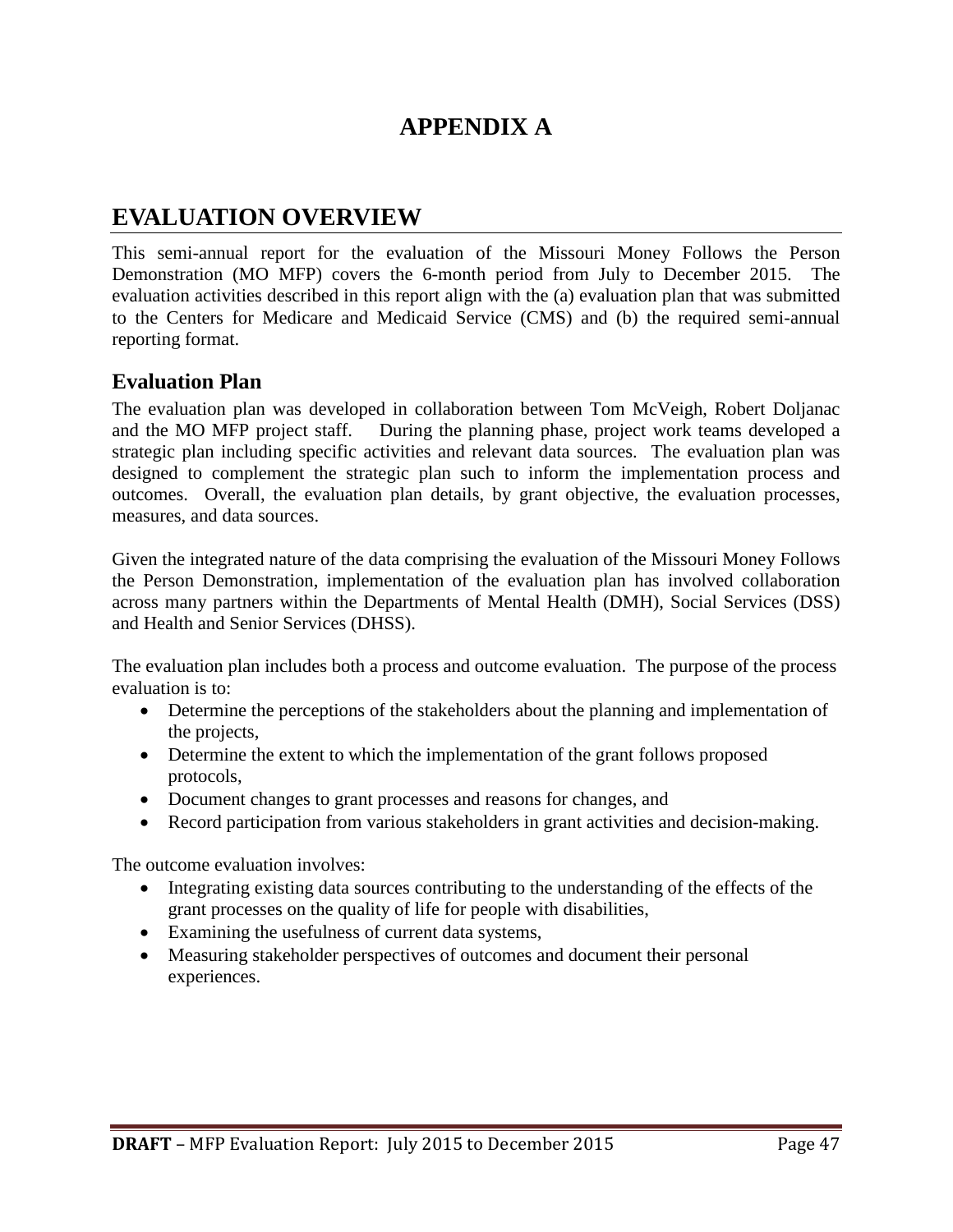## **Evaluation Methodology**

#### **Table 10.**

|     | Area #1: The MFP Project will establish practices and policies to screen, identify, & assess persons who are candidates for transitioning into<br>the community through the MFP Project. |                                                                                               |                                                 |                                                                                  |                 |  |  |  |  |
|-----|------------------------------------------------------------------------------------------------------------------------------------------------------------------------------------------|-----------------------------------------------------------------------------------------------|-------------------------------------------------|----------------------------------------------------------------------------------|-----------------|--|--|--|--|
|     | Data Elements for<br>Information / Data<br>Entity / Agency<br>Outcome<br>Frequency of                                                                                                    |                                                                                               |                                                 |                                                                                  |                 |  |  |  |  |
|     |                                                                                                                                                                                          | Measure                                                                                       | Source(s)                                       | providing data                                                                   | Data Collection |  |  |  |  |
| a.  | Changes in policies & procedures relevant to<br>persons in each target group                                                                                                             | Related policies and<br>procedures                                                            | Interviews and Dept.<br><b>Policy Reports</b>   | Dept. of Mental Health<br>& CPS<br>Dept. of Health and<br><b>Senior Services</b> | Semi-Annual     |  |  |  |  |
|     |                                                                                                                                                                                          |                                                                                               |                                                 |                                                                                  |                 |  |  |  |  |
| $b$ | Number in each target group who choose to<br>participate and those who actually transition                                                                                               | Numbers identified<br>$\bullet$<br>Numbers who<br>transition<br>Reason for non-<br>transition | Annual reviews,<br>referrals, and<br>interviews | Dept. of Mental Health<br>& CPS<br>Dept. of Health and<br><b>Senior Services</b> | Semi-Annual     |  |  |  |  |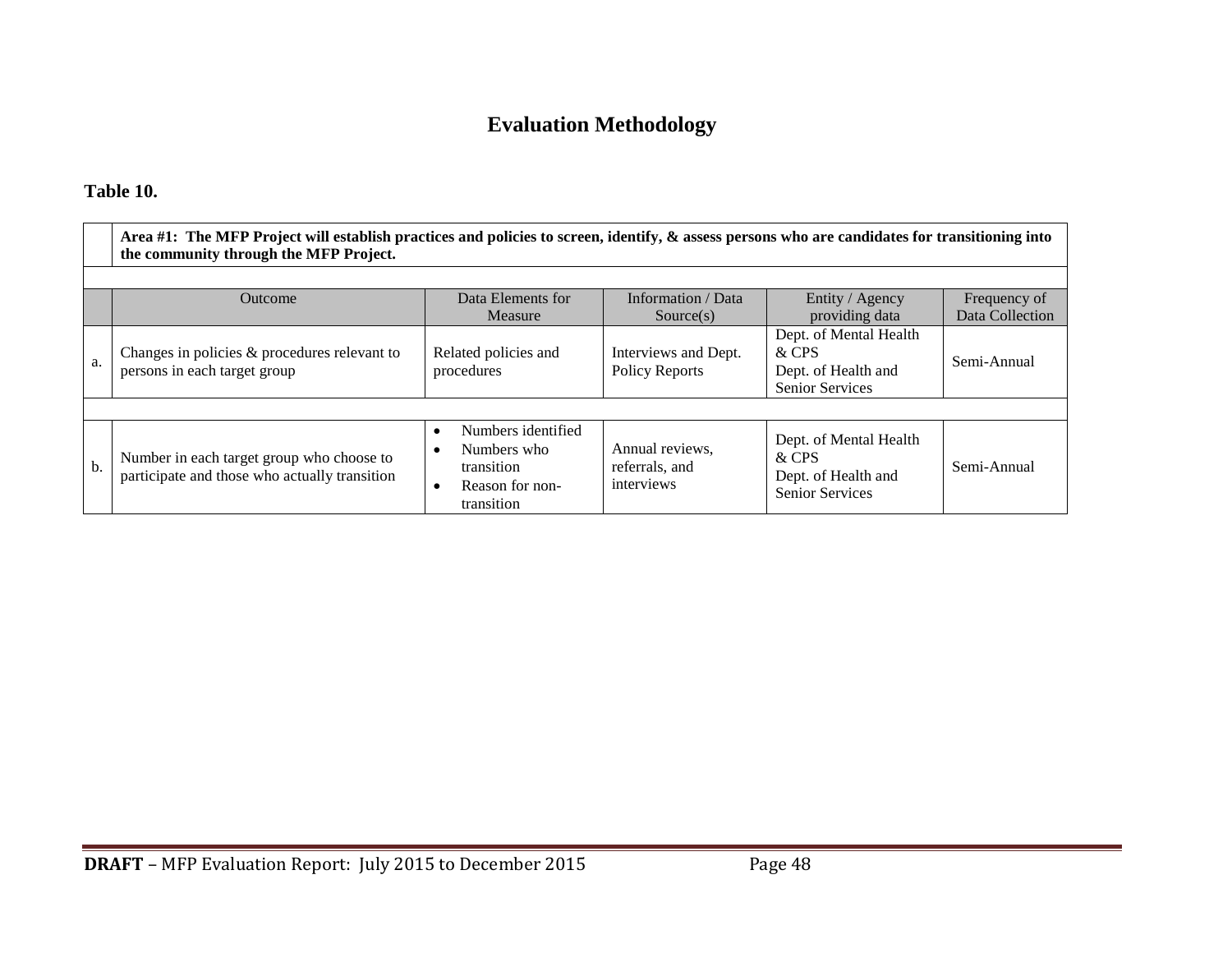## **Table 11.**

|     | Area #2: Development of flexible financing strategies or other budget transfer strategies that allow "money to follow the person". |                                                           |                                 |                                                                          |                                 |  |  |  |
|-----|------------------------------------------------------------------------------------------------------------------------------------|-----------------------------------------------------------|---------------------------------|--------------------------------------------------------------------------|---------------------------------|--|--|--|
|     | Outcome                                                                                                                            | Data Elements for<br>Measure                              | Information / Data<br>Source(s) | Entity / Agency<br>providing data                                        | Frequency of<br>Data Collection |  |  |  |
| a.  | Changes in the balance of long term care<br>funding between institutional and home and<br>community-based services                 | Long term care<br>funding<br>Institutional funding        | State budget reports            | Dept. of Mental Health<br>Dept. of Health and<br>Senior Services         | Semi-Annual                     |  |  |  |
|     |                                                                                                                                    |                                                           |                                 |                                                                          |                                 |  |  |  |
| $b$ | Increases in the number of persons funded<br>under the Medicaid waiver program                                                     | Number of persons<br>receiving Medicaid<br>waiver funding | State data reports              | Dept. of Mental Health,<br>Dept. of Health and<br>Senior Services        | Semi-Annual                     |  |  |  |
|     |                                                                                                                                    |                                                           |                                 |                                                                          |                                 |  |  |  |
| c.  | Increases in the amount of funding for<br>demonstration services received by persons in<br>the MFP Project                         | Demonstration services<br>funding                         | State budget reports            | Dept. of Mental Health,<br>Dept. of Health and<br><b>Senior Services</b> | Semi-Annual                     |  |  |  |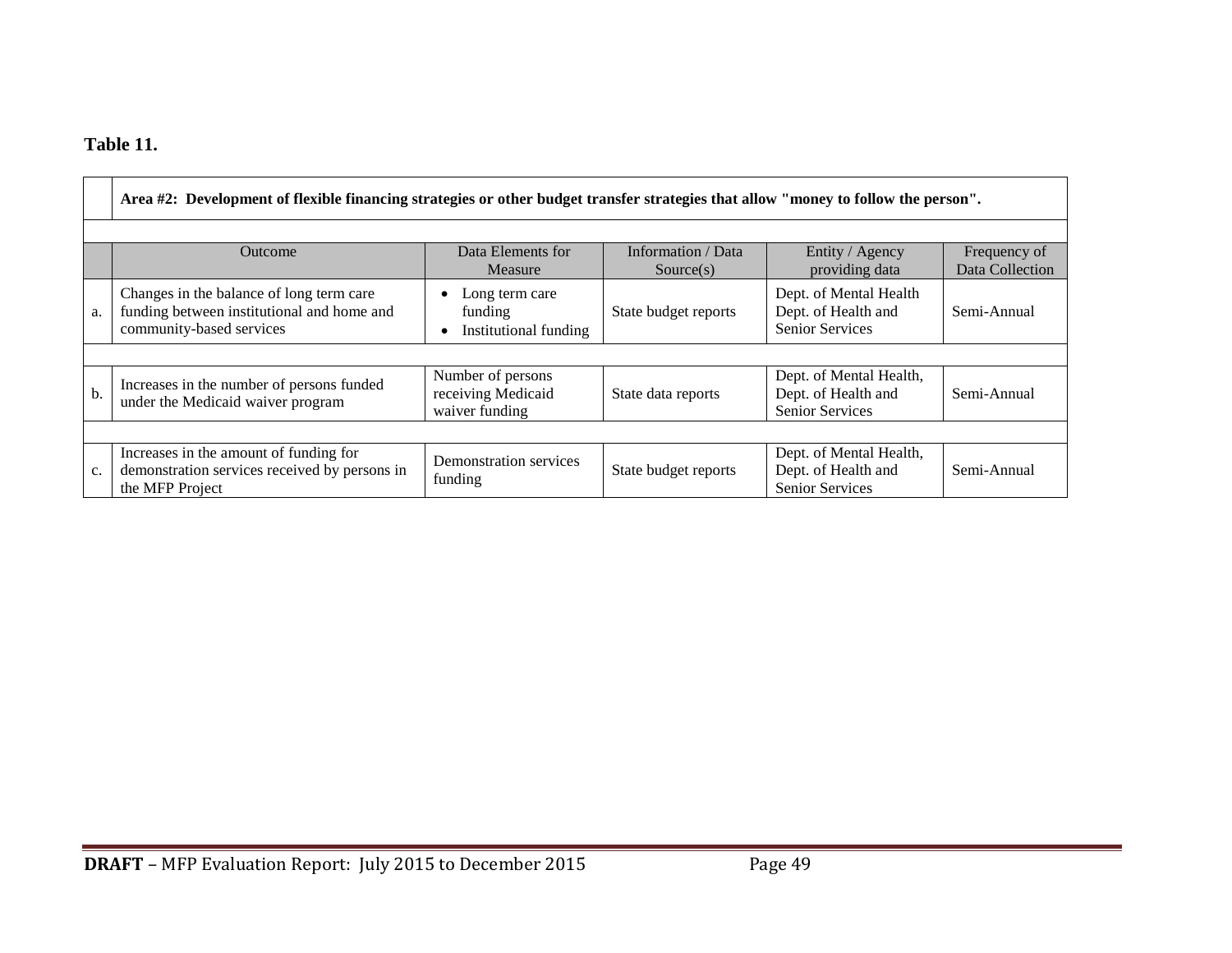## **Table 12.**

|    | Area #3: Availability and accessibility of supportive services for MFP Project Participants                                      |                                                                                                    |                                 |                                                                            |                                 |  |  |
|----|----------------------------------------------------------------------------------------------------------------------------------|----------------------------------------------------------------------------------------------------|---------------------------------|----------------------------------------------------------------------------|---------------------------------|--|--|
|    | <b>Outcome</b>                                                                                                                   | Data Elements for<br>Measure                                                                       | Information / Data<br>Source(s) | Entity / Agency providing data                                             | Frequency of Data<br>Collection |  |  |
| a. | Level of involvement of consumers in the<br>MFP Project in transition planning and<br>delivery of services for each target group | Individual responses<br>to survey/interview<br>questions                                           | Quality of Life<br>Survey (QLS) | <b>CMS</b>                                                                 | Semi-Annual                     |  |  |
| b. | Types of housing selected by MFP<br>participants for each target group                                                           | Type housing<br>selected and received                                                              | <b>MFP</b> Data Files           | Department of Mental Health<br>Department of Health and Senior<br>Services | Semi-Annual                     |  |  |
|    | Apt. or Unit with an individual lease<br>$\bullet$                                                                               |                                                                                                    |                                 |                                                                            |                                 |  |  |
|    | Community-based Residential Setting<br>$\bullet$<br>Home Owned or Leased by Individual<br>$\bullet$<br>or Family                 |                                                                                                    |                                 |                                                                            |                                 |  |  |
| c. | Number of MFP participants who self-<br>direct services for each target group                                                    | Number of persons<br>self-directing services                                                       | <b>MFP</b> Data Files           | Department of Mental Health<br>Department of Health and Senior<br>Services | Semi-Annual                     |  |  |
|    |                                                                                                                                  |                                                                                                    |                                 |                                                                            |                                 |  |  |
| d. | The number of individuals who were unable<br>to transition due to lack of accessible /<br>affordable housing                     | Number of<br>individuals who were<br>unable to transition<br>due to housing                        | DSS / MFP Data<br>Files         | <b>MFP</b> Project Staff                                                   | Semi-Annual                     |  |  |
|    |                                                                                                                                  |                                                                                                    |                                 |                                                                            |                                 |  |  |
| e. | Types and amount of transition services,<br>including demonstration services                                                     | <b>Transition Services</b>                                                                         | <b>MFP</b> Data Files           | Department of Mental Health<br>Department of Health and Senior<br>Services | Semi-Annual                     |  |  |
|    |                                                                                                                                  |                                                                                                    |                                 |                                                                            |                                 |  |  |
| f. | Why individuals interested in participating<br>in MFP were unable to transition into the<br>community                            | Number of<br>individuals who were<br>unable to transition<br>into the community<br>and reasons why | <b>MFP</b> Data Files           | <b>MFP</b> Project Staff                                                   | Semi-Annual                     |  |  |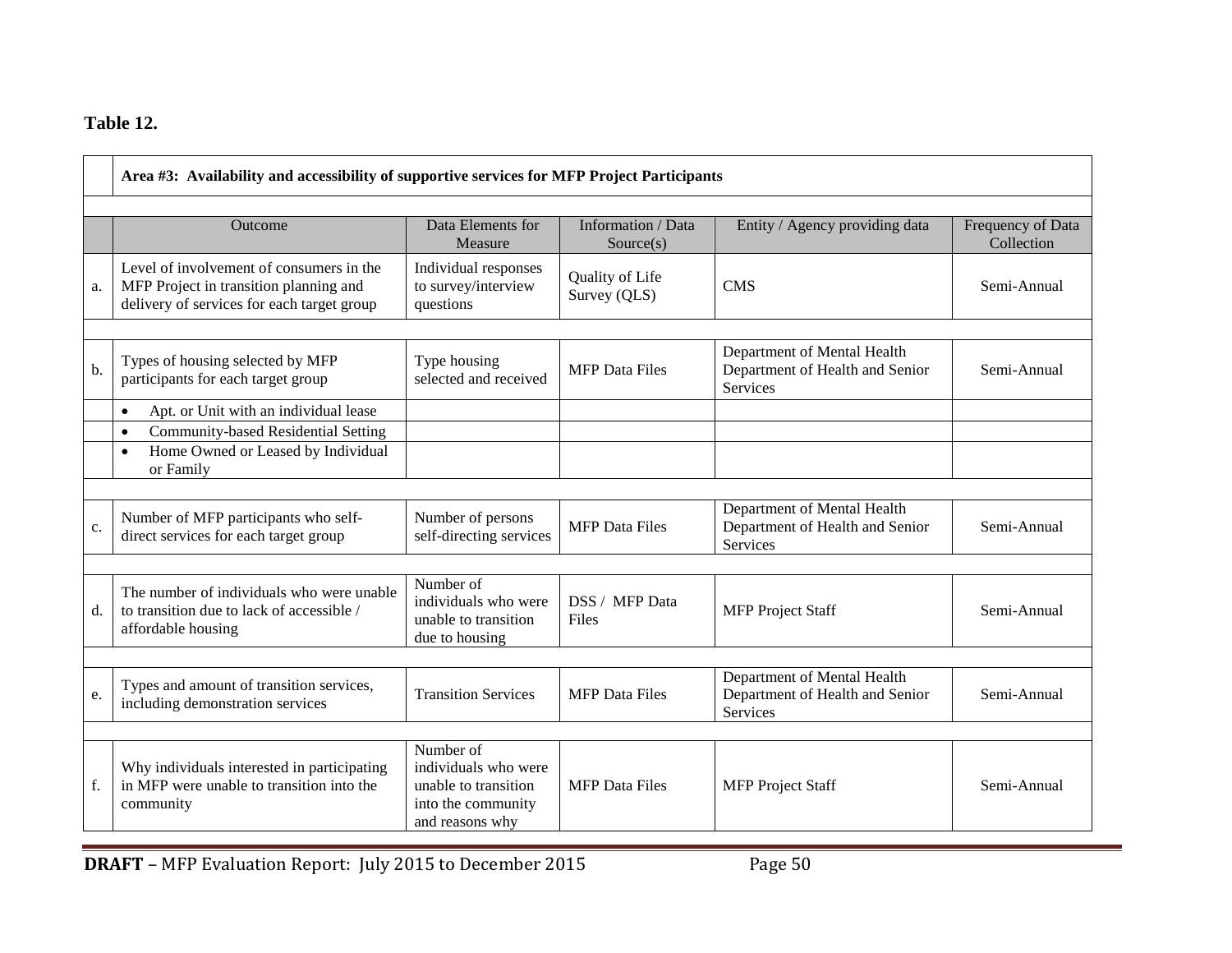## **Table 13.**

|    | Area #4: Performance of a cost analysis on support service costs for individuals participating in the MFP Project                                  |                                                                               |                                                |              |             |  |  |
|----|----------------------------------------------------------------------------------------------------------------------------------------------------|-------------------------------------------------------------------------------|------------------------------------------------|--------------|-------------|--|--|
|    |                                                                                                                                                    |                                                                               |                                                |              |             |  |  |
|    | Data Elements for<br>Information / Data<br>Entity / Agency<br>Frequency of Data<br>Outcome<br>providing data<br>Collection<br>Source(s)<br>Measure |                                                                               |                                                |              |             |  |  |
| a. | Cost of Medicaid services prior to participation in<br><b>MFP</b>                                                                                  | Total support service<br>costs billed 12 mo. prior<br>to participating in MFP | <b>Individual Medicaid</b><br>billing invoices | Mo HealthNet | Semi-Annual |  |  |
|    |                                                                                                                                                    |                                                                               |                                                |              |             |  |  |
| b. | Cost of Medicaid services after transitioning and<br>participating in MFP                                                                          | Total support service<br>costs billed 12 mo. after<br>participating in MFP    | Individual Medicaid<br>billing invoices        | Mo HealthNet | Semi-Annual |  |  |

## **Table 14.**

|    | Area #5: Development of policies $\&$ practices to improve quality management systems to monitor services and supports provided to participants<br>in the MFP Project |                                                       |                                            |                                   |                                 |  |  |  |
|----|-----------------------------------------------------------------------------------------------------------------------------------------------------------------------|-------------------------------------------------------|--------------------------------------------|-----------------------------------|---------------------------------|--|--|--|
|    |                                                                                                                                                                       |                                                       |                                            |                                   |                                 |  |  |  |
|    | Outcome                                                                                                                                                               | Data Elements for Measure                             | Information / Data<br>Source(s)            | Entity / Agency<br>providing data | Frequency of Data<br>Collection |  |  |  |
| a. | Level of satisfaction with home<br>and community-based services<br>including living arrangements                                                                      | Individual responses to<br>survey/interview questions | MFP participants<br>completing QoLS        | <b>CMS</b>                        | Semi-Annual                     |  |  |  |
|    |                                                                                                                                                                       |                                                       |                                            |                                   |                                 |  |  |  |
| b. | Changes in quality of life                                                                                                                                            | Individual responses to<br>survey/interview questions | <b>MFP</b> Participants<br>completing QoLS | <b>CMS</b>                        | Semi-Annual                     |  |  |  |